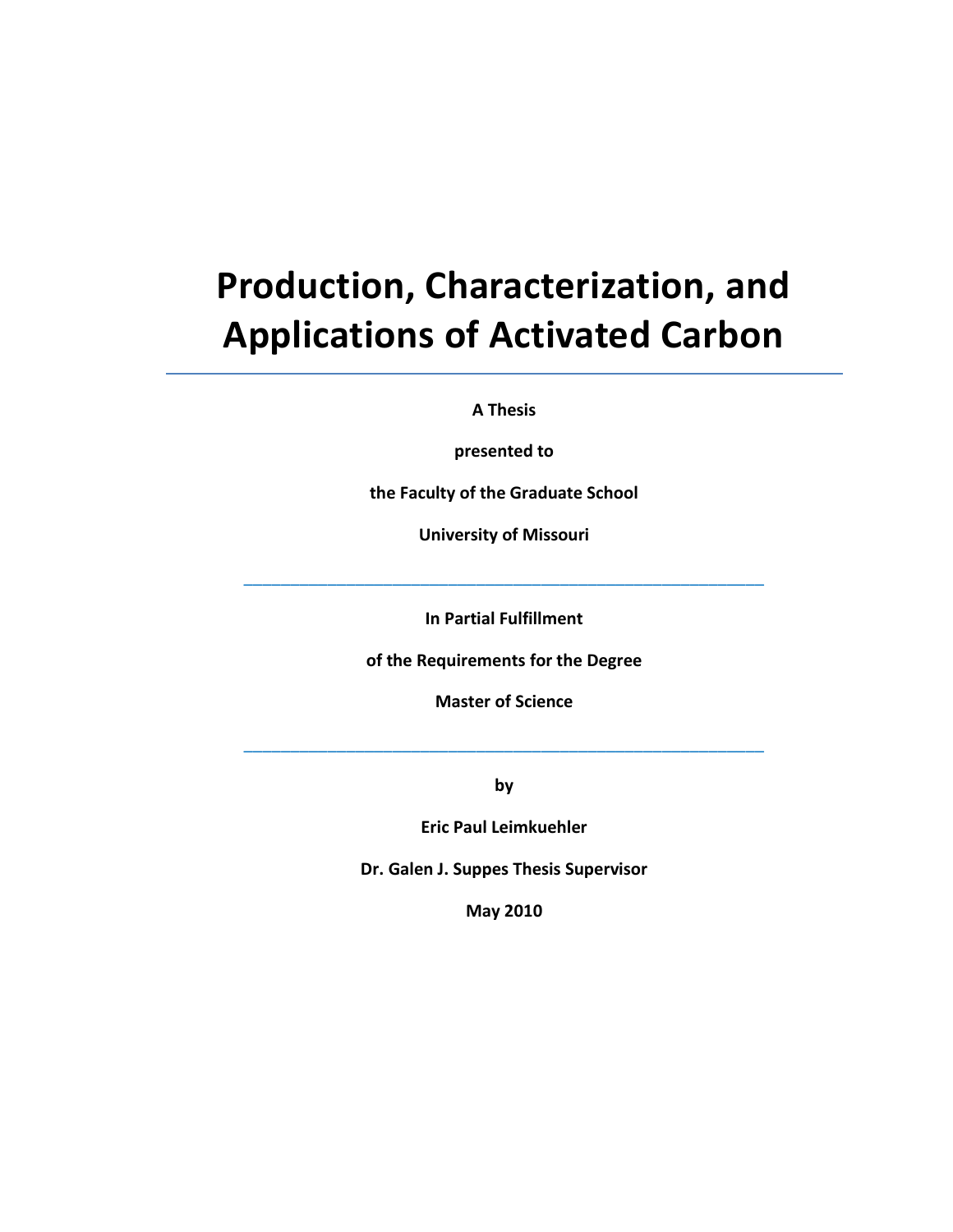© Copyright by Eric Leimkuehler 2010

All Rights Reserved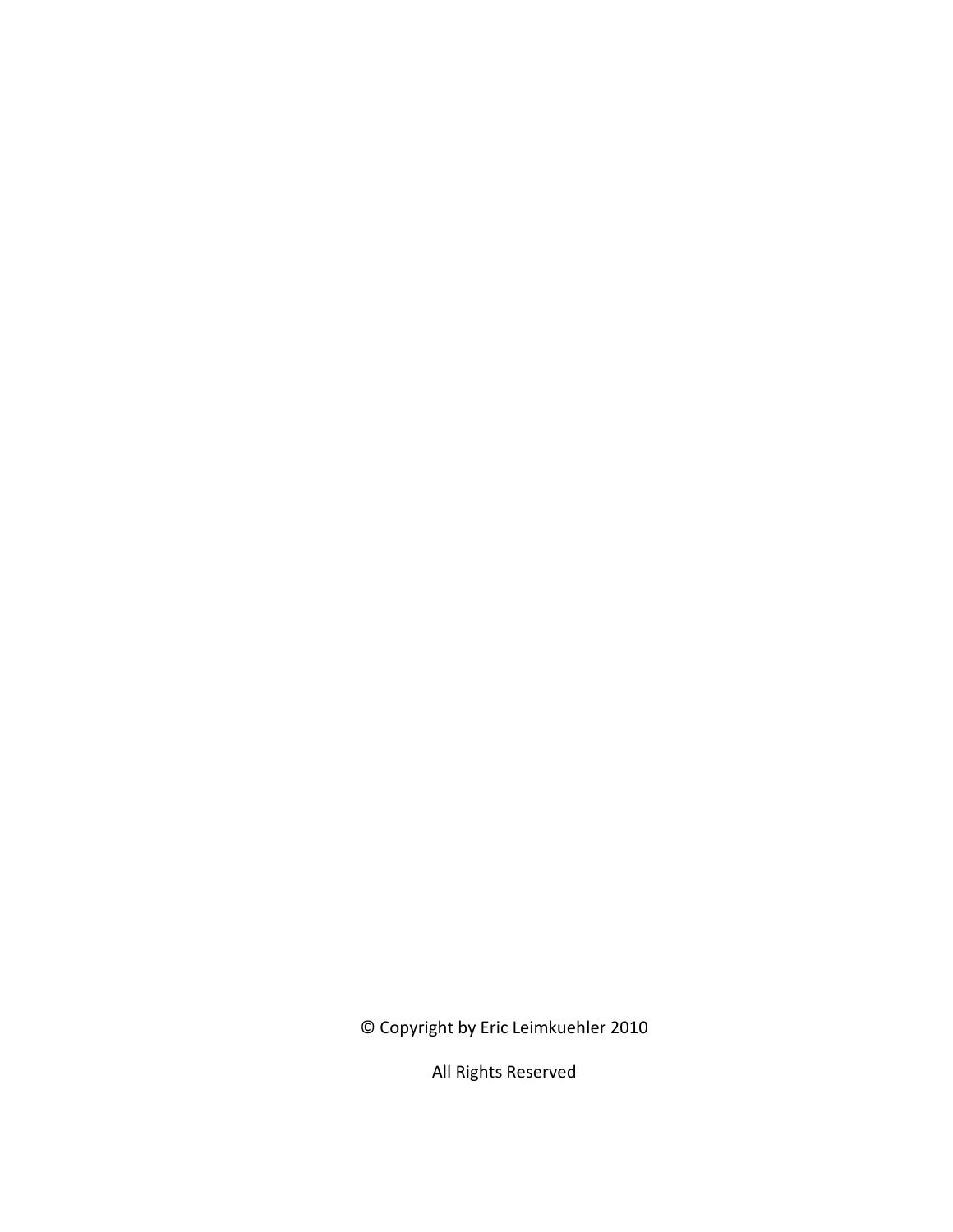The undersigned, appointed by the Dean of the Graduate School, have examined the thesis entitled

## **PRODUCTION, CHARACTERIZATION, AND**

## **APPLICATIONS OF ACTIVATED CARBON**

presented by Eric Paul Leimkuehler

a candidate for the degree of Master of Science

and hereby certify that in their opinion it is worthy of acceptance.

\_\_\_\_\_\_\_\_\_\_\_\_\_\_\_\_\_\_\_\_\_\_\_\_\_\_\_\_\_\_\_\_\_\_\_ Dr. Galen Suppes

\_\_\_\_\_\_\_\_\_\_\_\_\_\_\_\_\_\_\_\_\_\_\_\_\_\_\_\_\_\_\_\_\_\_\_ Dr. Peter Pfeifer

\_\_\_\_\_\_\_\_\_\_\_\_\_\_\_\_\_\_\_\_\_\_\_\_\_\_\_\_\_\_\_\_\_\_\_ Dr. Thomas Marrero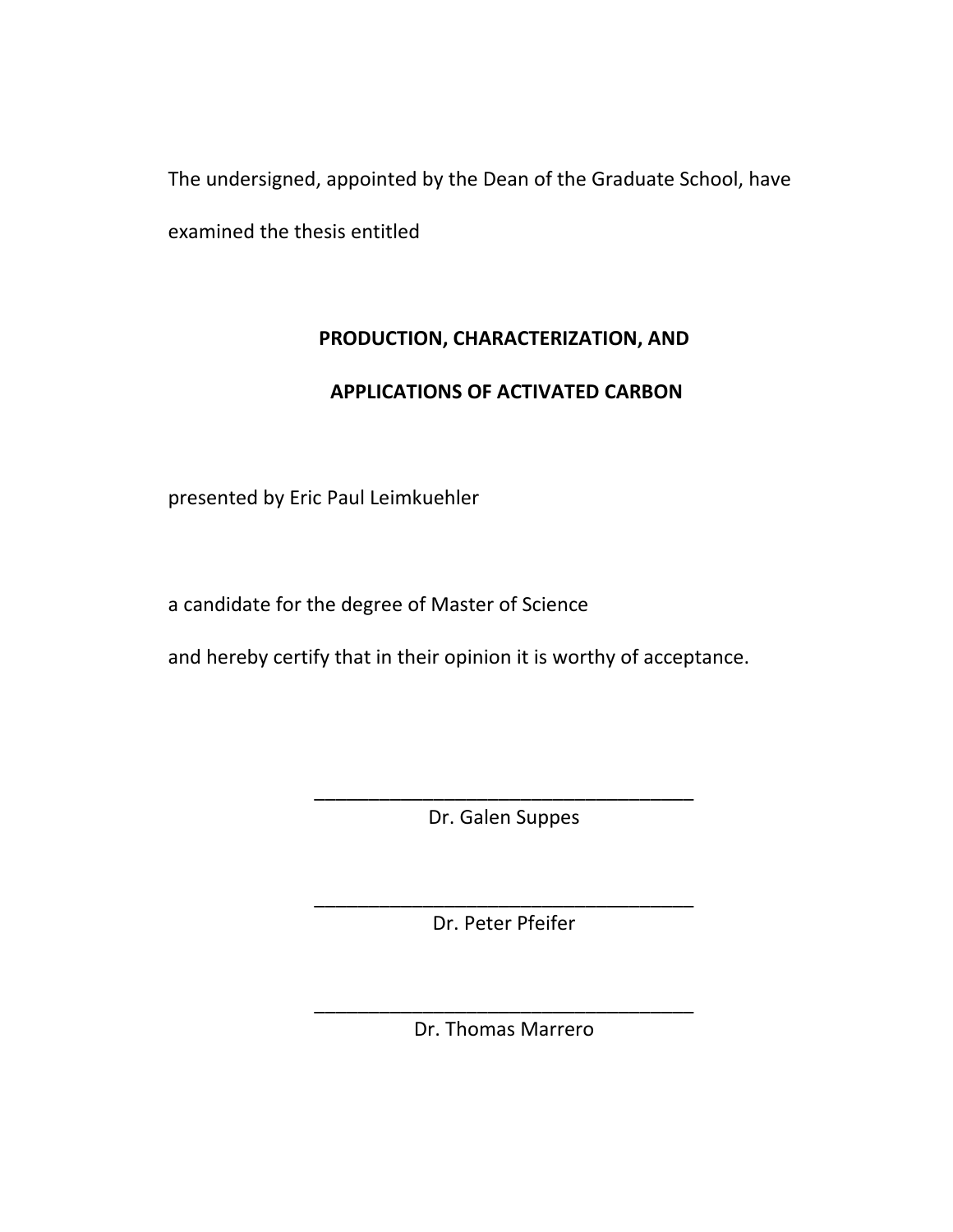## <span id="page-3-0"></span>**Acknowledgements**

I would like to take this opportunity to thank Dr. Suppes for granting me the opportunity to participate in his research group, advising me throughout my graduate studies, and exposing me to an exciting field of research. Additionally, I would like to acknowledge my fellow researchers Ali Tekeei, Bryan Sawyer, Michael Gordon, Michelle Ji, Ashley Ulrich, Alex Hunter, Erik Nordwald, Matthias Young, and Matt Wavada, who were involved in the research group and contributed to the completion of this work.

I would also like to express my gratitude towards my parents Bill and Cherie, my brother Kurt, and my friends Adriane, Adam, Matt, Steve, and Tommy who encouraged me and supported me along the way.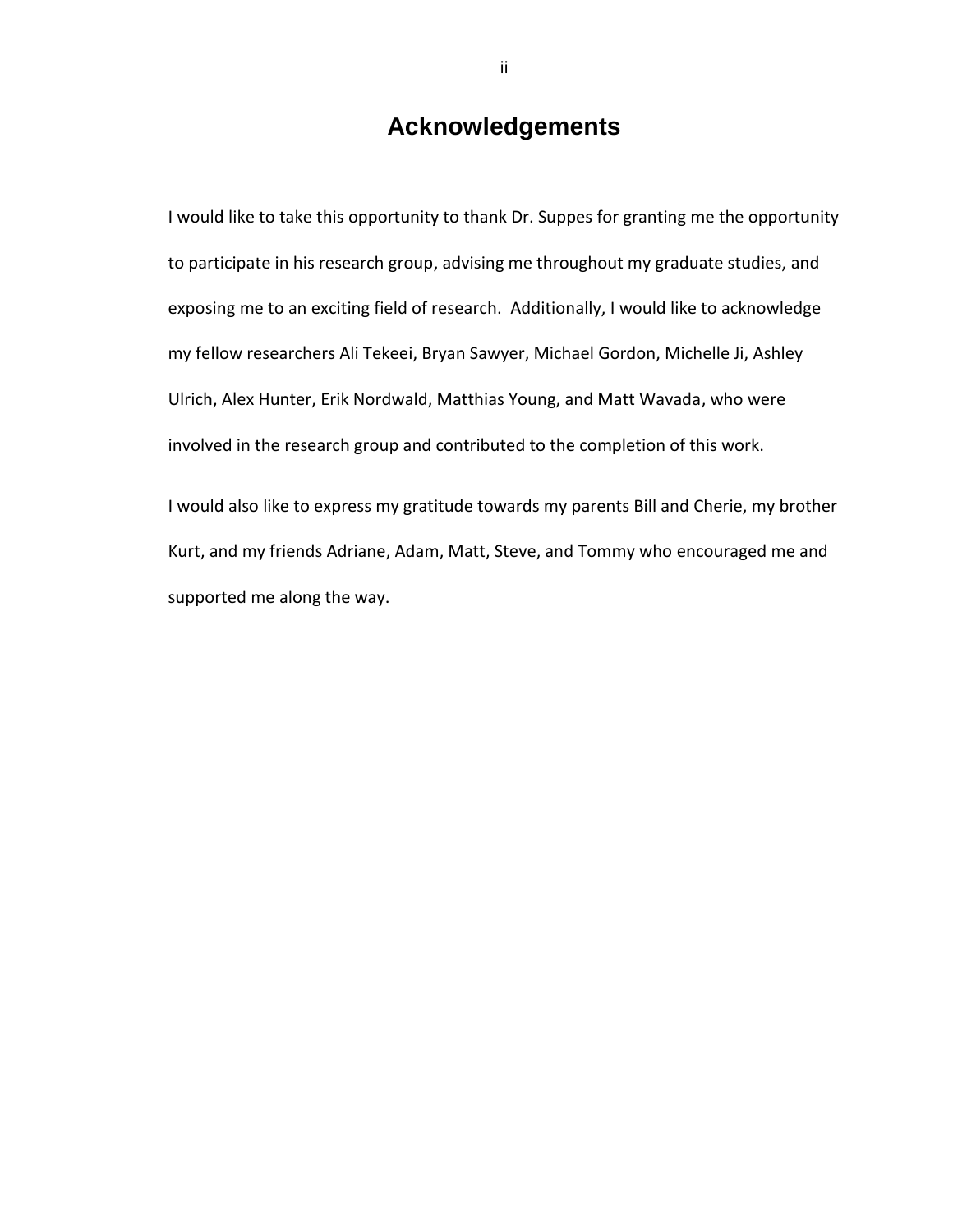## **Thesis Format**

<span id="page-4-0"></span>This thesis is a four chapter series detailing the production and characterization of activated carbon. The first chapter gives an introduction to the history, production processes, and applications of activated carbon. The second chapter introduces a production process used to generate activated carbons with proven characteristics and details a mass balance on this process. The third chapter explores variations on the process used in the second chapter and the use of screening methods to analyze different activated carbons produced using varying conditions and materials. The fourth chapter summarizes the conclusions made in the first three chapters and gives suggestions for future research. The first and fourth chapters are overview sections while the second and third chapters each have their own abstract, introduction, methods and materials, and results and discussion sections as well as figures and tables.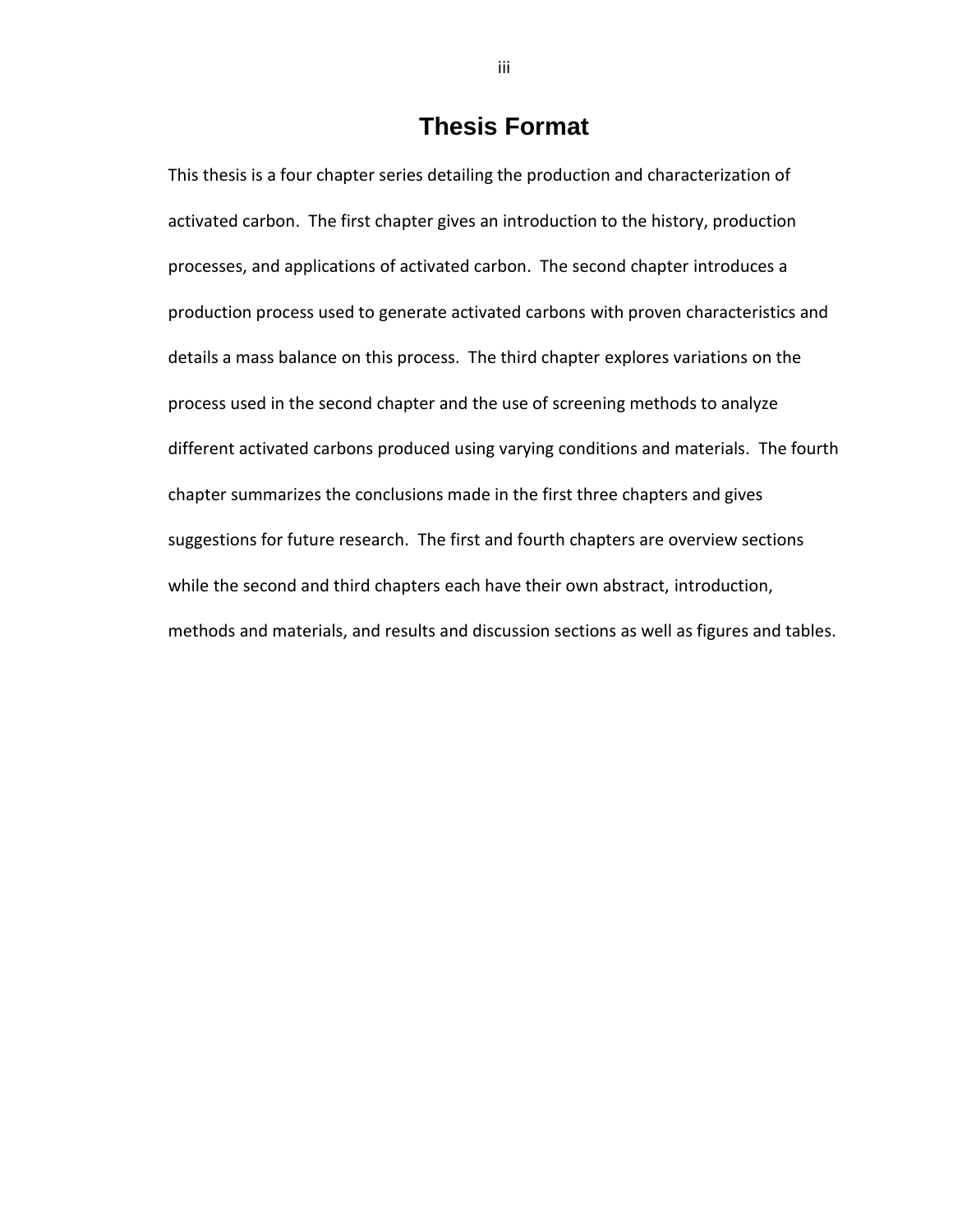<span id="page-5-0"></span>

| 1.8: Previous Activated Carbon Research at the University of Missouri 9            |
|------------------------------------------------------------------------------------|
| Chapter 2: Production of Activated Carbon from Corn Cobs; Mass Balance and Process |
|                                                                                    |
|                                                                                    |
|                                                                                    |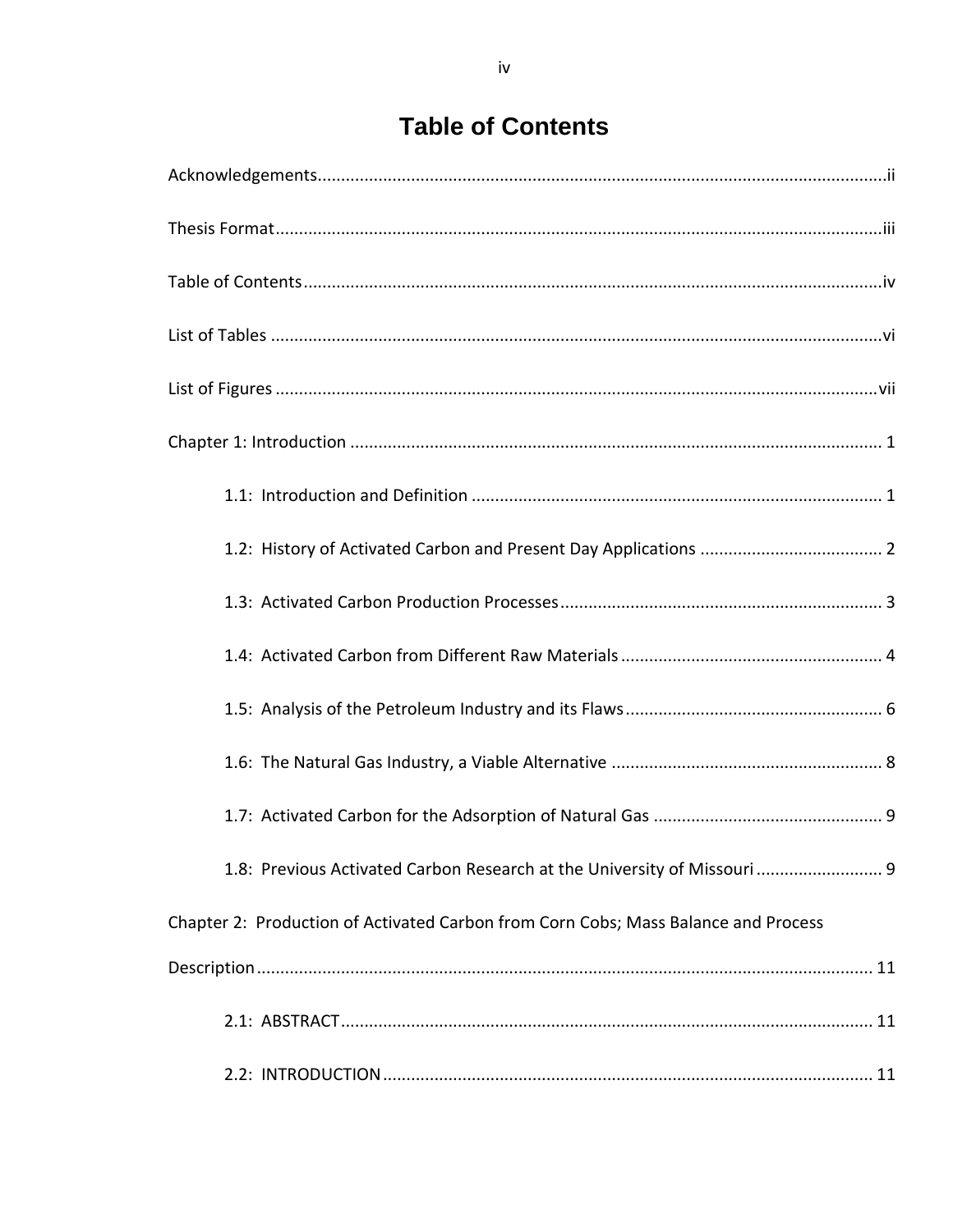| CHAPTER 3: Use of Screening Methods to Analyze Activated Carbon Produced Using             |  |
|--------------------------------------------------------------------------------------------|--|
| Various Process Conditions, Chemical Activating Agents, and Carbon Precursor Materials  24 |  |
|                                                                                            |  |
|                                                                                            |  |
|                                                                                            |  |
|                                                                                            |  |
|                                                                                            |  |
|                                                                                            |  |
|                                                                                            |  |
|                                                                                            |  |
|                                                                                            |  |
|                                                                                            |  |
|                                                                                            |  |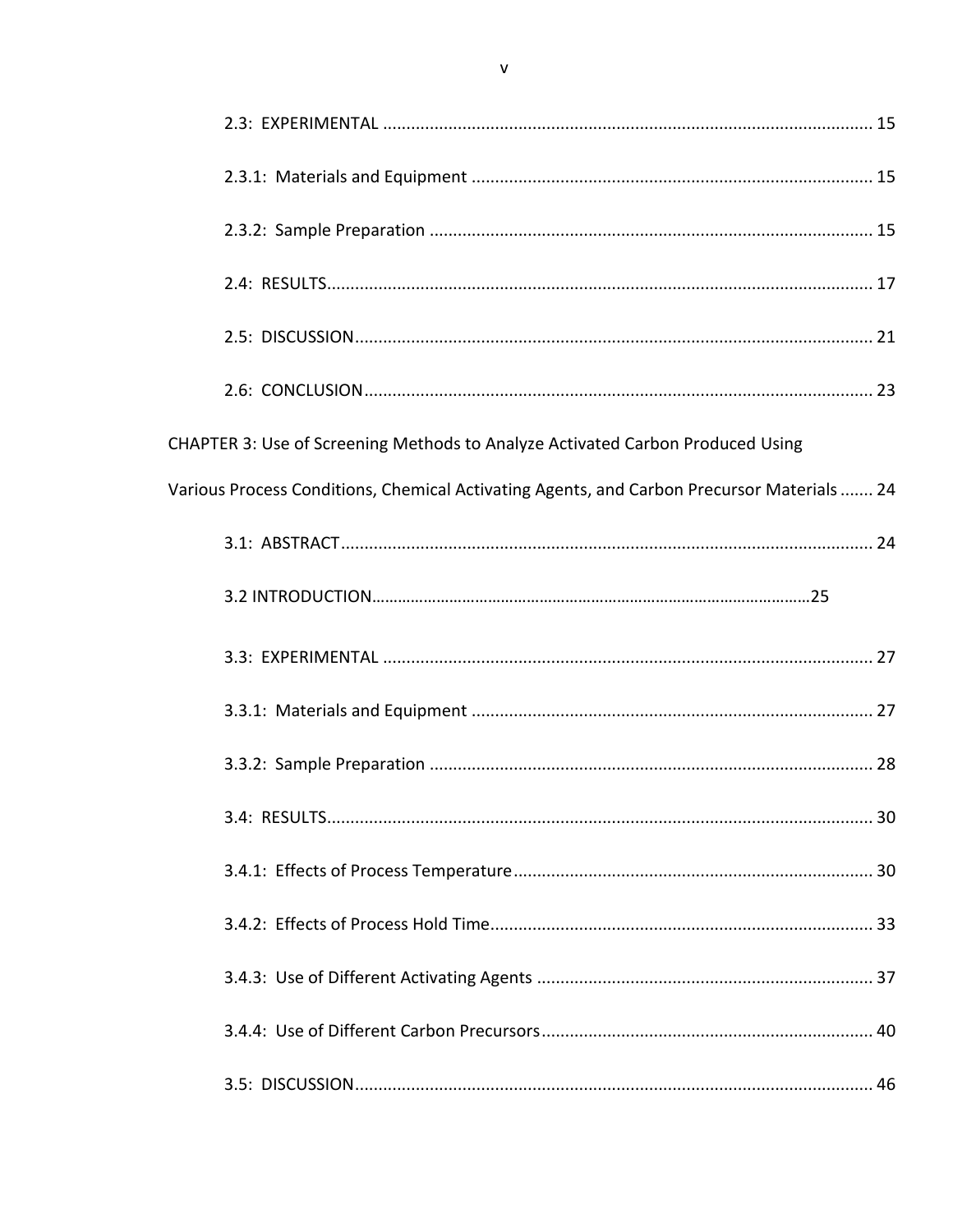| 4.1: Activated Carbon from Corncobs Using Phosphoric Acid and KOH  52          |  |
|--------------------------------------------------------------------------------|--|
| 4.2: Analysis of Varying Precursors, Process Conditions, and Activating Agents |  |
|                                                                                |  |
|                                                                                |  |
|                                                                                |  |

## **List of Tables**

<span id="page-7-0"></span>

| Table 2: Large Scale Mass Balance on ALL-CRAFT Activated Carbon Process18            |
|--------------------------------------------------------------------------------------|
|                                                                                      |
| Table 4: Summary of Species Mass Loss Percentages in Phosphoric Acid Carbonization22 |
|                                                                                      |
| Table 6: Summary of ALL-CRAFT Activated Carbon Synthesis Process: Parameters and     |
|                                                                                      |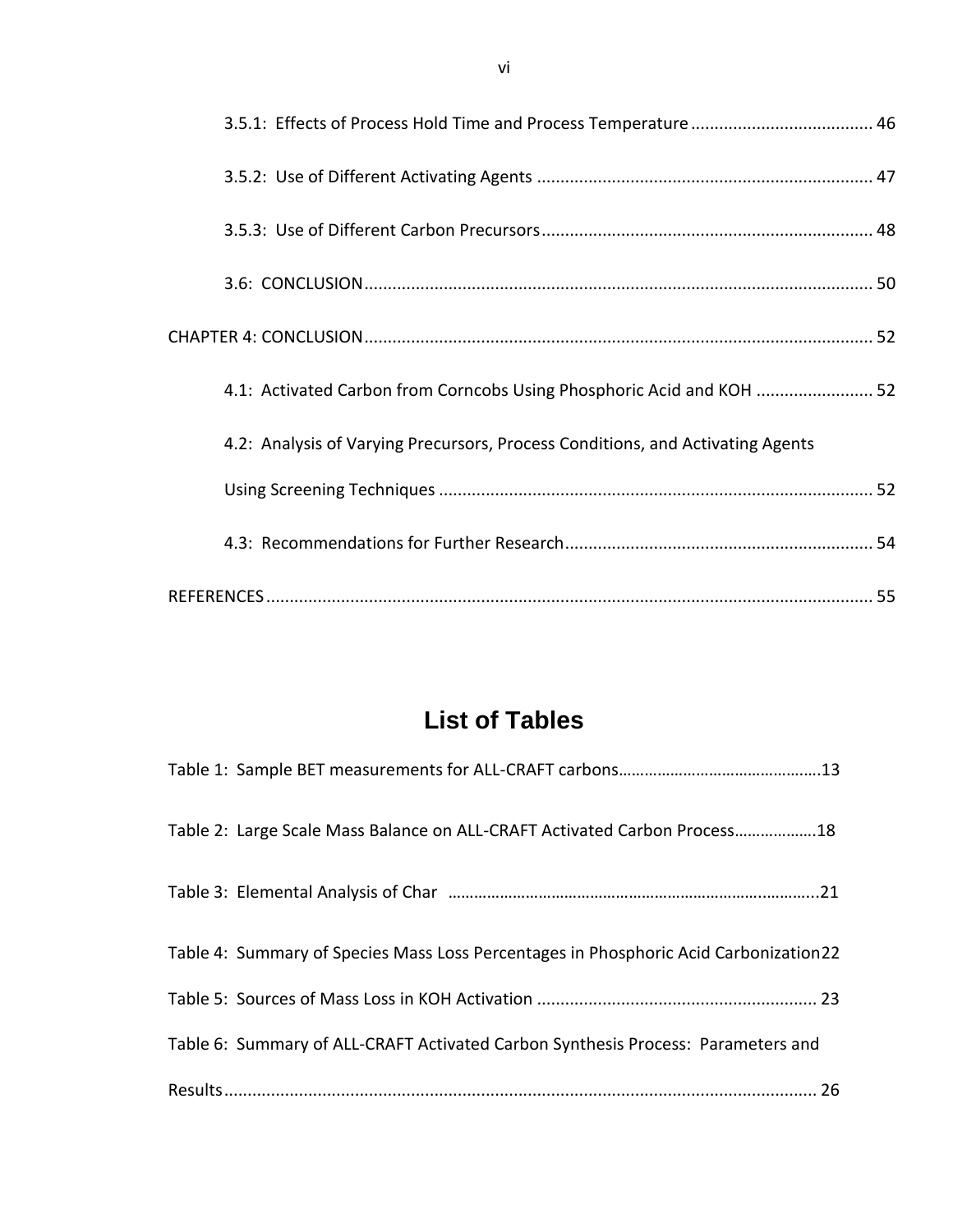## <span id="page-8-0"></span>**List of Figures**

| Figure 1: Summary of ALL-CRAFT Activated Carbon Production Process 13                  |
|----------------------------------------------------------------------------------------|
| Figure 2: Percent Sample Mass Loss in 3K Carbon Activation as a function of Activation |
|                                                                                        |
| Figure 3: Percent Carbon Mass Loss in 3K Carbon Activation as a Function of Activation |
|                                                                                        |
| Figure 4: Percent Sample Mass Loss in KOH Activation at 790°C at Different KOH:C       |
|                                                                                        |
| Figure 5: Percent Carbon Mass Loss in KOH Activation at 790°C at Different KOH:C       |
|                                                                                        |
|                                                                                        |
|                                                                                        |
|                                                                                        |
| Figure 10: Effect of Process Hold time on Carbon Bulk Density at 790°C  33             |
| Figure 11: Effect of Process Hold Time on Carbon Bulk Density at 750 °C 34             |
| Figure 12: Effect of Process Hold Time on Carbon Mass Loss for 3K Carbon  34           |
| Figure 13: Effect of Process Hold Time on Carbon Mass Loss % for 2K Carbon  35         |
| Figure 14: Effect of Process Hold Time on Carbon Mass Loss % for 1K Carbon  35         |
| Figure 15: Effect of Process Hold Time on Methane Uptake at 790°C  36                  |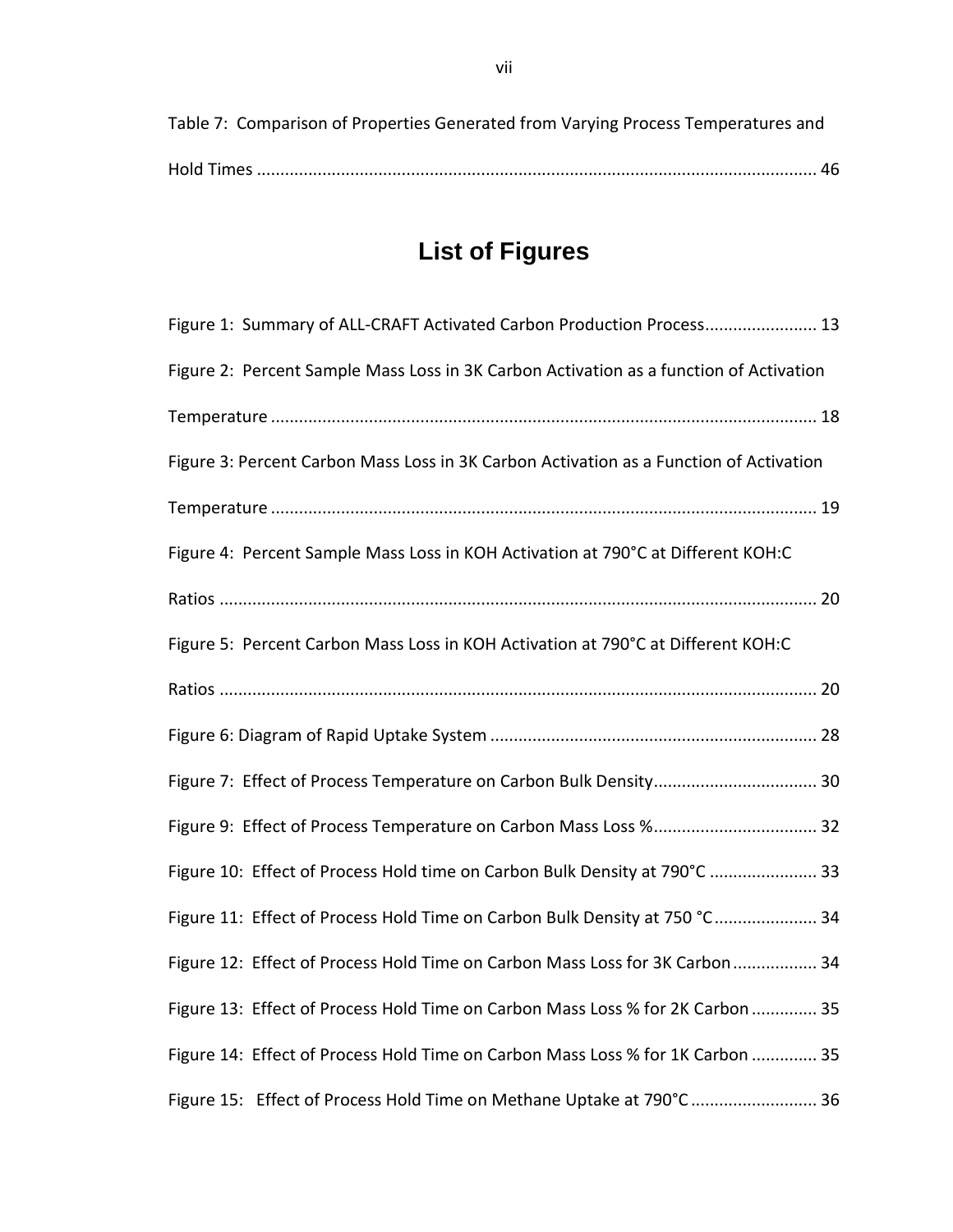<span id="page-9-0"></span>

| Figure 16: Effect of Process Hold Time on Methane Uptake at 750°C  37                  |
|----------------------------------------------------------------------------------------|
| Figure 17: Effect of Activating Agent on Reaction Sample Mass Loss % at 790°C 38       |
| Figure 18: Effect of Activating Agent on Carbon Mass Loss % at 790°C 38                |
| Figure 19: Effect of Activating Agent on Carbon Bulk Density at 790°C 39               |
| Figure 20: Effect of Activating Agent on Methane Uptake at 790°C  40                   |
| Figure 21: Mass Loss in Phosphoric Acid Carbonization for Different Carbon Precursors  |
|                                                                                        |
| Figure 22: Bulk Density of Phosphoric Acid Activated Char for Different Carbon         |
|                                                                                        |
| Figure 23: Methane Uptake of Phosphoric Acid Activated Char for Different Carbon       |
|                                                                                        |
| Figure 24: KOH Reaction Sample Mass Loss % at 790°C for Different Carbon Precursors    |
|                                                                                        |
| Figure 25: KOH Reaction Carbon Mass Loss % at 790°C for Different Carbon Precursors    |
|                                                                                        |
| Figure 26: KOH Reaction Carbon Bulk Densities at 790°C for Different Carbon Precursors |
|                                                                                        |
| Figure 27: KOH Reaction Rapid Uptake at 790°C for Different Carbon Precursors 45       |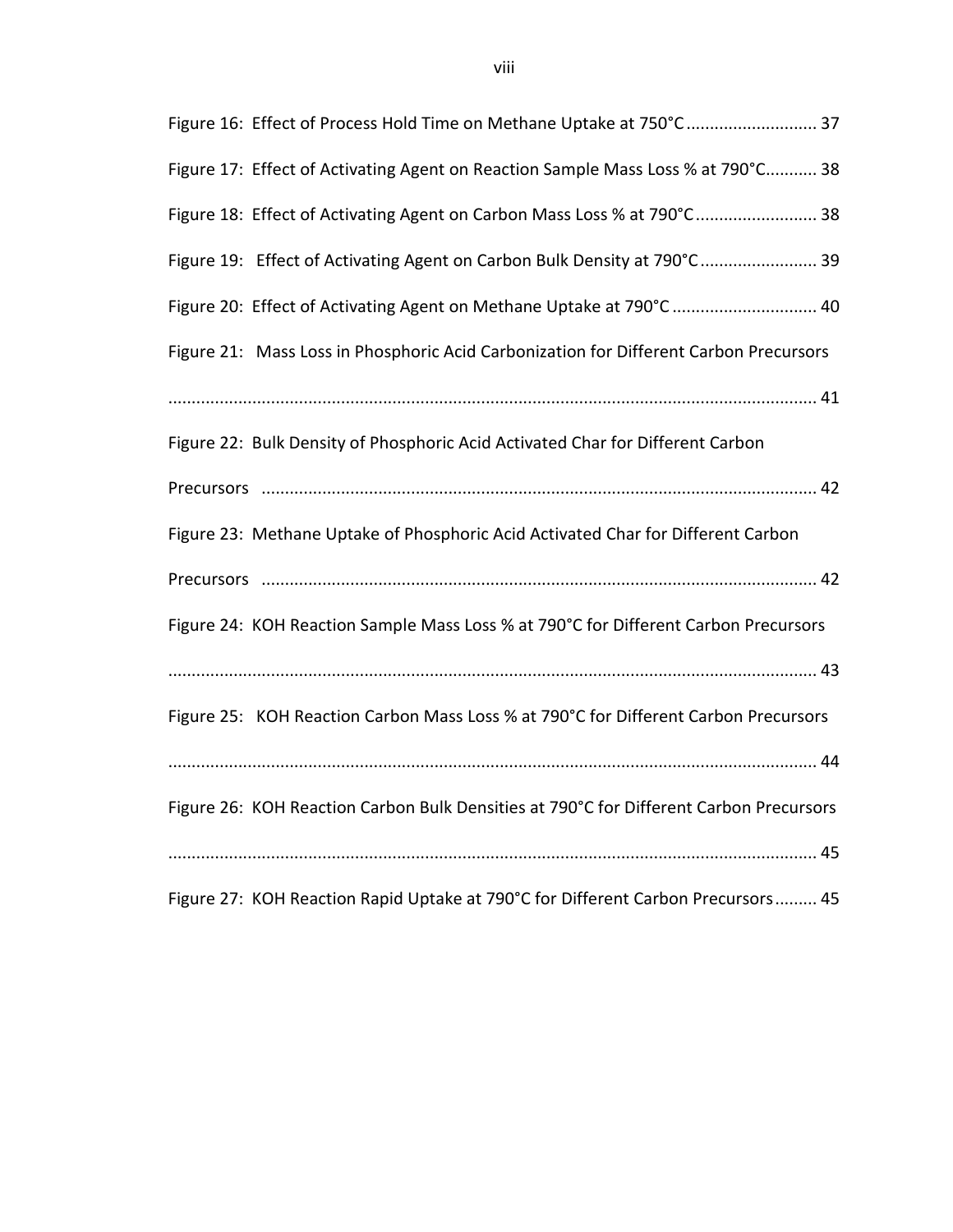## **Chapter 1: Introduction**

#### <span id="page-10-0"></span>**1.1: Introduction and Definition**

The following thesis investigates the production of activated carbon, an environmentally friendly adsorbent which is used in many industries. Activated carbon can be derived from many different sources and produced in varying production processes. The raw materials used, activation process, and process parameters determine the physical properties and performance characteristics of the resulting carbon. Modifying these activation properties determines the porosity and pore volume distribution in the carbon. The goal of this thesis is to detail a mass balance on the production of activated carbon and develop quick screening methods to observe and compare the effects of different precursor materials, chemical reagents, and process variables on this production process.

Activated carbon is defined as a carbonaceous material with a large internal surface area and highly developed porous structure resulting from the processing of raw materials under high temperature reactions. It is composed of 87% to 97% carbon but also contains other elements depending on the processing method used and raw material it is derived from. Activated carbon's porous structure allows it to adsorb materials from the liquid and gas phase.[1] Its pore volume typically ranges from 0.20 to 0.60 cm<sup>3</sup>/g, and has been found to be as large as 1 cm<sup>3</sup>/g. Its surface area ranges typically from 800 to 1500 m<sup>2</sup>/g [2] but has been found to be in excess of 3,000 m<sup>2</sup>/ g. The surface area contains mostly micropores with pore diameters smaller than 2 nm.[3]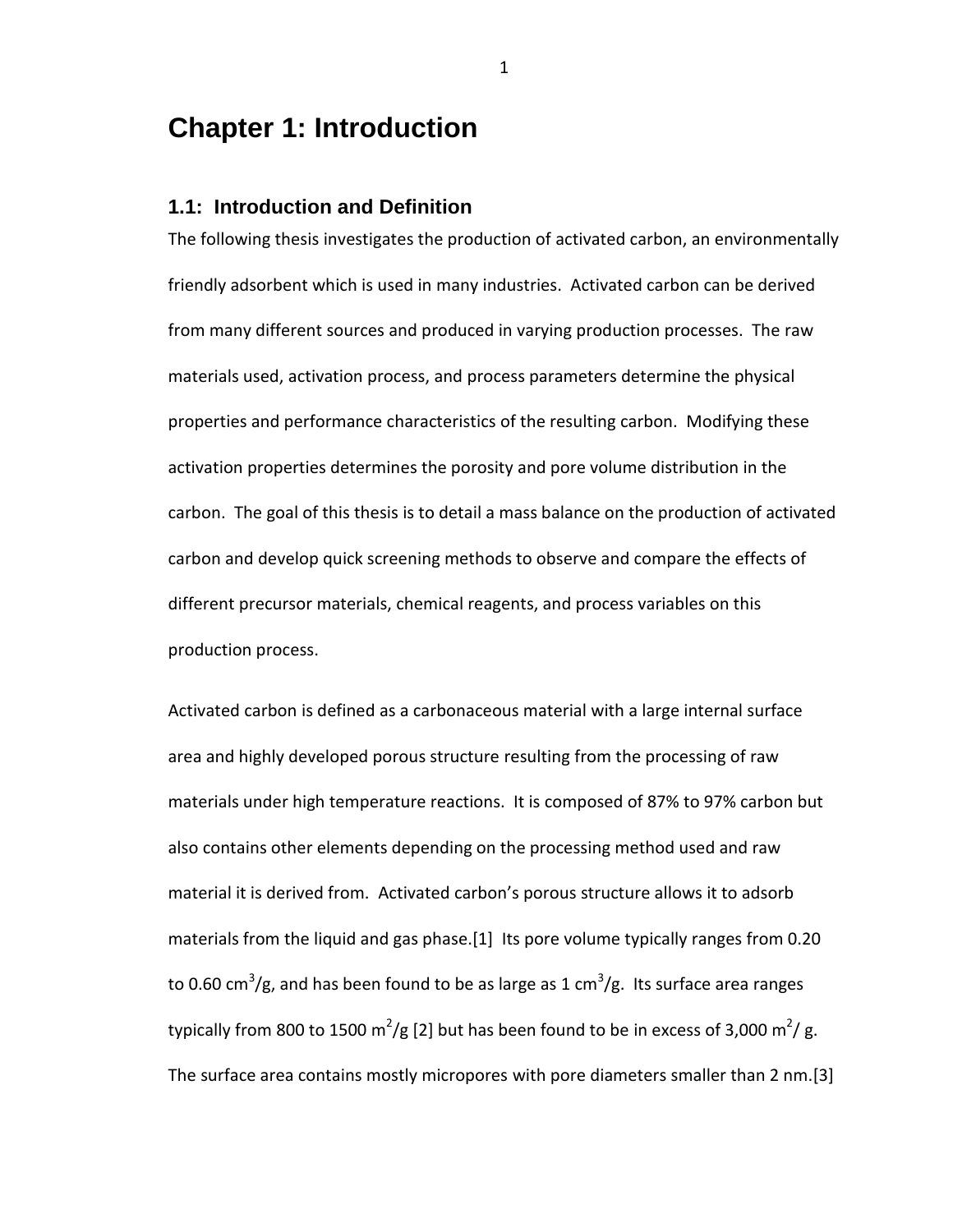These favorable properties make activated carbon a popular adsorbent for many applications.

#### <span id="page-11-0"></span>**1.2: History of Activated Carbon and Present Day Applications**

The useful properties of activated carbon have been known since ancient times. This traces back to 1500 BC when Egyptians used charcoal as an adsorbent for medicinal purposes and a purifying agent. Around 420 BC it was observed that Hippocrates dusted wounds with powdered charcoal to remove their odor. Ancient Hindu societies purified their water by filtration through charcoal. [2] In 1773, the Swedish chemist Karl Wilhelm Scheele was the first to observe adsorption of gases on charcoal. A few years later activated carbons began being used in the sugar industry as a decolorizing agent for syrup.

In the early  $20<sup>th</sup>$  century the first plant to produce activated carbon industrially was built for use in sugar refining industry in Germany. Many other plants emerged in the early 1900's to make activated carbons primarily for decolorization. During World War I activated carbon was used in gas masks for protection against hazardous gases and vapors. Today, activated carbons are used to remove color from pharmaceutical and food products, as air pollution control devices for industrial and automobile exhaust, for chemical purification, and as electrodes in batteries. 500,000 tons per year of activated carbon are produced globally. [1] 80% of this is used for liquid phase applications, and 20% is used for solid phase applications. [2] This paper will focus on activated carbons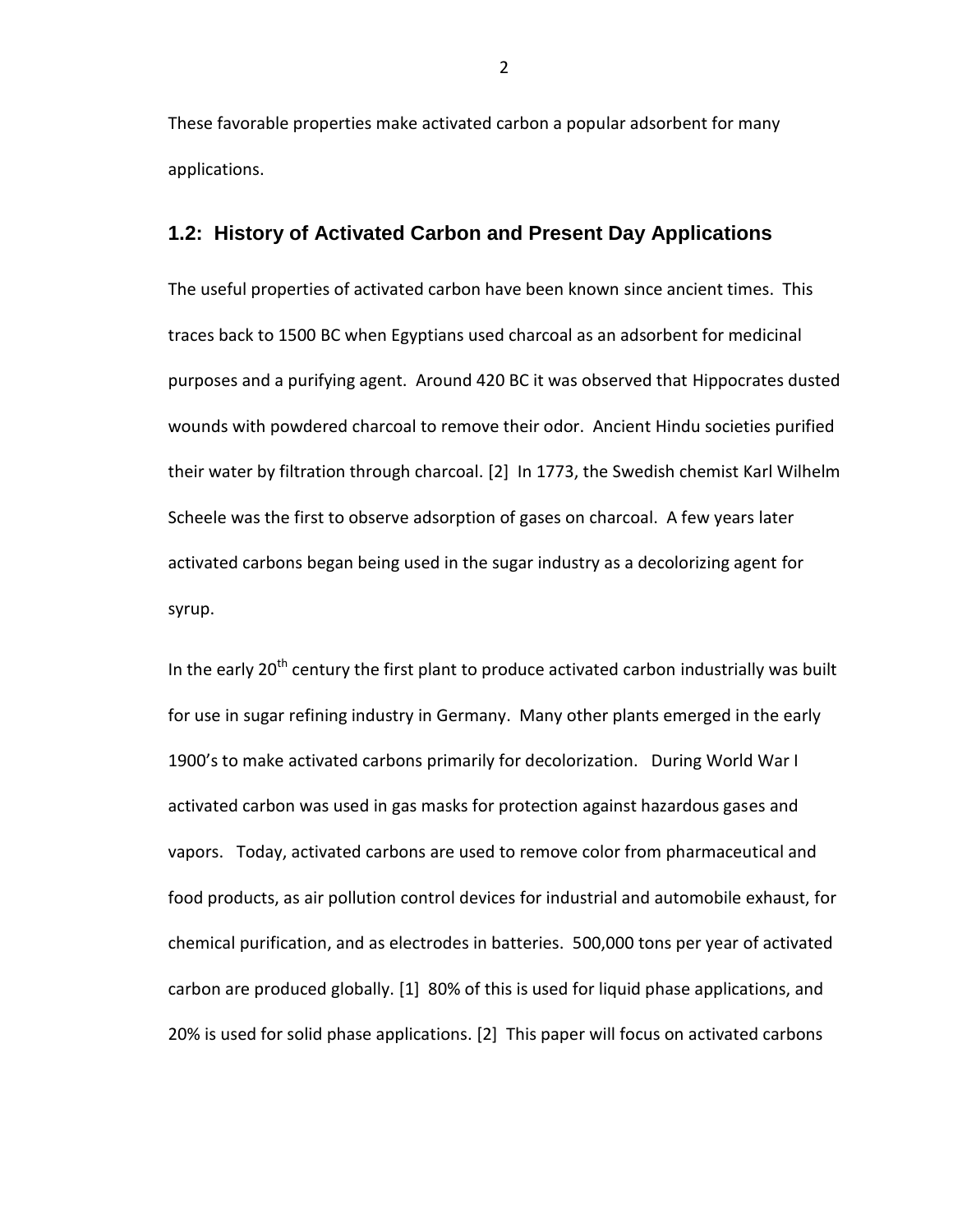applications as a natural gas adsorbent with the intentions of using the stored natural gas as an alternative fuel to petroleum.

#### <span id="page-12-0"></span>**1.3: Activated Carbon Production Processes**

The procedure for processing activated carbon typically consists of a carbonization followed by an activation of carbonaceous material from vegetable origin. Carbonization is a heat treatment at 400-800°C which converts raw materials to carbon by minimizing the content of volatile matter and increasing the carbon content of the material. This increases the materials strength and creates an initial porous structure which is necessary if the carbon is to be activated.

Adjusting the conditions of carbonization can affect the final product significantly. An increased carbonization temperature increases reactivity, but at the same time decreases the volume of pores present. This decreased volume of pores is due to an increase in the condensation of the material at higher temperatures of carbonization which yields an increase in mechanical strength. Therefore, it becomes important to choose the correct process temperature based on the desired product of carbonization.[1]

After the initial porous structure has been created by carbonization, an oxidation, referred to as activation, is carried out in order to create micropores. [3] Typically, these micropores have a width of less than 2 nanometers and are the pores where the majority of adsorption occurs. Activation can be carried out as activation by oxidizing gases or a chemical activation.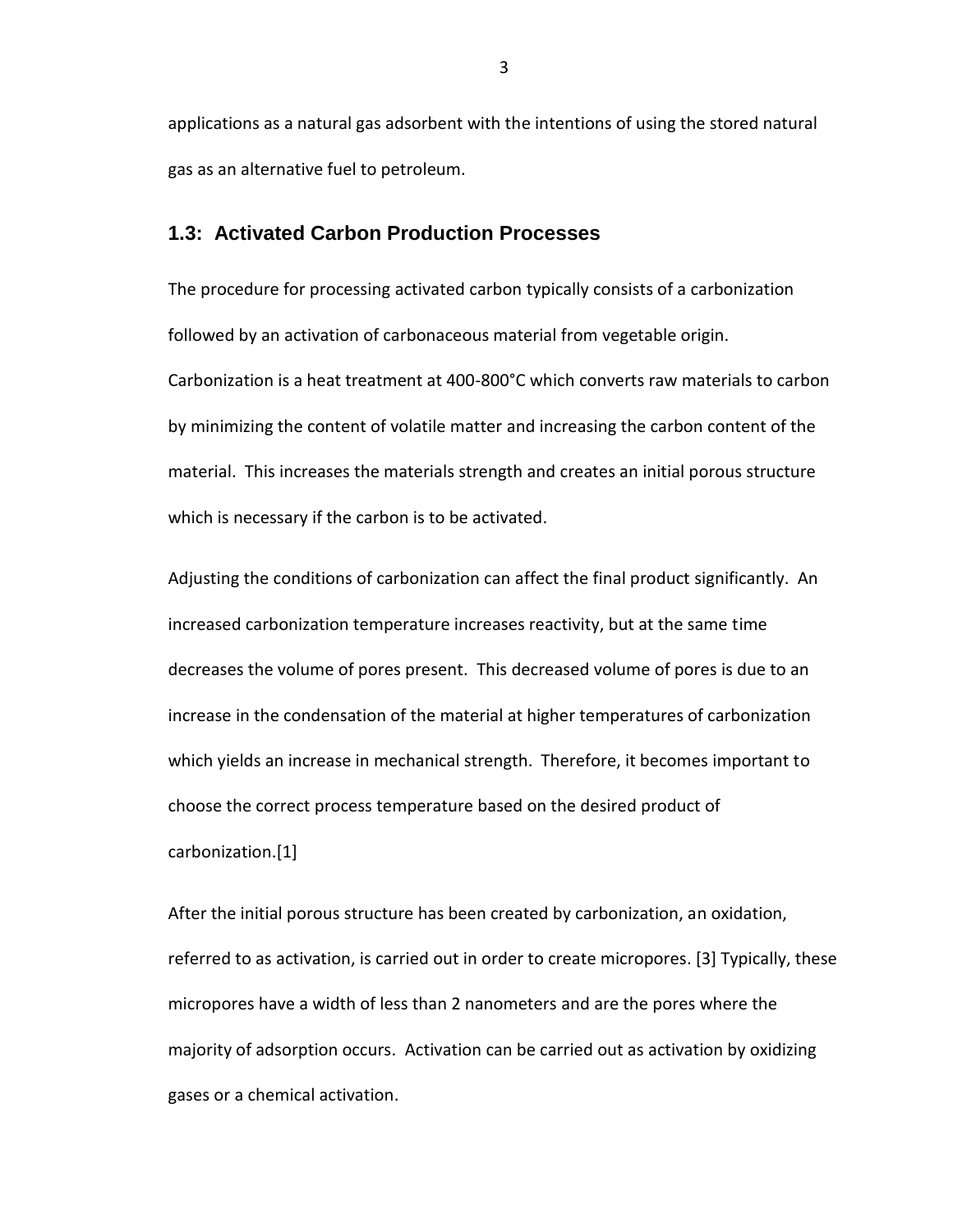In activation by oxidizing gases, such as steam activation, carbon reacts with the oxidizing agent producing oxides of carbon. These oxides diffuse out of the carbon resulting in a partial gasification which opens pores that were previous closed and further develops the carbons internal porous structure.

In chemical activation, the carbon is reacted at high temperatures with a dehydrating agent that eliminates the majority of hydrogen and oxygen from the carbon structure. Chemical activation often combines the carbonization and activation step, but these two steps may still occur separately depending on the process. [1] High surface areas in excess of 3,000 m<sup>2</sup>/g have been found when using KOH as a chemical activating agent. [3]

A significant amount of carbon mass loss occurs during the activation which generally correlates to an increase in porosity. Therefore, quick estimates of porosity can be made by a gravimetric measurement. These gravimetric measurements can be used to compare carbons made using different process parameters and raw materials. [1]

#### <span id="page-13-0"></span>**1.4: Activated Carbon from Different Raw Materials**

In addition to being an adsorbent used for many different purposes, activated carbon can be produced from a wealth of different raw materials, making it an incredibly versatile product that can be produced in many different areas depending on what raw material is available. Some of these materials include shells of plants, the stones of fruits, woody materials, asphalt, metal carbides, carbon blacks, scrap waste deposits from sewage, and polymer scraps. Different types of coal, which already exist in a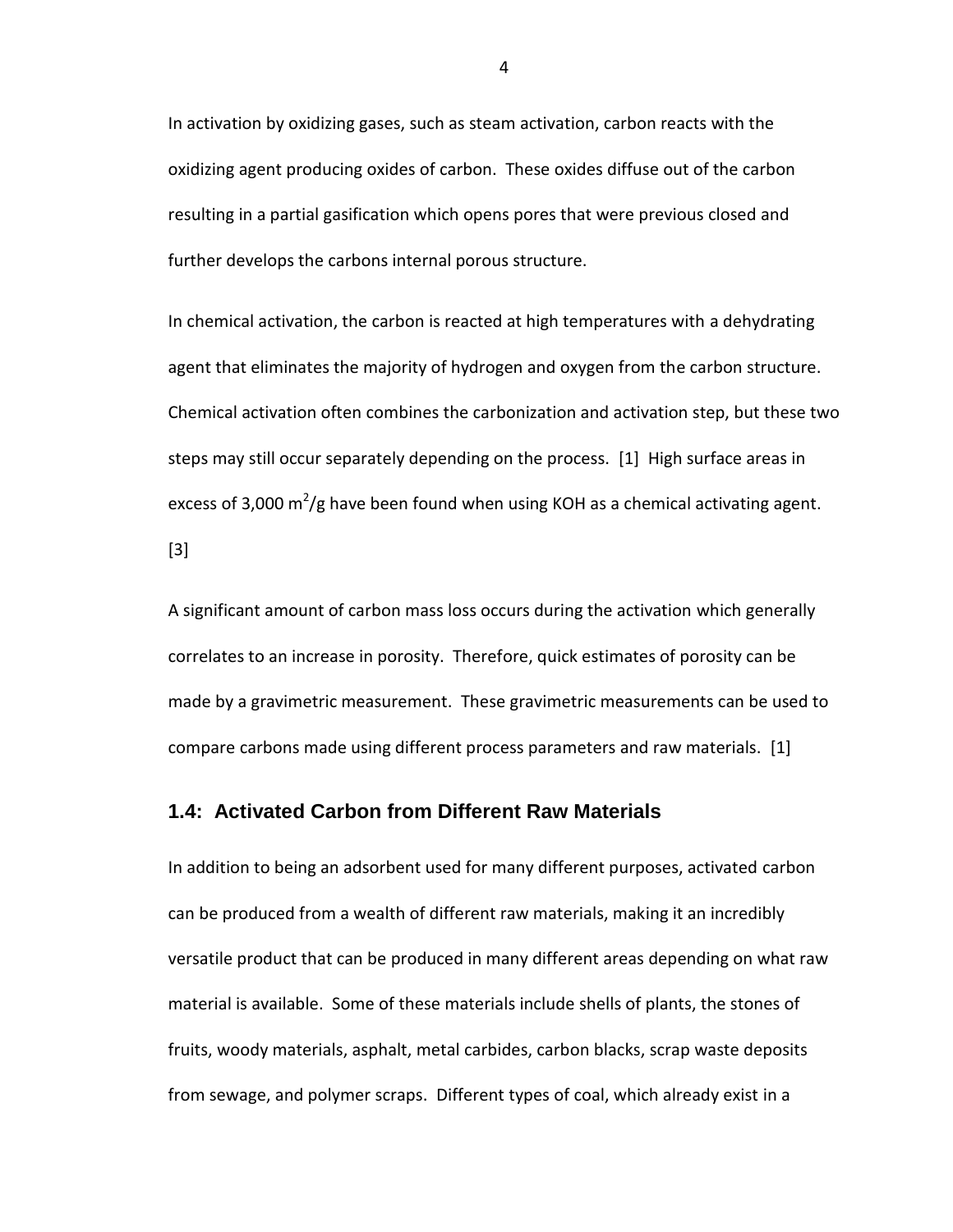carbonaceous form with a developed pore structure, can be further processed to create activated carbon.

Although activated carbon can be produced from almost any raw material, it is most cost effective and environmentally conscious to produce activated carbon from waste materials. Activated carbons produced from coconut shells have been shown to have high volumes of micropores, making them the most commonly used raw material for applications where high adsorption capacity is needed. Sawdust and other woody scrap materials also contain strongly developed microporous structures which are good for adsorption from the gas phase. Producing activated carbon from olive, plum, apricot, and peach stones yields highly homogenous adsorbents with significant hardness, resistance to abrasion and high micropore volume. PVC scrap can be activated if HCl is removed beforehand, and results in an activated carbon which is a good adsorbent for methylene blue. Activated carbons have even been produced from tire scrap.

In order to distinguish between the wide range of possible precursors, it becomes necessary to evaluate the resulting physical properties after activation. When choosing a precursor the following properties are of importance: specific surface area of the pores, pore volume and pore volume distribution, composition and size of granules, and chemical structure/character of the carbon surface. [1]

Choosing the correct precursor for the right application is very important because variation of precursor materials allows for controlling the carbons pore structure. Different precursors contain varying amounts of macropores (> 50 nm,) which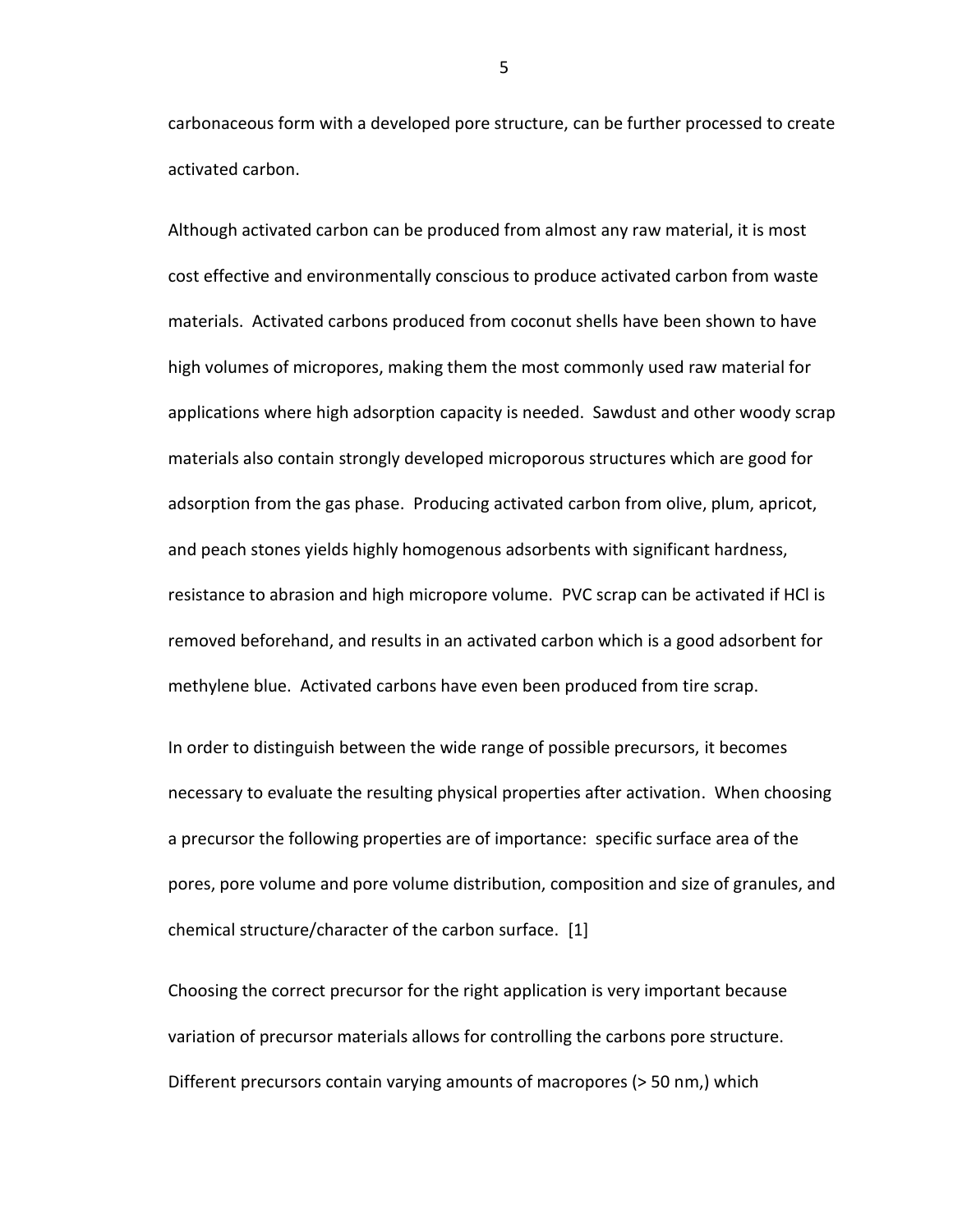determine their reactivity. These macropores are not effective for adsorption, but their presence allows more channels for creation of micropores during activation.

Additionally, the macropores provide more paths for adsorbate molecules to reach the micropores during adsorption. [3] Precursors which contain a greater amount of volatile substances yield a proportional increase in the reactivity of the activated substance. If the reactivity is too high, the degree of activation can be lowered. Achieving the correct of amount of reactivity is of the utmost importance, since the extent of reaction occurring determines the carbons internal structure. [1]

#### <span id="page-15-0"></span>**1.5: Analysis of the Petroleum Industry and its Flaws**

As mentioned before, this work focuses on using activated carbon to store natural gas. This research is being conducted with the intent of making the use of natural gas more cost-effective as an alternative fuel to petroleum. Petroleum has historically been the most popular source of energy due to its high energy content and cheap price. Modern society is heavily dependent on oil and would most likely collapse if a sudden mass oil shortage occurred. [4] Gasoline accounts for about 17% of the energy consumed in the U.S., and is delivered from oil refineries through pipelines to a massive distribution chain serving 176,000 retail gas outlets, making the U.S. highly dependent on this infrastructure.

On top of the dangerous fact that the world is highly dependent on the petroleum industry, there are also several negative factors. To start, 31% of the world's oil is produced in the Middle East, which is an incredibly unstable area. This is a very large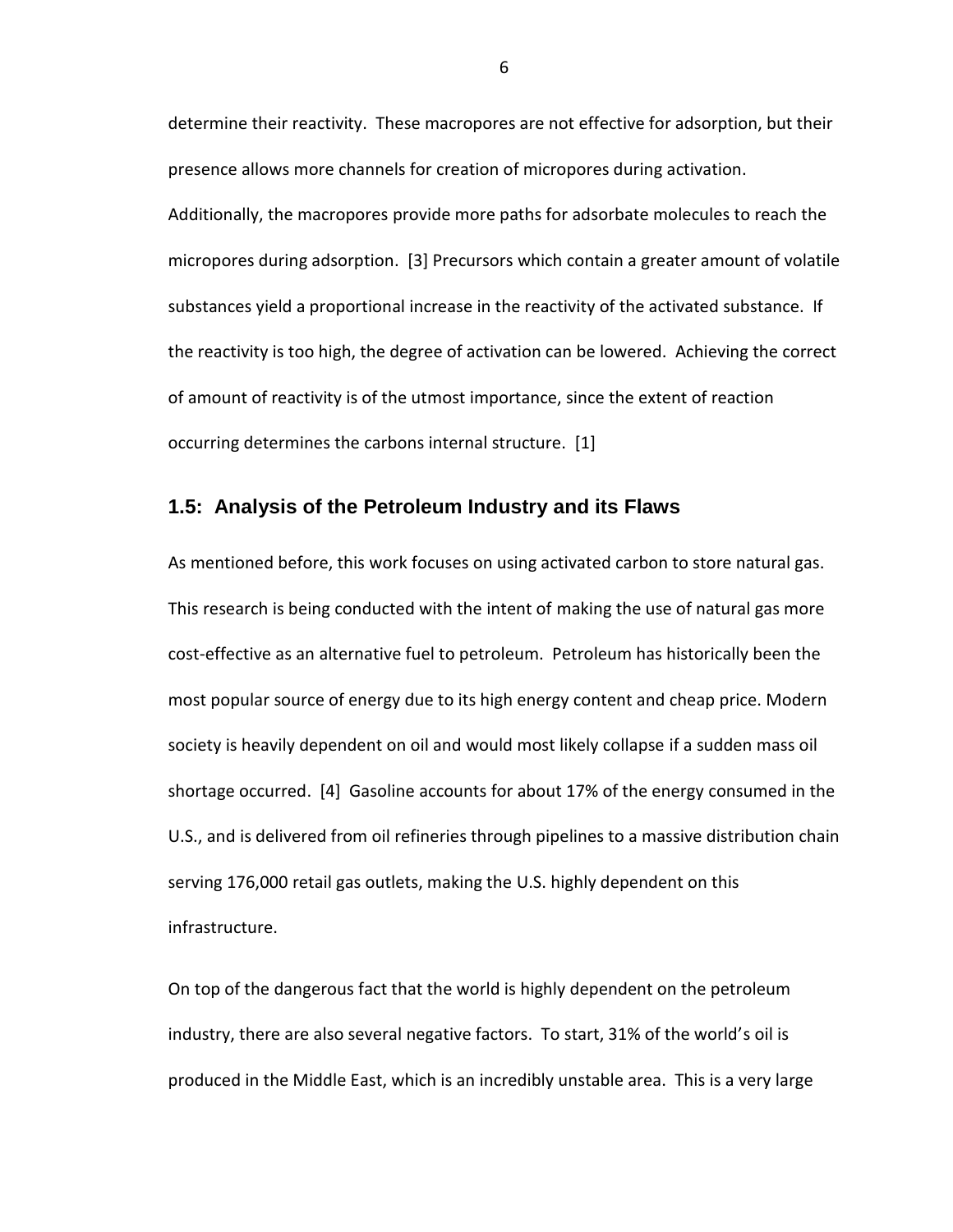amount compared to the U.S., which only produces 9% while consuming 25.6% of the world's oil. A diplomatic issue between the U.S. and the Middle East could cause a shortage of oil which would be catastrophic to the U.S. economy.

Oil also has many negative effects on the environment. The combustion of oil produces carbon monoxide, oxides of sulfur, and oxides of nitrogen which are harmful to humans and nature. In addition, the production of oil emits smog, carbon dioxide, ozone, methane, and nitrous oxides. Oil based carbon dioxides emissions count for slightly less than one half of the world total. Emissions from oil are roughly equivalent to those from coal and natural gas added together. 3,297 Million Metric Tons of carbon equivalent are emitted from burning oil compared to 2,507 from coal and 1,512 from natural gas.

Land based oil exploration, refining, and transportation causes damage to wildlife preserves and interferes with animal migration routes in addition to releasing a large amount of atmospheric emissions and creating extra amounts of work to rehabilitate land after mining or pipe laying. One fourth of world production of oil is from offshore fields. Large scale spills from oil tankers are a giant problem and are devastating to the environment. [5] In the year 2006 it was estimated that the present worldwide oil reserves contain about 1200 billion barrels of oil, and 900 billion barrels have been consumed to date.

It is estimated that the world is forming about 7,000 barrels of oil per year, but 30 billion barrels per year are being consumed. From these calculations, the world only has 40.6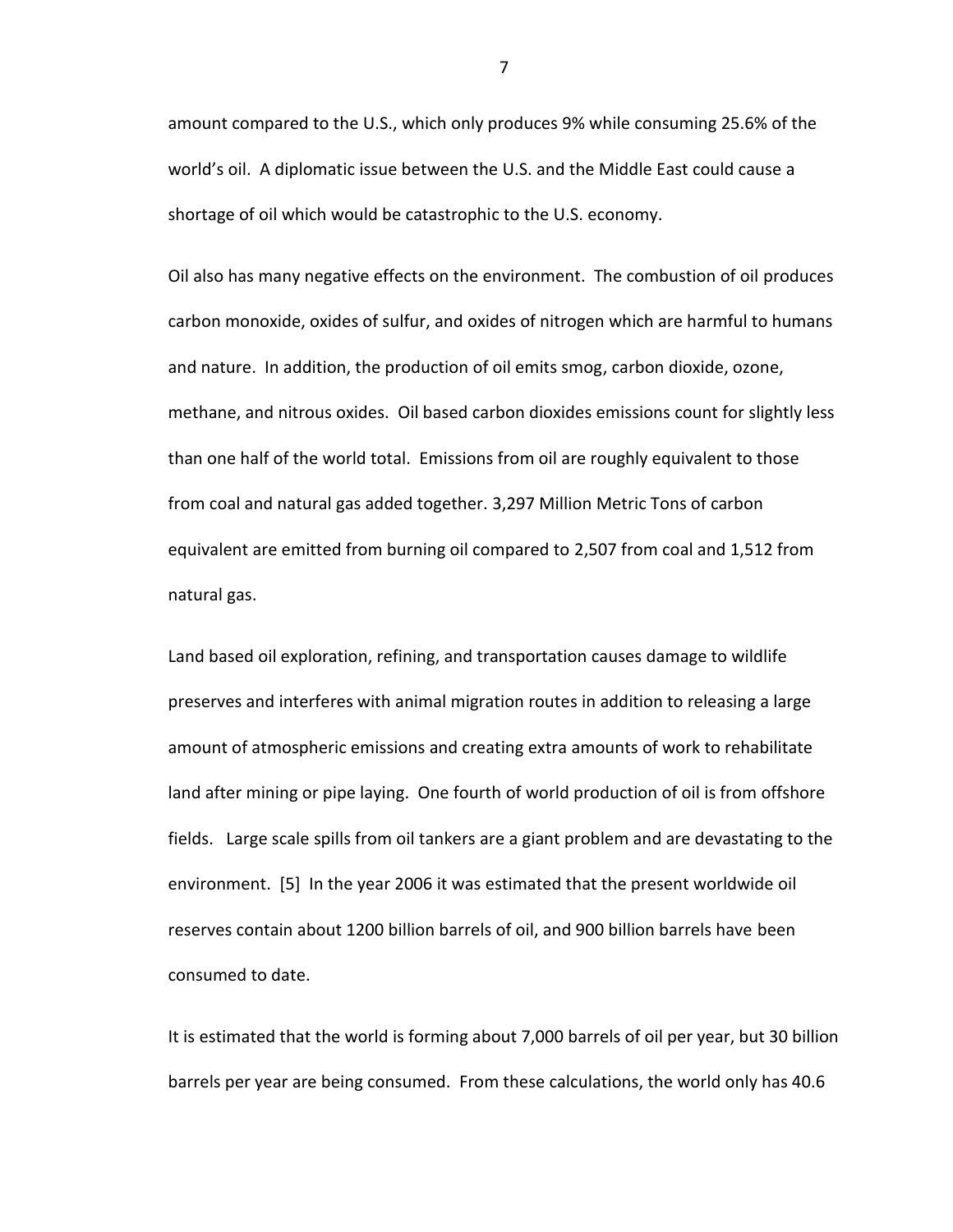years left of oil supply. Combining this fact with all the other negative factors, it seems obvious that alternatives to petroleum need to be pursued. [4]

#### <span id="page-17-0"></span>**1.6: The Natural Gas Industry, a Viable Alternative**

One of the most readily available alternatives to petroleum is natural gas. Natural gas is composed of mostly methane (70-90 %), but also ethane (5-15%), and propane/butane (<5%). [4] Three major types of natural gas are associated gas, non-associated gas, and synthetic gas. Natural gas derived from organic matter by thermal degradation and natural degasification of coal deposited at great depths of the earth at high temperatures is referred to as non-associated gas, while natural gas occurring in association with oil reserves is deemed associated gas. Synthetic Natural gas is derived from processing of coal.

Natural gas burns cleaner and more efficiently than coal or oil and is almost free of harmful contaminants, making it an environmentally friendly alternative which contributes less to air pollution. Additionally, known reserves of natural gas are well distributed across the world, so being overly dependent on one area is not an issue. The U.S. accounts for 22.9% of the world's production of natural gas(while consuming 27.2%); the biggest producer is the former Soviet Union at 27.8%. [5]

The biggest problem with natural gas is that it has a lower energy density than oil. One liter of petroleum produces about 3.5X10<sup>4</sup> KJ of energy compared to 40 KJ of energy produced by natural gas upon combustion. Fortunately there are three options to enhance the energy density of natural gas: Liquefied Natural Gas (LNG), Compressed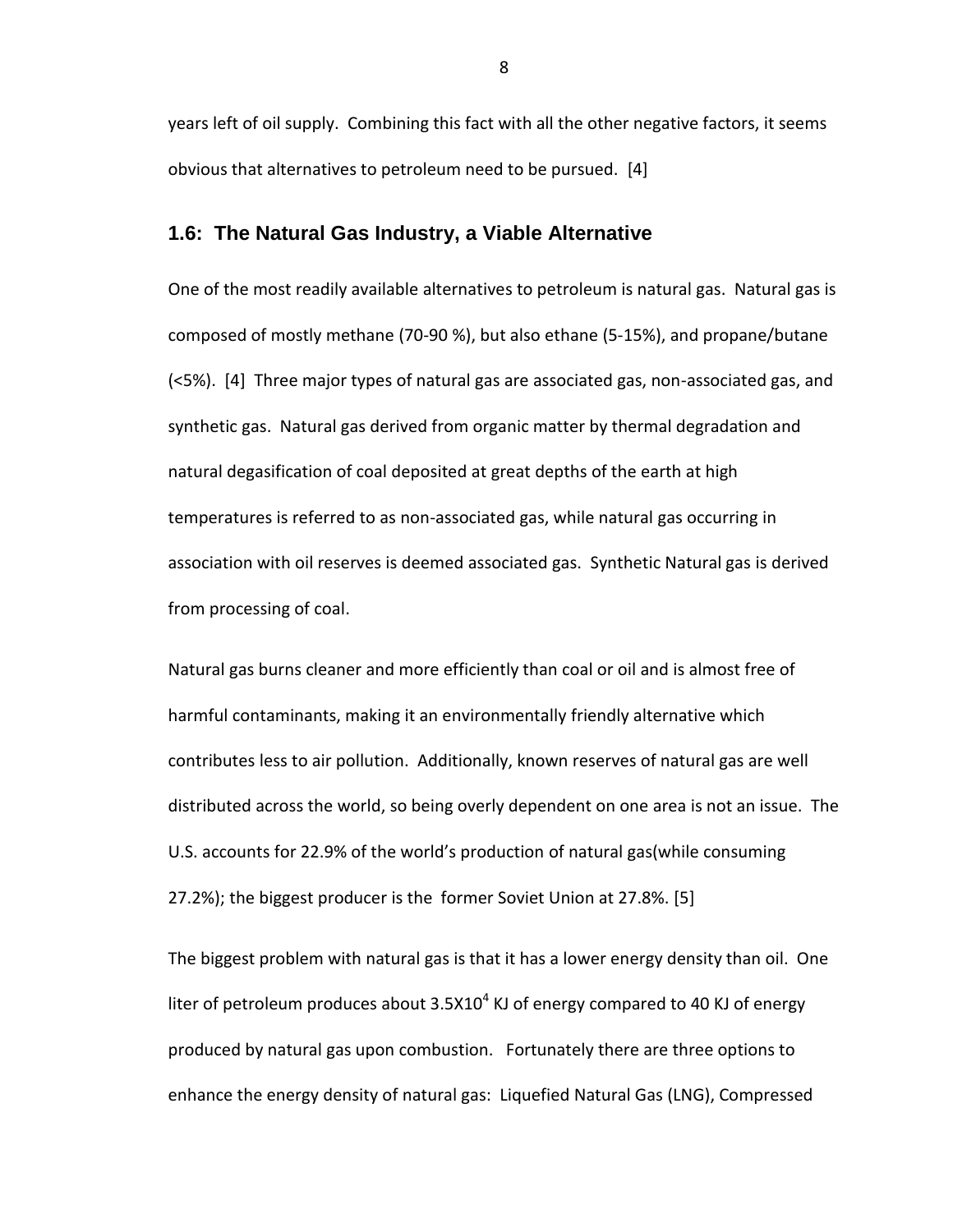Natural Gas (CNG) and Adsorbed Natural Gas (ANG). LNG has an energy density close to gasoline but is costly to produce. CNG must be compressed to 25 mPa or greater, which requires thick and heavy storage tanks. ANG is the most attractive option. It takes less energy to store and utilize AGN than CNG and LNG while maintaining a light weight and storage stability. [2]

#### <span id="page-18-0"></span>**1.7: Activated Carbon for the Adsorption of Natural Gas**

Activated carbon's excellent gas adsorption properties make it a perfect candidate for ANG. Additionally, adsorption can occur at ambient temperatures and low pressures, so it is relatively safe. A storage vessel is filled with activated carbon and vacuumed to pressures around  $6X10^2$  Pa. Shortly after the vessel is completely evacuated, pressurized methane is introduced to the vessel causing physisorption to occur. [2] This physisorption is fully reversible and is driven by attractive dispersion forces. Most of the adsorption occurs in the micropores; the amount of adsorption in macropores is negligible. The micropores are tailored to have the correct dimensions to allow optimal methane storage while remaining large enough that adsorption is not limited. [2]

## <span id="page-18-1"></span>**1.8: Previous Activated Carbon Research at the University of Missouri**

At the University of Missouri activated carbon research is conducted under the ALL-CRAFT (Alliance for Collaborative research in Alternative Fuel Technology) project. The project is driven by a collaboration between the chemical engineering, physics, and chemistry departments, and also the MU research reactor (MURR.) After the initial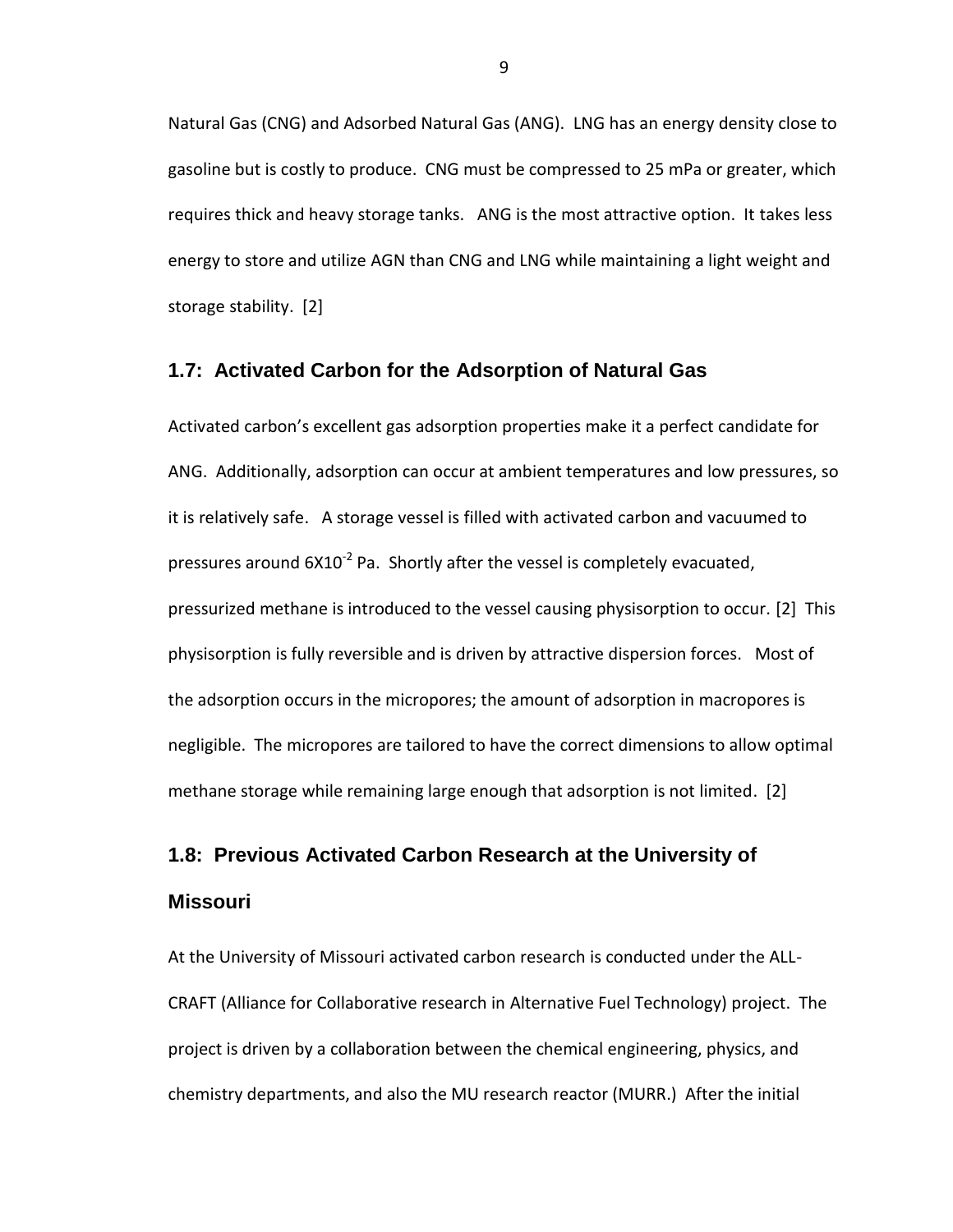production process of activated carbon was developed, samples were pressed into monoliths and sent to Midwest Research Institute in Kansas City for testing as a natural gas adsorbent; a test tank was created and used to fuel a Ford F150 pickup.

The current focus of the ALL-CRAFT project is to increase the storage capacity of its activated carbons by doping the samples with boron and creating fission tracks on the carbons surface by neutron irradiation performed at MURR. Increased storage capacity is also being pursued by optimizing the production of activated carbon.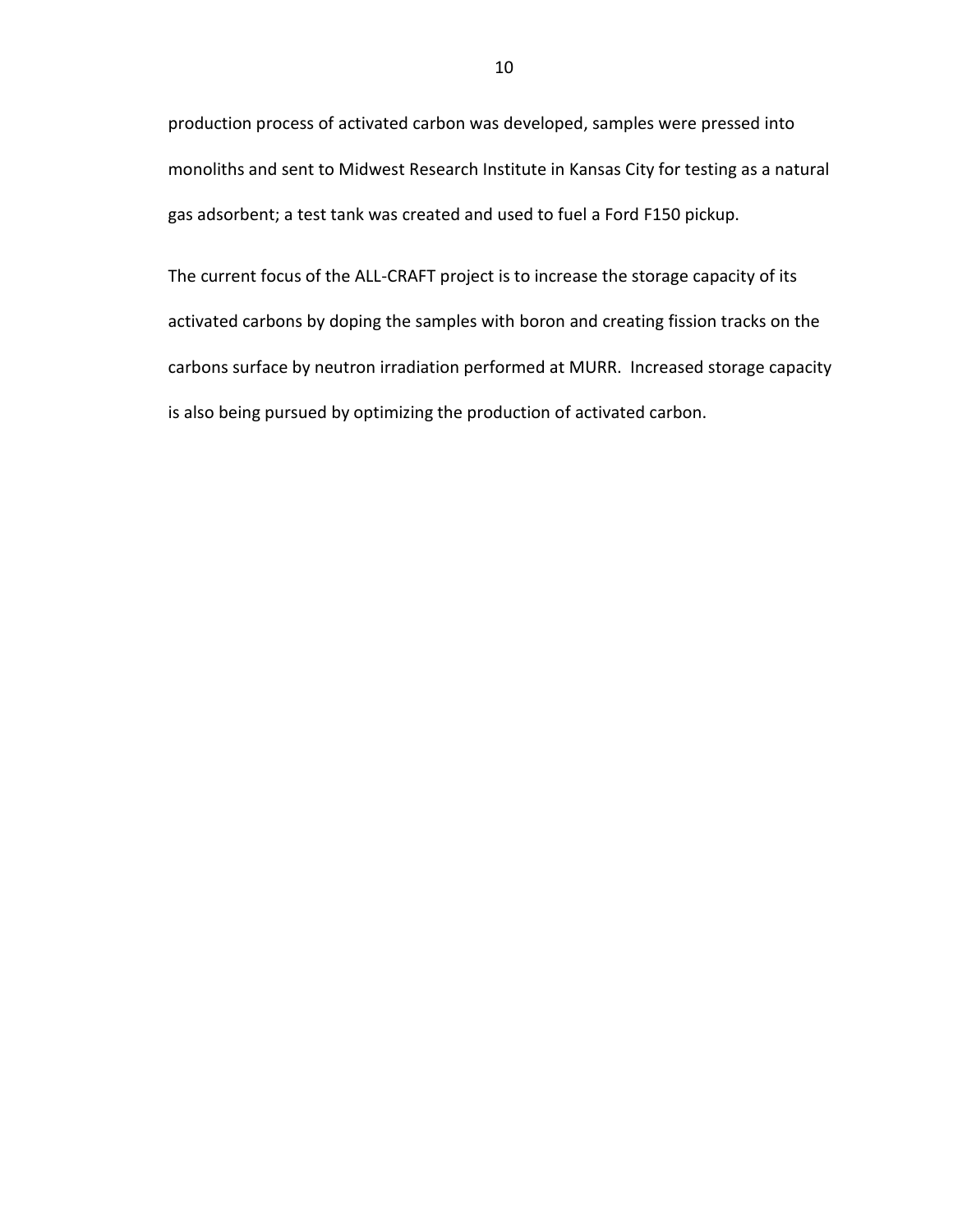## <span id="page-20-0"></span>**Chapter 2: Production of Activated Carbon from Corn Cobs; Mass Balance and Process Description**

#### <span id="page-20-1"></span>**2.1: ABSTRACT**

Highly nanoporous carbon with surface areas in excess of 3,000  $\text{m}^2/\text{g}$  were produced from the potassium hydroxide (KOH) activation of a high nominal surface area (700  $m^2$ /g) carbon intermediate. These materials have exhibited favorable methane and hydrogen storage capabilities with interest toward commercial production. In preparation for commercial production, detailed mass balances are needed to quantify yield, quantify the masses of waste streams, understand the propensity to recycle the KOH, and to provide a benchmark for further optimization. A mass balance on the reaction of phosphoric acid and KOH with carbon is detailed in this chapter.

#### <span id="page-20-2"></span>**2.2: INTRODUCTION**

Activated carbon is a proven, high-performance material for a range of applications from water purification to catalyst supports. A key indicator of performance in many of these applications is the carbon's BET surface area as reported in  $m^2/g$ . Surface areas of 300  $\text{m}^2/\text{g}$  are considered good for many materials. However, under the ALL-CRAFT (Alliance for Collaborative Research in Alternative Fuel Technology) project at the University of Missouri, BET surface areas in excess of 3,000  $m^2/g$  have been achieved (see Table 1)[6-7]. An activation temperature between 750°C and 800°C [8-9]and a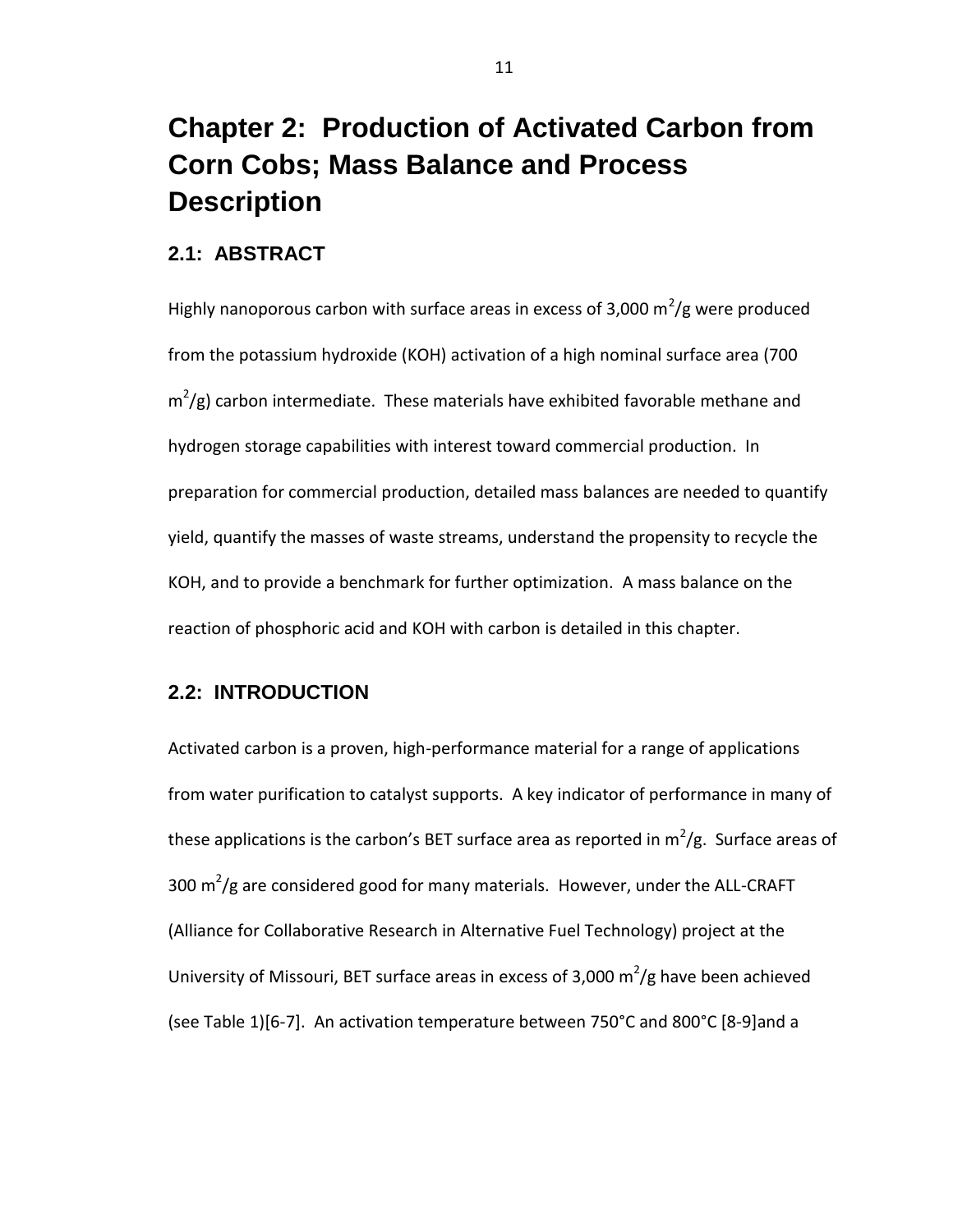KOH:C ratio between 3 and 4 [10-11]have been shown to produce the highest surface area carbons.

| Sample #       | <b>KOH Ratio</b> | <b>Process</b><br><b>Temperature</b><br>(°C) | <b>Process Hold</b><br><b>Time</b><br>(hrs) | <b>Specific</b><br><b>Surface Area</b><br>(m2/g) | <b>Porosity from</b><br>Isotherm |
|----------------|------------------|----------------------------------------------|---------------------------------------------|--------------------------------------------------|----------------------------------|
| 1              | 0                | 480                                          |                                             | 1150                                             | 0.59                             |
| $\overline{2}$ | 2                | 790                                          |                                             | 1880                                             | 0.69                             |
| 3              | 3                | 790                                          | 1                                           | 2670                                             | 0.78                             |
| 4              | 4                | 790                                          |                                             | 2600                                             | 0.81                             |

**Table 3: Sample BET measurements for ALL-CRAFT carbons. 3K Surface Area σ= 200, 3K Porosity σ=0.025**

A primary reason for the lack of commercialization of the higher surface area activated carbons is the increased complexity and costs of their synthesis. In particular, high surface areas often have low yields (kg of activated carbon divided by the kg of biomass feed stock). Also, the use of reagents like KOH can simultaneously increase reagent and waste disposal costs. Optimum methane storage occurs at activation temperatures ranging from 700°C to 800°C [12]. Storage capability also increases as BET surface area increases[13]. In addition, it has been shown that experimental methane delivery is maximized at a KOH:C ratio of 3:1 [14].

Carbon can be produced from a wide range of biomass and fossil fuels. Corncobs are the preferred feedstock for the ALL-CRAFT project because they are abundant in the Midwest, are composed mainly of woody resources, contain a low amount of minerals, and produce a carbon with high densities of 1-3 nm pores. Analysis from The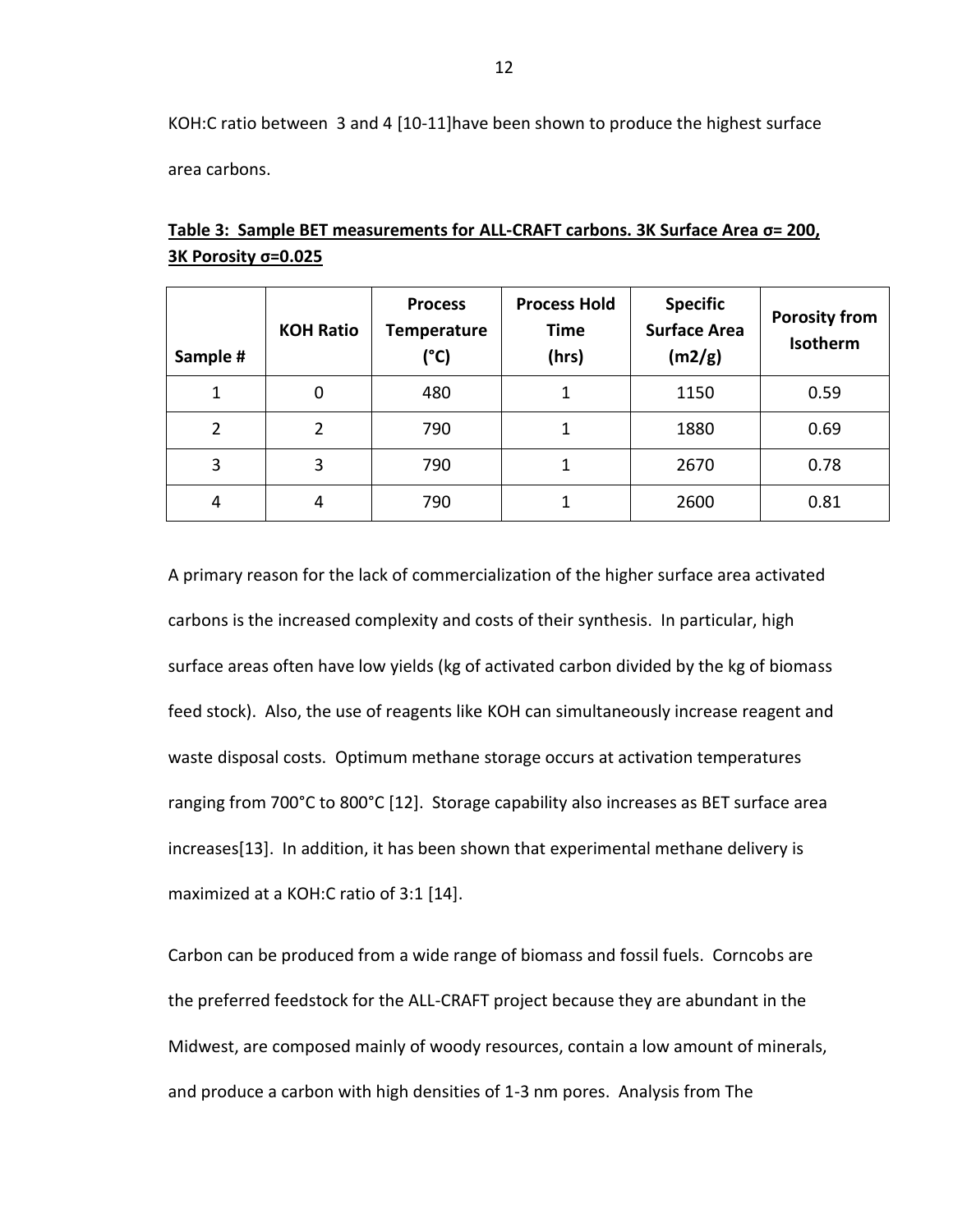Anderson's Inc. (Maumee, OH) shows a 43.5% carbon content in corncob feedstock, which makes it a promising precursor for the production of nanoporous carbon. The corncobs also contain 48.4% oxygen, 7.9% Hydrogen, and 0.21% Nitrogen. If it is assumed that half the oxygen leaves as water and the other half as carbon dioxide, a theoretical yield of 43.5% should be obtainable from pyrolysis of the corncobs[7].

As stated in chapter 1, the properties of activated carbon can vary depending on the initial carbon source as well as the method of activation. In this study, activated carbon is produced from corncob feedstock in two chemical activation steps: a phosphoric acid carbonization, deemed charring, and KOH activation. Figure 1 summarizes this process, which will be referred to as the ALL-CRAFT synthesis process in this study.



#### <span id="page-22-0"></span>**Figure 1: Summary of ALL-CRAFT Activated Carbon Production Process**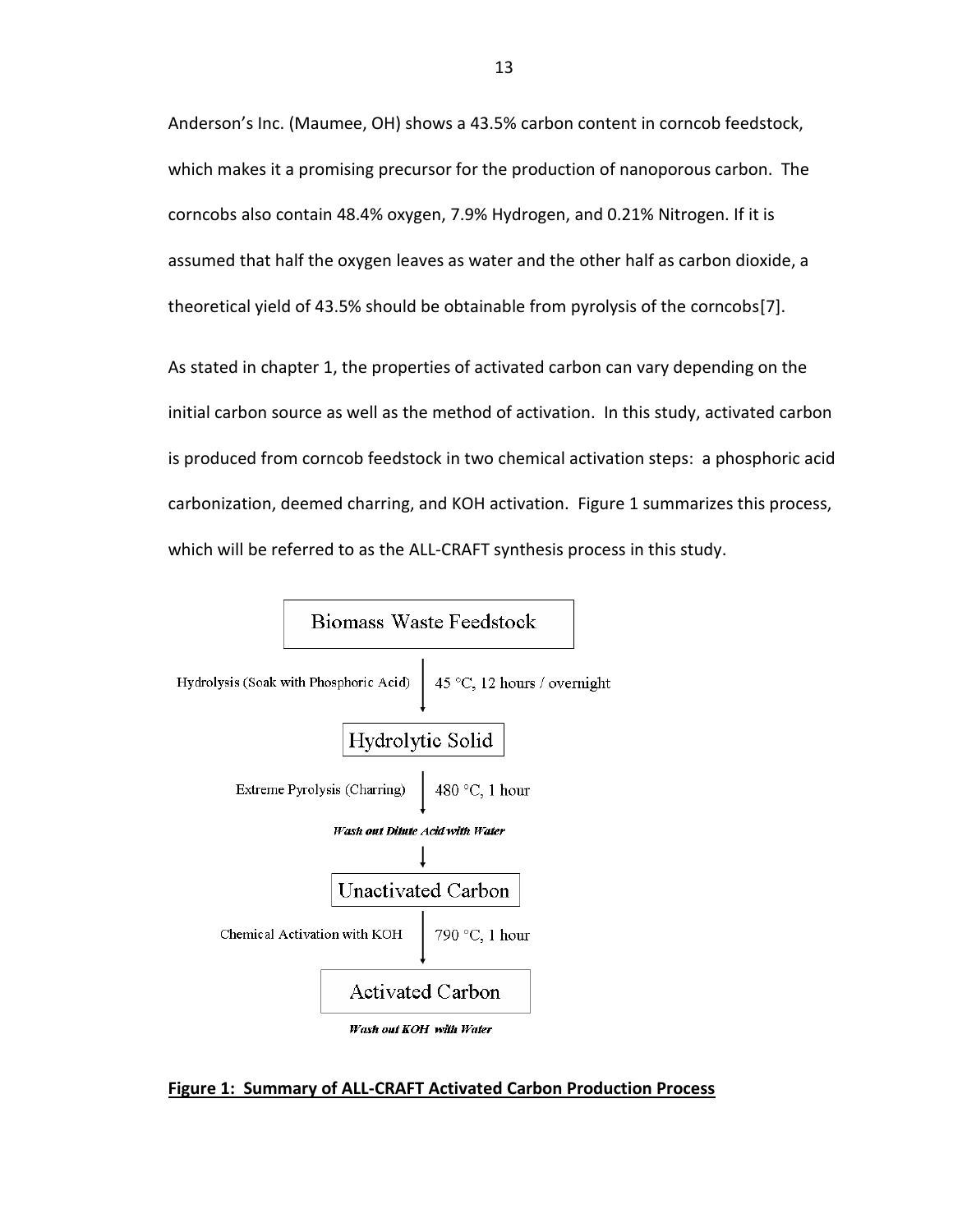During phosphoric acid carbonization, the carbon is pyrolyzed at 480°C after being soaked in phosphoric acid. The acid soak hydrolyzes carbohydrate components in the system making them water soluble and isolates the carbon containing components. Pyrolyzing the hydrolytic solid leaves only carbon and water soluble components. These products are washed to eliminate all water soluble and non-carbon constituents and isolate the carbon [15-16]. BET surface area measurements of up to 1350  $m^2/g$  have been reported for carbons which have undergone phosphoric acid carbonization [15, 17- 18].

During the KOH activation at higher temperatures (700-800  $^{\circ}$ C) KOH is believed to penetrate the carbon and exfoliate the carbon matrix into groupings of graphene layers. For the mass balance in this study, an activation temperature of 790°C and a KOH:C ratio of 3:1 will be used, since carbons activated at these conditions have shown the most favorable characteristics for adsorption. [7]

The chemical activation can be described by these two reactions [19]

| $2C + 6KOH \rightarrow 2K + 3H_2 + 2K_2CO_3$   | (1) |
|------------------------------------------------|-----|
| $yK_2CO_3 + zC \rightarrow 2yK + (y + z) CO_x$ |     |

Similar reaction mechanisms have been proposed by Tay et al. [20] and Lillo-Rodenas et al. [21]

After the activation process, the KOH is washed from the crevices creating spaces suitable for gas adsorption. For  $y = 2$  and  $x = 2$  (carbon dioxide), the equations 1 and 2 reaction scheme consumes three moles of carbon (MW=12) for each six moles of KOH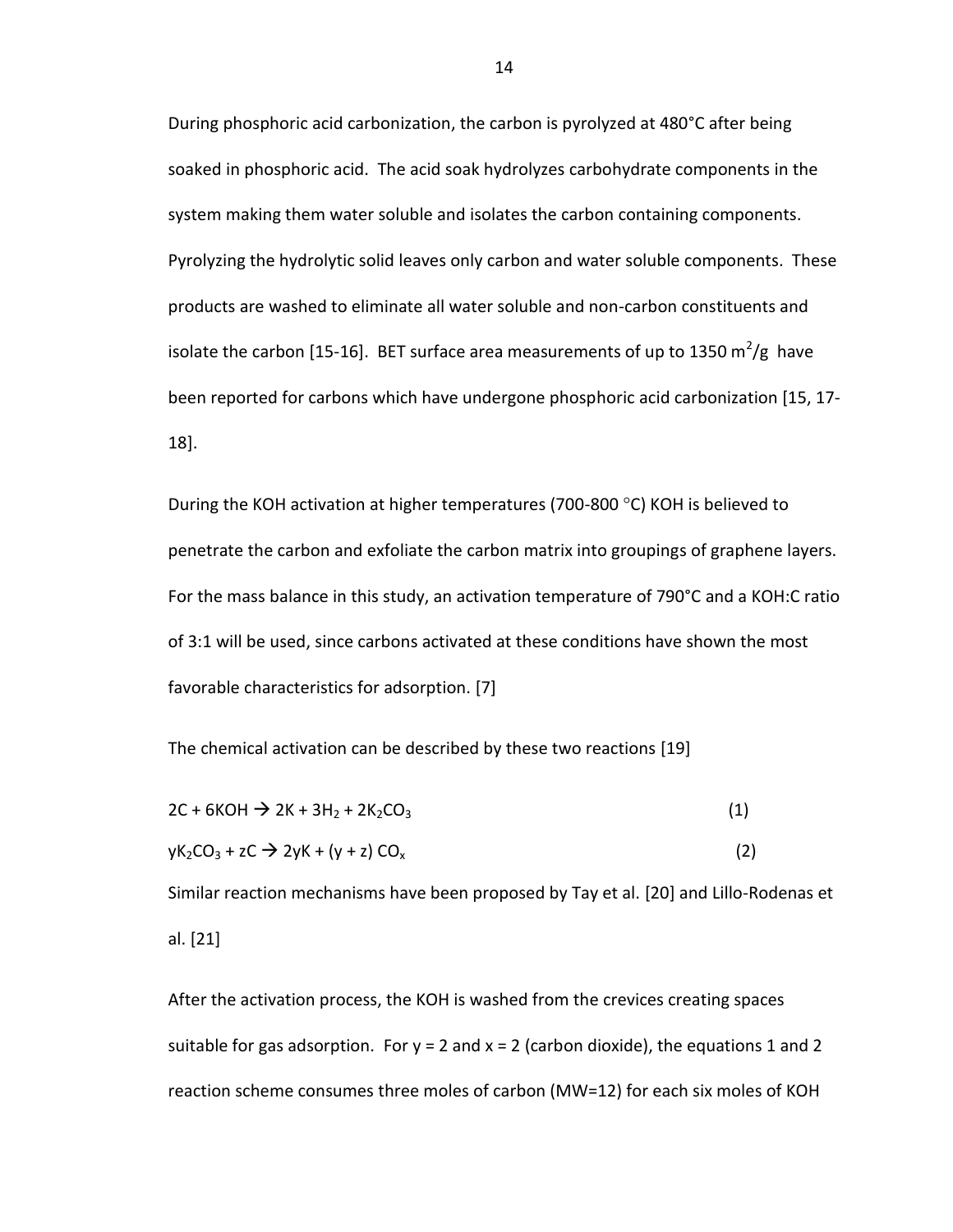(MW =56). This suggests a mass ratio of 1:9.3 for carbon dioxide formation and 1:4.7 for carbon monoxide formation

#### <span id="page-24-0"></span>**2.3: EXPERIMENTAL**

#### <span id="page-24-1"></span>**2.3.1: Materials and Equipment**

Corncob feedstock (14 mesh) was obtained from The Andersons' Inc. (Maumee, Ohio).This material is from the middle pith layer of the corncob. Phosphoric acid (85%) was obtained from Fisher Scientific. KOH (>90%) was obtained from Sigma Aldrich. Nitrogen (99.99%) and methane were supplied by PraxAir Inc. Samples were ball-milled using a United Nuclear Ball Mill. A 750 series model 126 Isotemp Programmable Muffle furnace obtained from Fischer Scientific was used for charring and large scale activation. A model FD1545M Furnace from ThermoScientific was used to perform the activation for small scale samples. A nitrogen purge was directed at the reactor in the oven with a purge rate of 5 L/min and adequate ventilation. 8 quart stainless steel reactors obtained from Cole Parmer were used for charring and large scale activation. 50 mL Aluminum Oxide Crucibles from Cole Parmer were used to perform activation for small scale samples. Carbon washing was carried out on in a Buchner Funnel.

#### <span id="page-24-2"></span>**2.3.2: Sample Preparation**

The activated carbon was synthesized using the process of Figure 1 with details as follows: A phosphoric acid/ water mixture was prepared in the ratio 63:37 phosphoric acid: water. This mixture was mixed thoroughly in a 40/60 ratio with corncob feedstock and allowed to undergo hydrolysis overnight at 45 degrees Celsius. The hydrolytic solid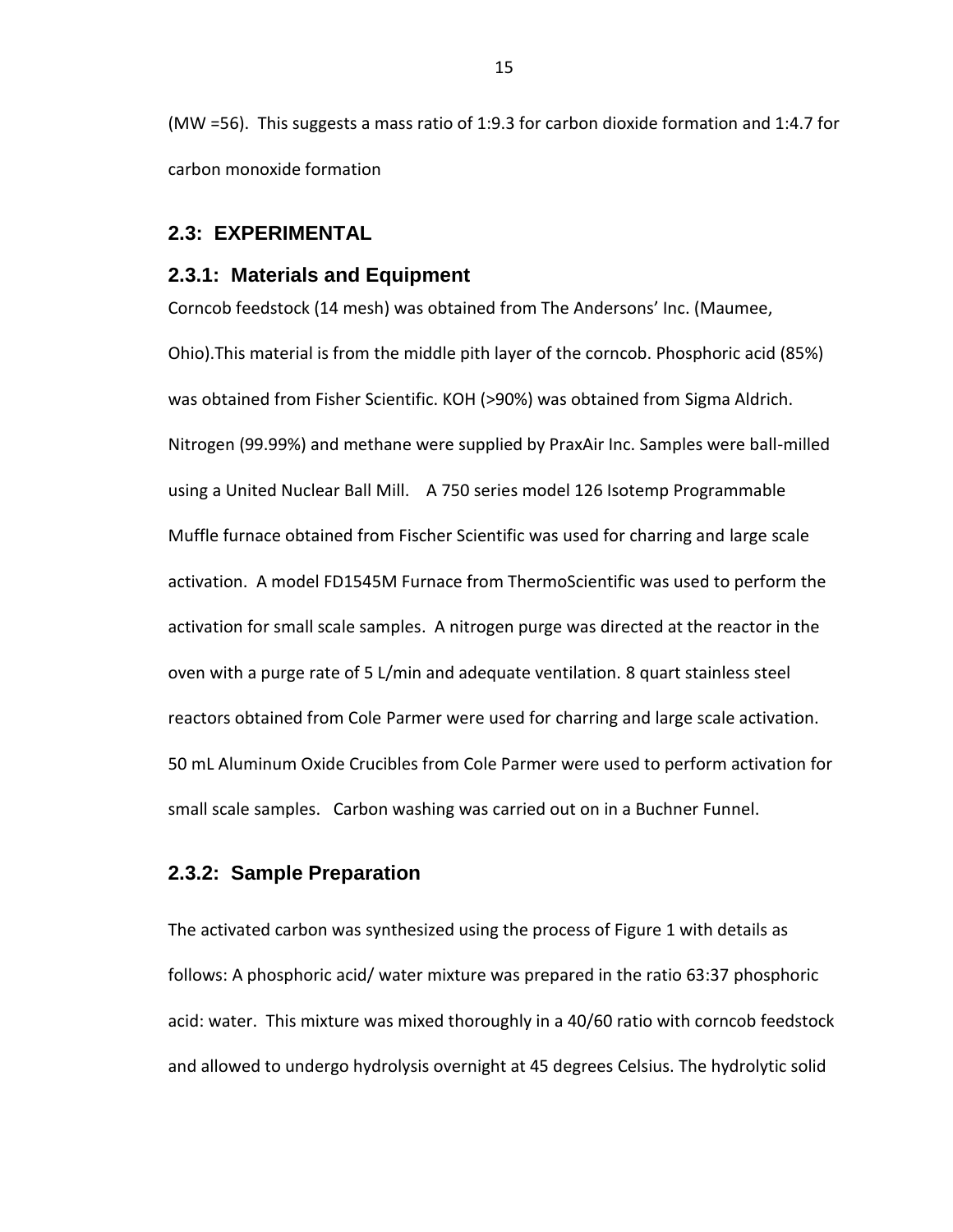was pyrolized at 350°C for half an hour followed by 480 °C for one hour to produce carbon char. The resulting char was then washed with distilled water. Similar phosphoric acid processes were employed in [18] and [15] The char stock was kept in a vacuum oven at 140 °C to ensure that it did not adsorb moisture from the air. The char/chemical activating agent mixture was prepared to fill roughly 15 percent of the stainless steel reactor by volume. For large scale activation conducted to obtain the mass balance, the activating agent was added to the char in a 3:1 char: activating agent ratio (this is referred to as 3K.) The resulting mixture was mixed in the stainless steel reactor with a mass of distilled water less than or equal to the mass of the carbon char until a paste like mixture was formed. The reactor was then placed in the high temperature furnace and heated using the single setpoint mode. The samples were kept in the furnace for a process hold time of 1 hour at a process temperature of 790°C. A similar KOH activation process was used in [22]. The activated mixtures were transferred to and washed in a Buchner funnel in order to remove the potassium from the carbon. Each sample was washed with 14 L of tap water with a 0.15% concentration of formic acid followed by 14 L of tap water. The carbon was then kept in a vacuum oven overnight at 140 °C to dry. After the carbon was dried its mass was measured to determine the process yield. For the parametric study used to determine process standard deviations, one gram of char was used for each sample. The activating agent was then added to the carbon (in a ratio of 2:1, 3:1, or 4:1 by mass (2K, 3K, 4K)) and ball milled for 2.5 hours. Each individual ball milled sample was added to a 50 mL alumina crucible and placed in a small high temperature oven using the single setpoint mode.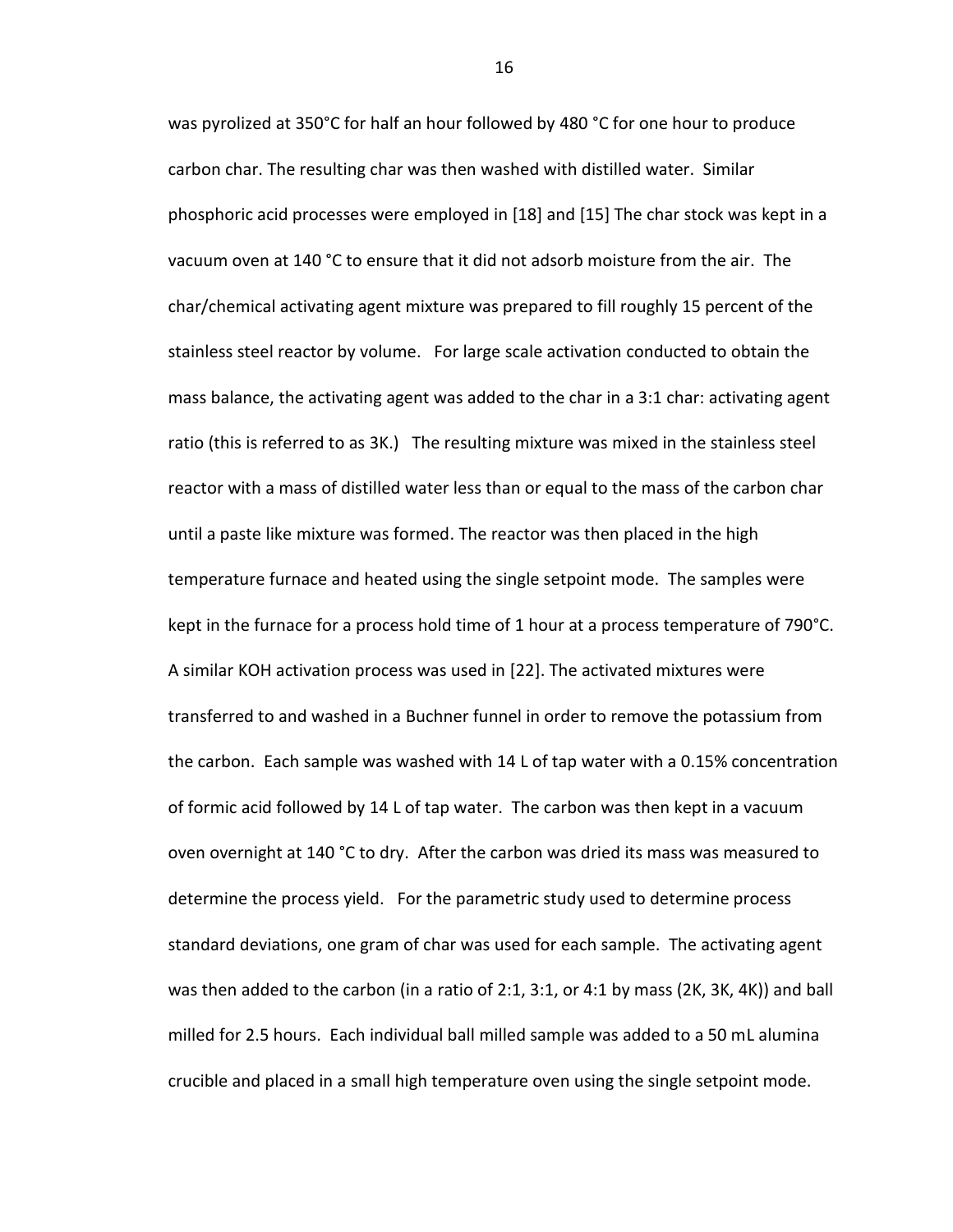Each small scale sample was washed in a Buchner funnel with 200 mL of tap water with a 0.15% concentration of formic acid followed by 100 mL of tap water. Parameters of investigation included the ratio of activating agent to carbon, activation temperature, and activation time. The charring step (carbonization) was the same for both large scale and small scale activation.

#### <span id="page-26-0"></span>**2.4: RESULTS**

#### **Table 4: Large Scale Mass Balance on ALL-CRAFT Activated Carbon Process: 3K Ratio,**

| <b>Mass Corncob Feedstock</b>                                         | 751g             |
|-----------------------------------------------------------------------|------------------|
| Mass Carbon Char After Phosphoric Acid Carbonization, Washing, Drying | 447 g            |
| Yield in Phosphoric Acid Carbonization (Corncob to Char)              | 59.6%            |
| Mass Carbon Char Used in KOH Activation                               | 437 <sub>g</sub> |
| Mass 3K Carbon after KOH Activation, Washing, Drying                  | 140 <sub>g</sub> |
| Carbon Yield in KOH Activation (Char to 3K Carbon)                    | 31.9%            |
| Overall Process Yield (Corncob to 3K Carbon)                          | 18.6%            |

#### **790°C Process Temperature, 1 hour Process Hold Time**

Table 2 shows a mass balance on the ALL-CRAFT process for producing activated carbon from corncobs (see figure 1 for block flow diagram.) A 40.4 % mass loss (59.6% yield) is observed in the phosphoric acid carbonization. Similar phosphoric acid carbonization yields were achieved in [17] and [15]. A 68.1 % overall carbon mass loss is observed in the KOH activation, while an 11.1% sample mass loss was observed in the activation reaction. Figures 2-5 show the results of the parametric study conducted to determine process standard deviations. Each point represents the average of four carbon samples.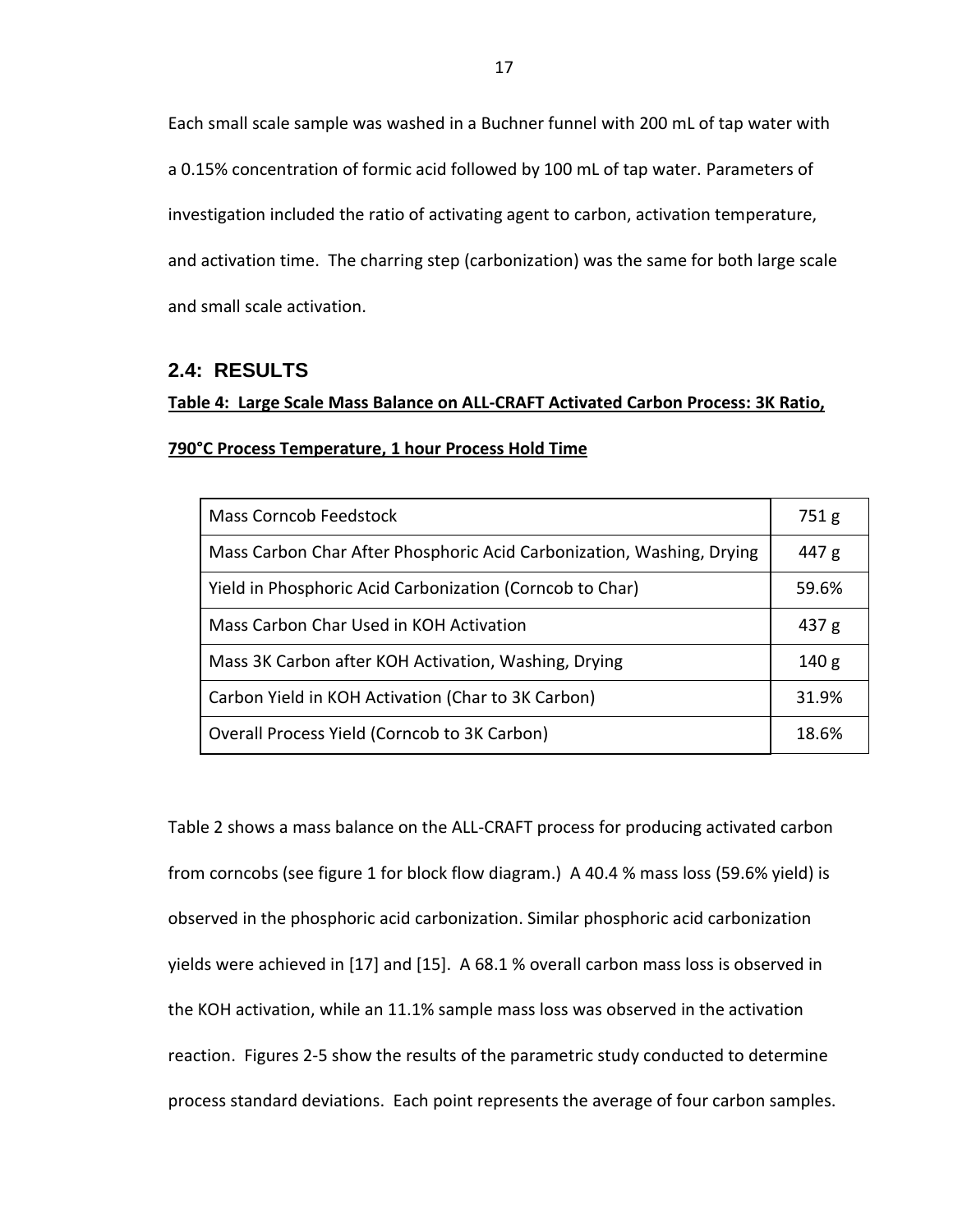The significance of these temperature and KOH: C ratio trends will be discussed further in chapter 3.



#### <span id="page-27-0"></span>**Figure 2: Percent Sample Mass Loss in 3K Carbon Activation as a function of Activation Temperature**

Figure 2 shows sample mass loss increasing with increasing temperature. This indicates that more intense reactions occur at higher temperatures. At 700, 750, and 800 °C the

standard deviations are  $\pm$  1.53, 1.08, and 1.16 % respectively.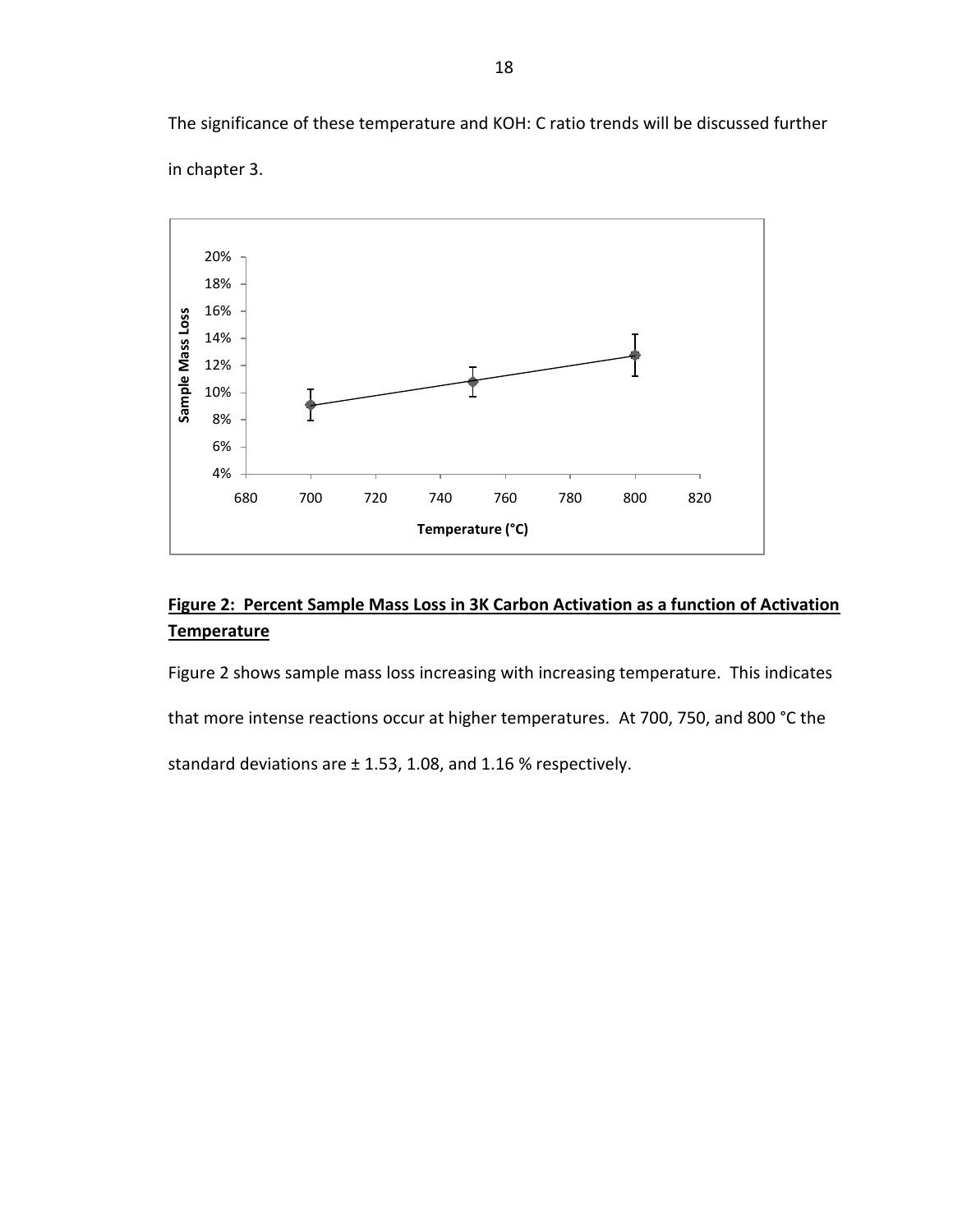

### <span id="page-28-0"></span>**Figure 3: Percent Carbon Mass Loss in 3K Carbon Activation as a Function of Activation Temperature**

At varying temperatures, the standard deviations for the percent mass loss of carbon at 700, 750, and 800 °C are as follows: ± 1.98, 2.91, and 3.40 % respectively. Figure 4 shows the percent sample mass loss at varying KOH:C ratios. For 2K, 3K, and 4K the

standard deviations are  $\pm$  1.22, 1.38, and 2.08%.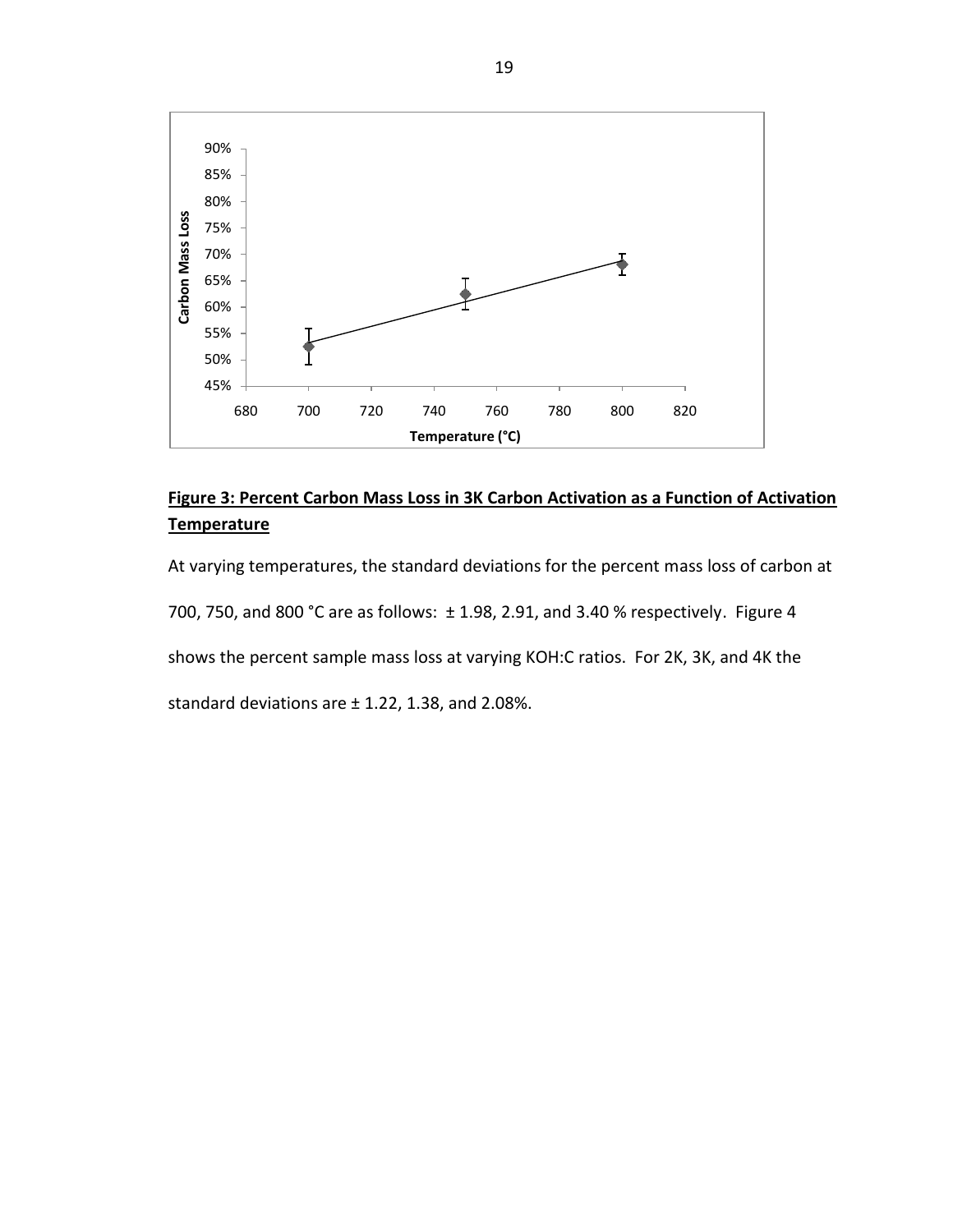

<span id="page-29-0"></span>**Figure 4: Percent Sample Mass Loss in KOH Activation at 790°C at Different KOH:C Ratios**



## <span id="page-29-1"></span>**Figure 5: Percent Carbon Mass Loss in KOH Activation at 790°C at Different KOH:C Ratios**

The standard deviations for the total carbon mass loss at 790°C for 2K, 3K, and 4K carbon are  $\pm$  4.01, 5.22, and 5.13 %. The standard deviations for different process temperatures and different KOH: C ratios can be averaged to determine a typical standard deviation for the carbon production process.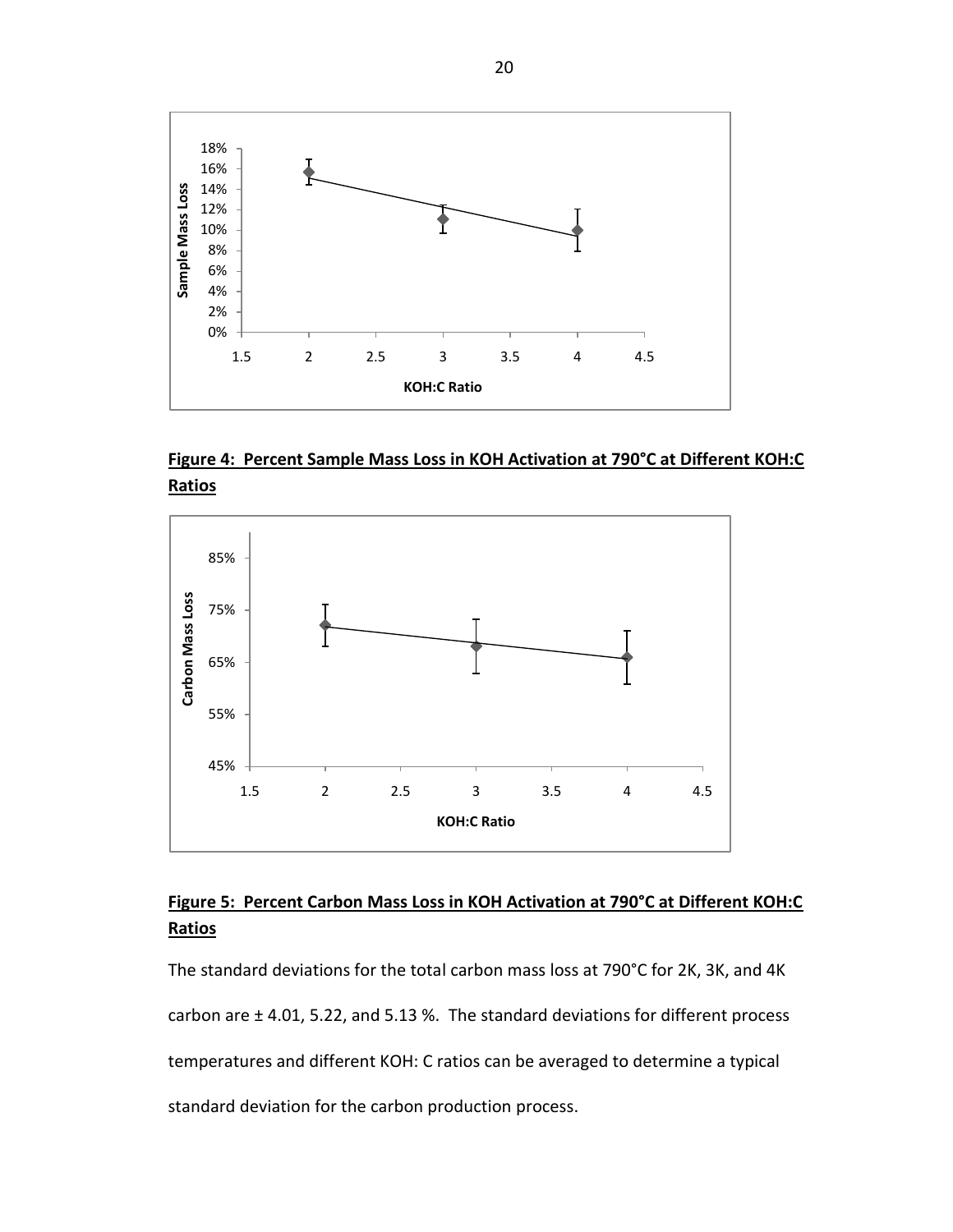#### <span id="page-30-0"></span>**2.5: DISCUSSION**

The phosphoric acid carbonization had a process yield of 59.6%, which is analogous to a 40.4% mass loss. This accounts for any volatile substances that were present in the precursor before activation. Table 3 shows an elemental analysis of the char.

| <b>Element</b> | Wt. % in Char |
|----------------|---------------|
| Carbon         | 72.2          |
| Hydrogen       | 1.69          |
| Nitrogen       | 1.04          |
| Oxygen         | 21.5          |
| Sodium         | 1.03          |
| Potassium      | 0.55          |
| Phosphorus     | 2.47          |

#### <span id="page-30-1"></span>**Table 5: Elemental Analysis of Char**

From the composition of corncobs given earlier, the initial 751 grams of corncob feedstock theoretically contains 326 g carbon, 363 g oxygen, 59.3 g hydrogen, and 1.60 g nitrogen. After phosphoric acid carbonization, the elemental analysis percentages show that the 447 grams of char 323 g carbon, 96.2 grams oxygen, 7.51 grams hydrogen, and 6.26 grams of nitrogen. In other words, 267 grams of oxygen were lost, 3.60 grams of carbon were lost, and 51.8 grams of hydrogen were lost. Adding these numbers together gives an estimated mass loss of around 323 grams, which is close to the 303 grams of mass loss experimentally. Table 4 provides a summary of these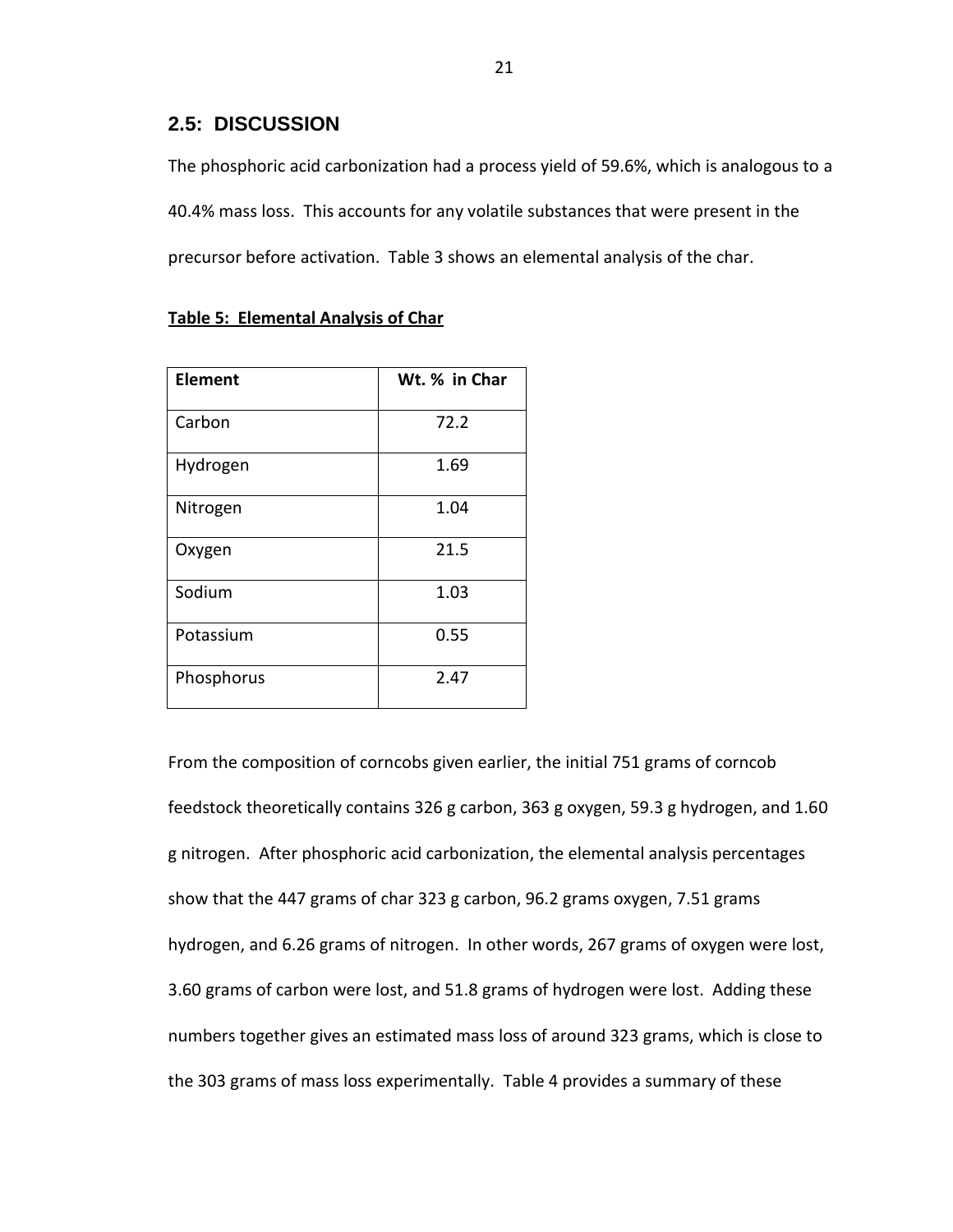results. These numbers are slightly off because the elemental analysis was conducted on a different batch of char, and every batch is slightly different. Nonetheless, these numbers support the claim that the majority of mass loss in the carbonization step is due to the loss of volatile components in the precursor such as hydrogen and oxygen. [1] The increase in mass of nitrogen is due to the nitrogen purge.

|                | <b>Mass Species</b> |                      |                     |
|----------------|---------------------|----------------------|---------------------|
|                | Present             | <b>Mass Species</b>  | <b>Mass Loss of</b> |
|                | <b>Before</b>       | <b>Present After</b> | <b>Species in</b>   |
|                | Carbonization       | Carbonization        | Carbonization       |
| <b>Species</b> | (g)                 | (g)                  | (%)                 |
| Carbon         | 327                 | 323                  | 1.08                |
| Oxygen         | 363                 | 96.2                 | 73.5                |
| Hydrogen       | 59.3                | 7.51                 | 87.3                |

<span id="page-31-0"></span>**Table 6: Summary of Species Mass Loss Percentages in Phosphoric Acid Carbonization**

The 437 grams of carbon char used for activation contained 316 g carbon, 7.39 g hydrogen, and 93.9 g hydrogen. The 68.1% overall carbon mass loss is due to the KOH acting as a dehydrating agent to drive off the majority of the oxygen and hydrogen, as well as the KOH reacting corrosively with the carbon surface. As hydrogen and oxygen diffuse out of the carbon they create more paths to help develop a more porous structure with increased tortuosity. [1] Driving off the 94 grams of oxygen and 7.30 grams of hydrogen from the 437 grams of carbon leaves a mass of 336 grams. This is mostly carbon, but may also contain small amounts of sodium potassium and phosphorus. The remaining 196 grams of mass loss can be attributed to the KOH reacting with the surface to produce  $K_2CO_3$  and  $CO_2$ .[23]  $CO_2$  leaves the system as a gas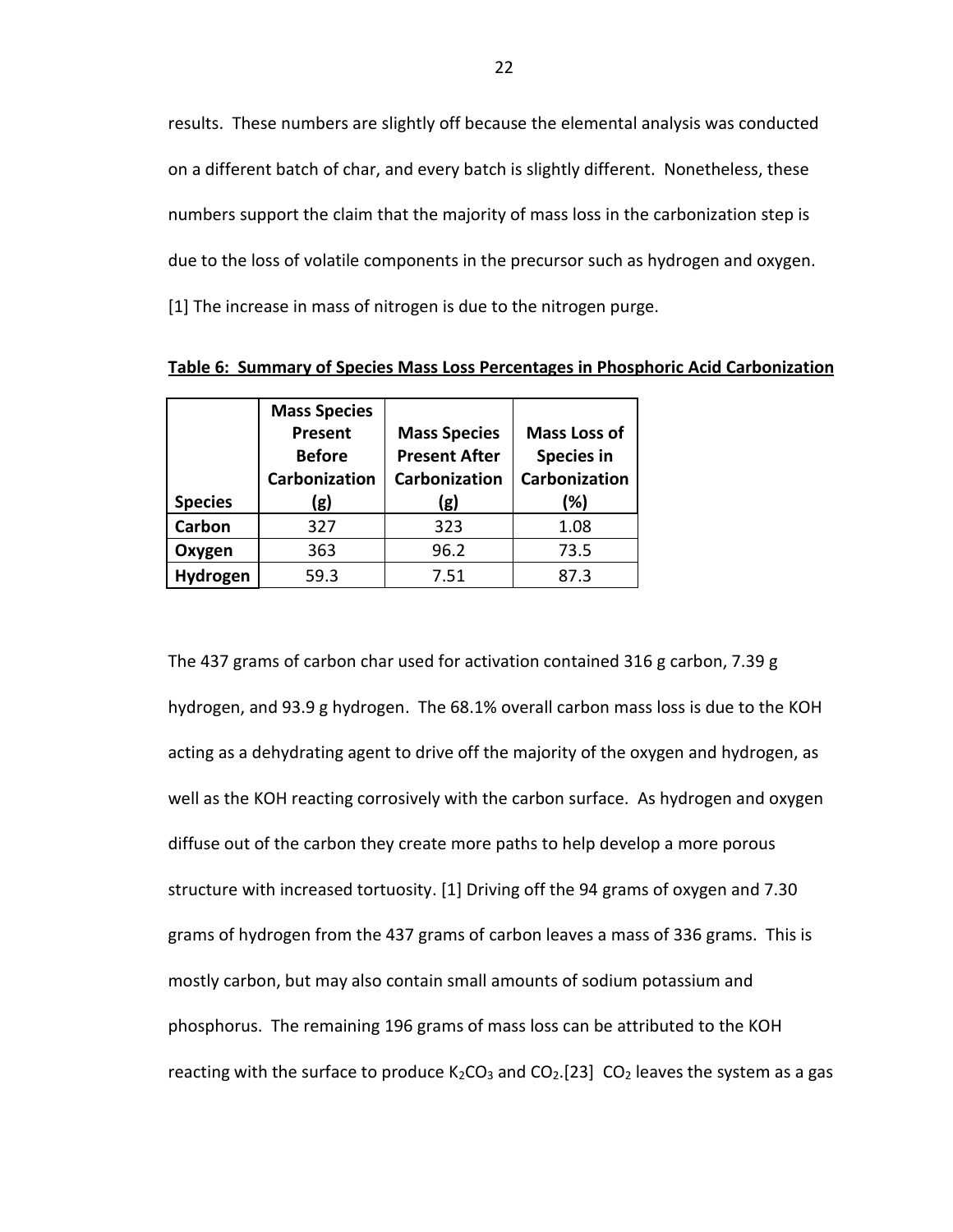and  $K_2CO_3$  is removed in the washing step along with any unreacted KOH. Table 5 provides a summary of this data.

| Mass of<br>Carbon<br><b>Before</b><br><b>Activation</b> | <b>Mass Loss due</b><br>to Hydrogen<br>and Oxygen<br><b>Leaving System</b> | <b>Mass of Carbon</b><br><b>After Oxygen</b><br>and Hydrogen<br>are Driven off | <b>Final Mass</b><br>of Carbon<br><b>After</b><br><b>Activation</b> | <b>Mass Loss</b><br>due to<br><b>Reaction</b><br>with KOH | <b>Mass Loss</b><br>due to Other<br><b>Species</b> |
|---------------------------------------------------------|----------------------------------------------------------------------------|--------------------------------------------------------------------------------|---------------------------------------------------------------------|-----------------------------------------------------------|----------------------------------------------------|
| 437 g                                                   | 23.2 %                                                                     | 336g                                                                           | 140 g                                                               | 41.6 %                                                    | 3.33 %                                             |

<span id="page-32-1"></span>**Table 7: Sources of Mass Loss in KOH Activation**

From the standard deviation data in figures 4-5, it can be concluded that the activation reaction sample mass loss has an average standard deviation of  $\pm$  1.41%, while the average standard deviation for carbon mass loss is  $\pm$  3.78 %. Since these standard deviations are obtained from such a large volume of samples, all carbons produced under the optimized ALL-CRAFT process and presented in chapter 3 will be assumed to possess these statistics.

### <span id="page-32-0"></span>**2.6: CONCLUSION**

Under the ALL-CRAFT project high performance activated carbon was produced from corncob feedstock through a two step phosphoric acid carbonization and KOH activation. The phosphoric acid carbonization exhibited a 59.6% yield while the 3K KOH activation had a yield of 31.9%. Combining these values gives an overall process yield of 18.6% corncobs to 3K carbon. It was determined that there is an average standard deviation of  $\pm$  1.41 % in reaction sample mass loss, and  $\pm$  3.78 % in overall carbon mass loss.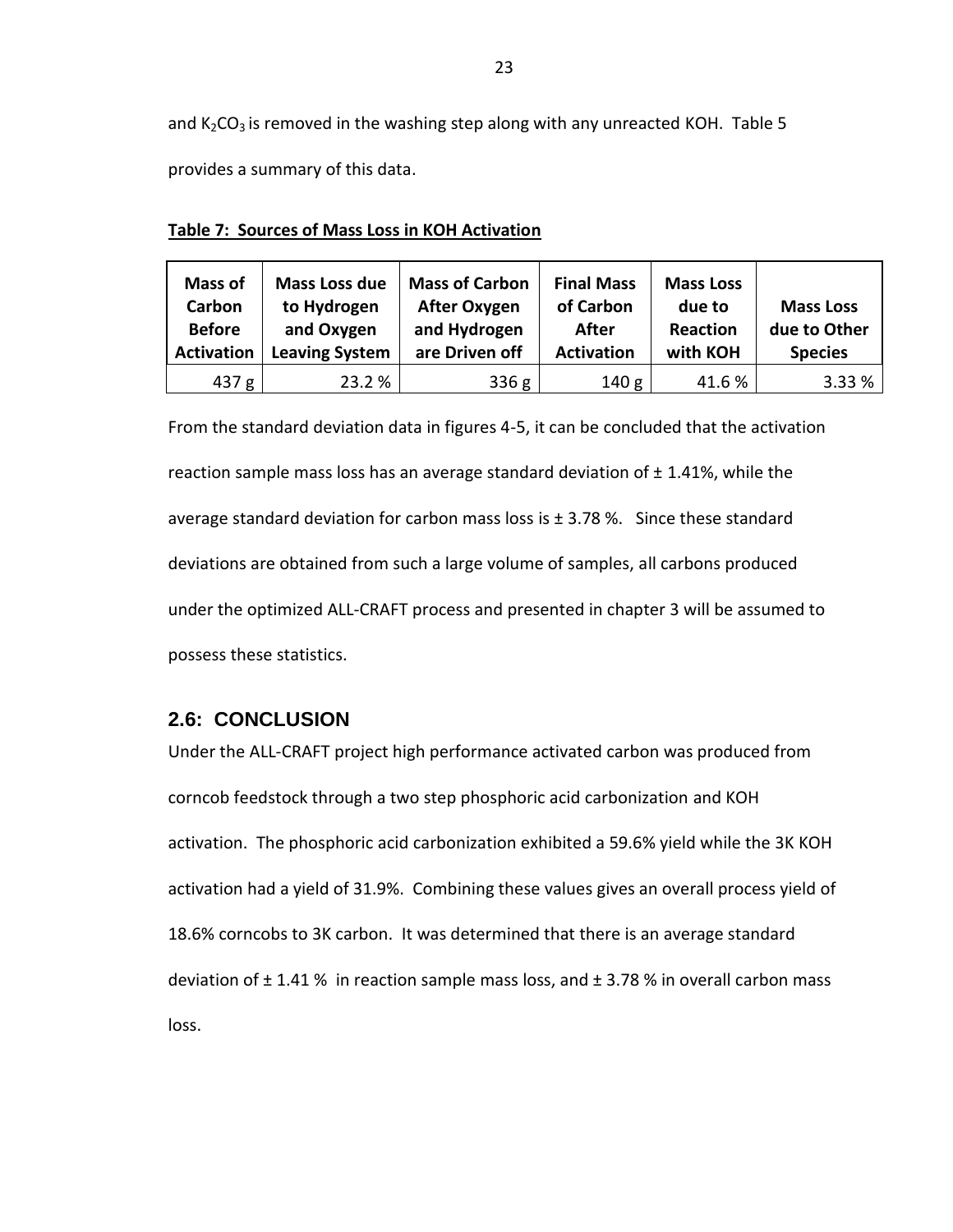## <span id="page-33-0"></span>**CHAPTER 3: Use of Screening Methods to Analyze Activated Carbon Produced Using Various Process Conditions, Chemical Activating Agents, and Carbon Precursor Materials**

#### <span id="page-33-1"></span>**3.1: ABSTRACT**

The following paper proposes several screening procedures for the production of activated carbon. Analyzing carbons can be expensive and time consuming, making it important to identify physical properties which indicate that a carbon may have favorable performance characteristics. The following paper proposes three ways of screening carbons: observing the mass loss in the chemical activation process, measuring the density of the carbon, and testing the methane uptake of the carbon in a rapid uptake fixture. Carbons made from different precursors, reacted with different activating agents, and heated at different process temperatures for different process hold times were analyzed. Previous analysis has shown that carbon activated at 790°C for one hour at a ratio of 3:1 KOH to carbon exhibits exceptional methane storage capabilities and physical properties. The goal of this paper is to propose alternatives that emulate the sample mass loss, density, and methane uptake of this carbon by using different materials, process temperatures, and process hold times.

#### **3.2: INTRODUCTION**

As stated before, activated carbon is a widely used adsorbent in many industries. For each different application of activated carbon, different pore structures, types of granules, and carbon surfaces are needed. In order to control these properties different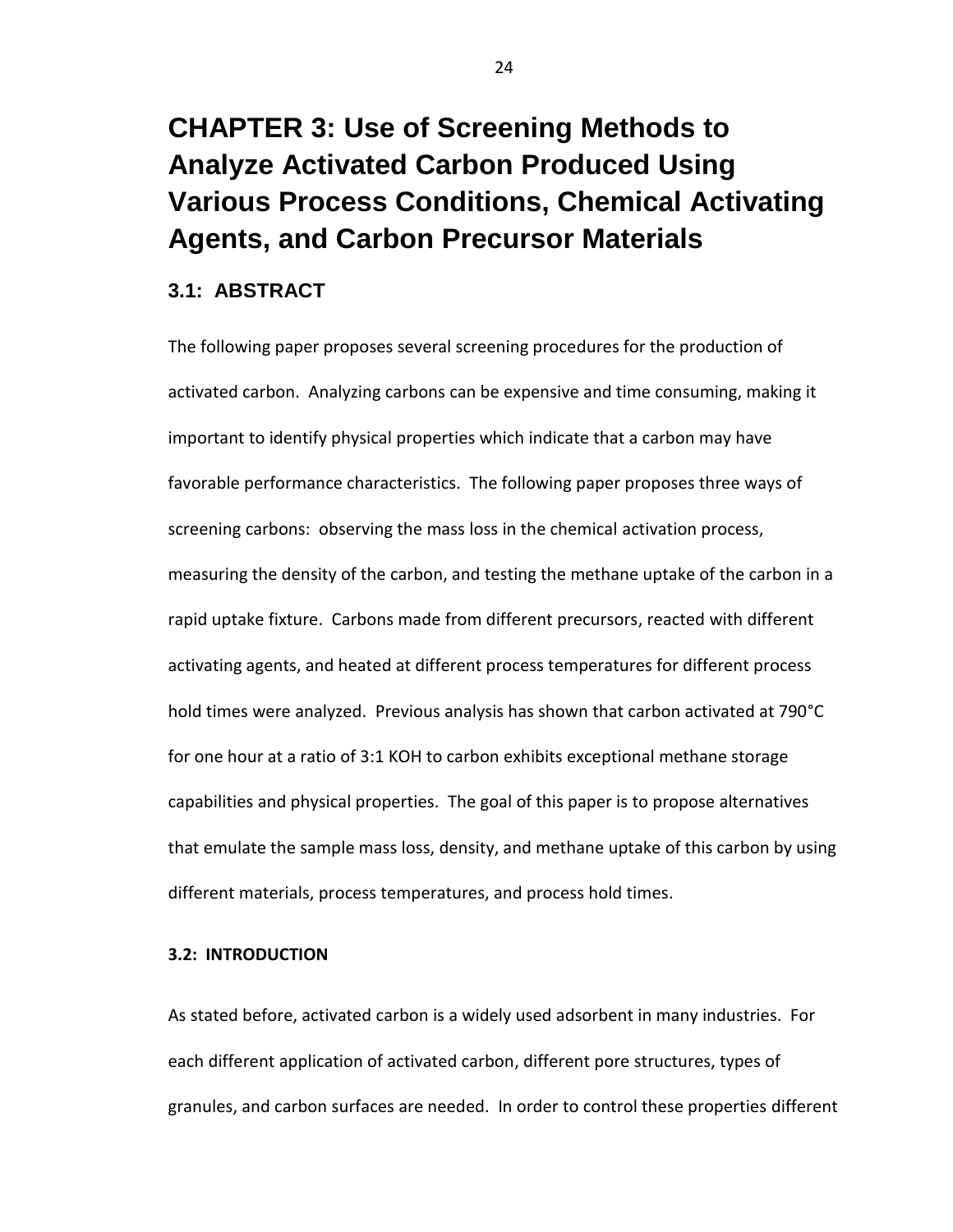carbon precursors, different activating methods, and varying conditions of activation are used.

One method to identify a carbon for a certain application is to conduct a parametric study varying process conditions, precursor materials, and activating agents. Normally analysis of carbon is conducted by running adsorption isotherms, calculating the BET surface area, and measuring pore volume among other procedures. [2] However, these tests are time consuming, and a parametric study conducted with many parameters will yield a wide array of different samples which need to be tested. In order to deal with this problem, it becomes necessary to develop several different screening methods in order to eliminate certain samples which do not display performance characteristics needed for the given application of interest. In this study, screening methods are developed in order to identify desirable properties for activated carbons being used as a natural gas adsorbent.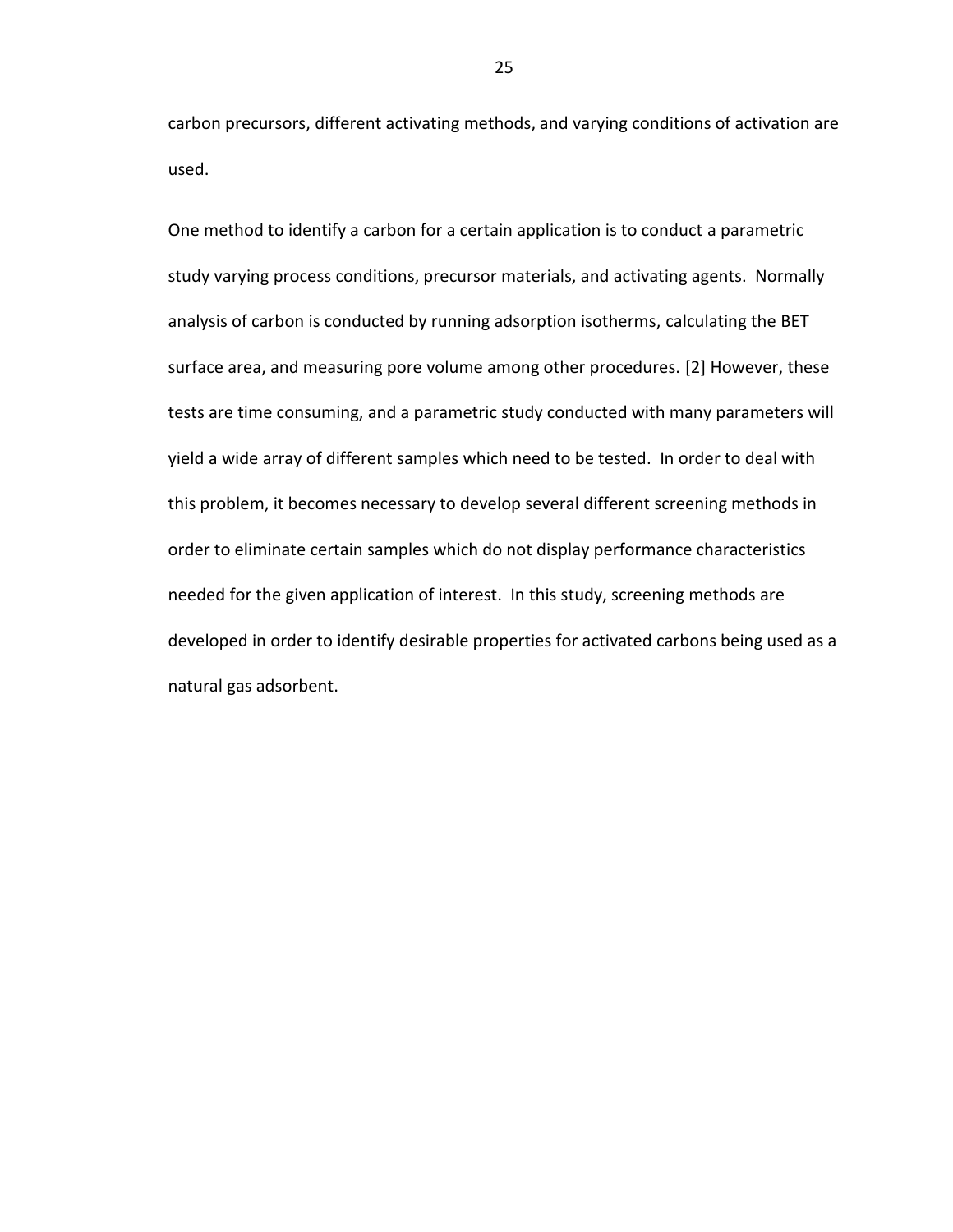<span id="page-35-0"></span>

|                |  |  |  | Table 8: Summary of ALL-CRAFT Activated Carbon Synthesis Process: Parameters and |  |
|----------------|--|--|--|----------------------------------------------------------------------------------|--|
| <b>Results</b> |  |  |  |                                                                                  |  |

| <b>Carbon Precursor</b>                             | Corncobs     |
|-----------------------------------------------------|--------------|
| Precursor: Phosphoric Acid + Water Ratio            | 40:60        |
| Phosphoric Acid: Water Ratio                        | 63:37        |
| Mass Loss in Phosphoric Acid Carbonization          | 40.4%        |
| <b>Activating Agent</b>                             | KOH          |
| <b>Activating Agent: Char Ratio</b>                 | 3:1(3K)      |
| <b>Process Temperature</b>                          | 790 °C       |
| <b>Process Hold Time</b>                            | 1hour        |
| Mass Loss In Charring                               | 40.4%        |
| Sample Mass Loss in Activation ( $\sigma$ = ±1.41%) | 11.1%        |
| Carbon Loss in Activation ( $\sigma$ = ±3.78%)      | 68.1%        |
| Density                                             | $0.136$ g/mL |
| Methane Uptake Pressure Drop                        | 175 PSI      |

Table 6 shows the process parameters and properties of carbon made using the ALL-CRAFT synthesis process. The percent sample loss in carbonization, percent carbon loss in activation, carbon density, and methane uptake are target values for the present study and can be used to screen samples created with different activating agents, carbon precursors, activating agent:char ratios, process temperatures, and process hold times. The target values can be compared to experimental results in order to determine if different combinations of parameters are effective in creating a carbon which will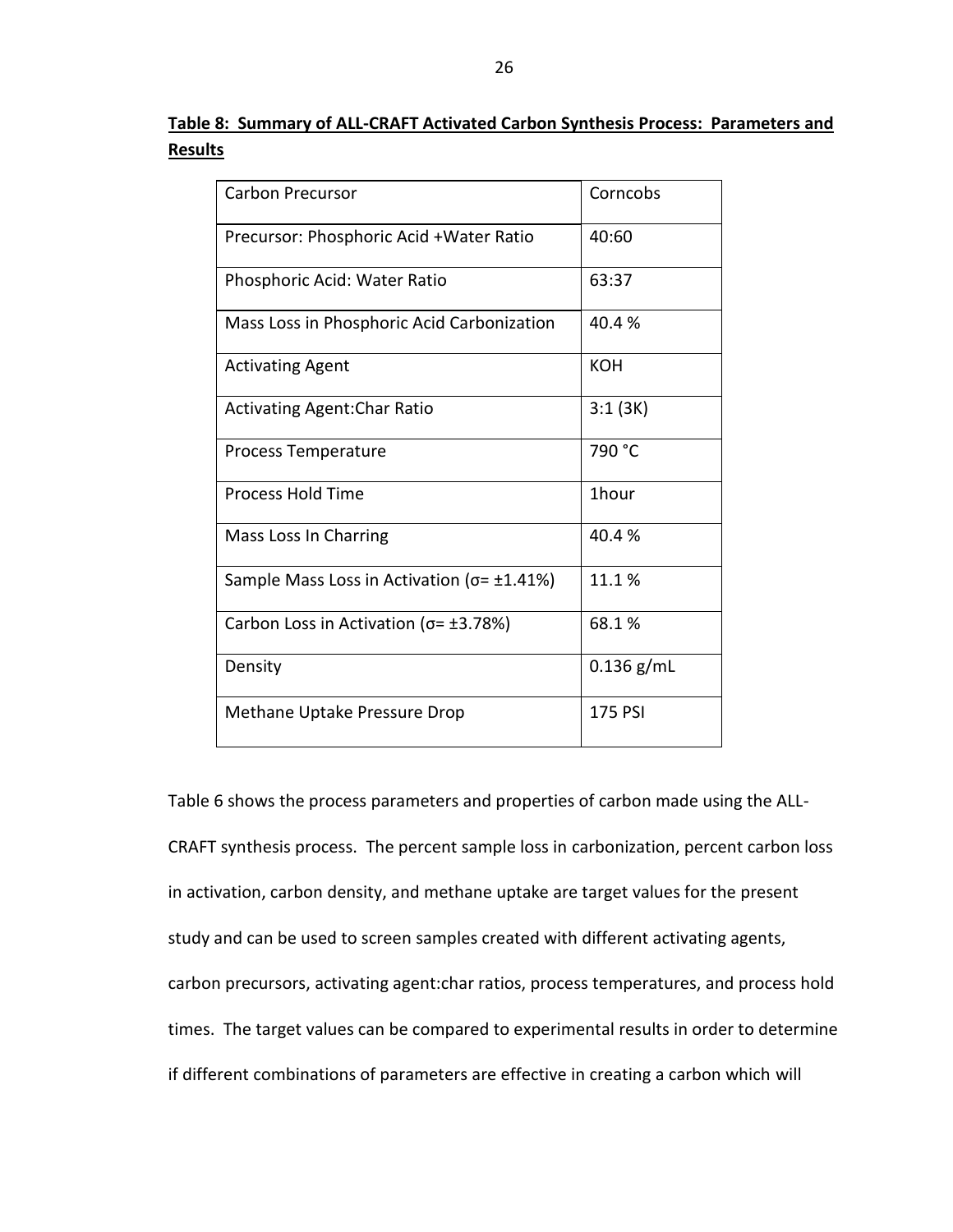perform similar to 3K carbon reacted at a process temperature of 790°C and a process hold time of 1 hour.

#### <span id="page-36-0"></span>**3.3: EXPERIMENTAL**

#### <span id="page-36-1"></span>**3.3.1: Materials and Equipment**

Corncob feedstock (14 mesh) was obtained from The Andersons' Inc. (Maumee, Ohio). This material is from the middle pith layer of the corncob. Walnut Shells and Red Oak Sawdust were obtained from Leimkuehler farms. Phosphoric acid (85%) was obtained from Fisher Scientific. KOH (>90%), Lithium Hydroxide (>98), and Sodium Hydroxide (>97%) were obtained from Sigma Aldrich. Nitrogen (99.99%) and methane were supplied by PraxAir Inc. Samples were ball-milled using a United Nuclear Ball Mill. A model 126 750 series Isotemp Programmable Muffle Furnace obtained from Fischer Scientific was used for charring. A model FD1545M Furnace from ThermoScientific was used to perform the activation. A nitrogen purge was directed at the reactor in the oven with a purge rate of 5 L/min and adequate ventilation. 8 quart stainless steel reactors from Cole Parmer were used for charring. Aluminum oxide crucibles (100 mL) from Cole Parmer were used for activation. Carbon washing was carried out on in a Buchner Funnel. The rapid uptake fixture was constructed from Swagelock supplies.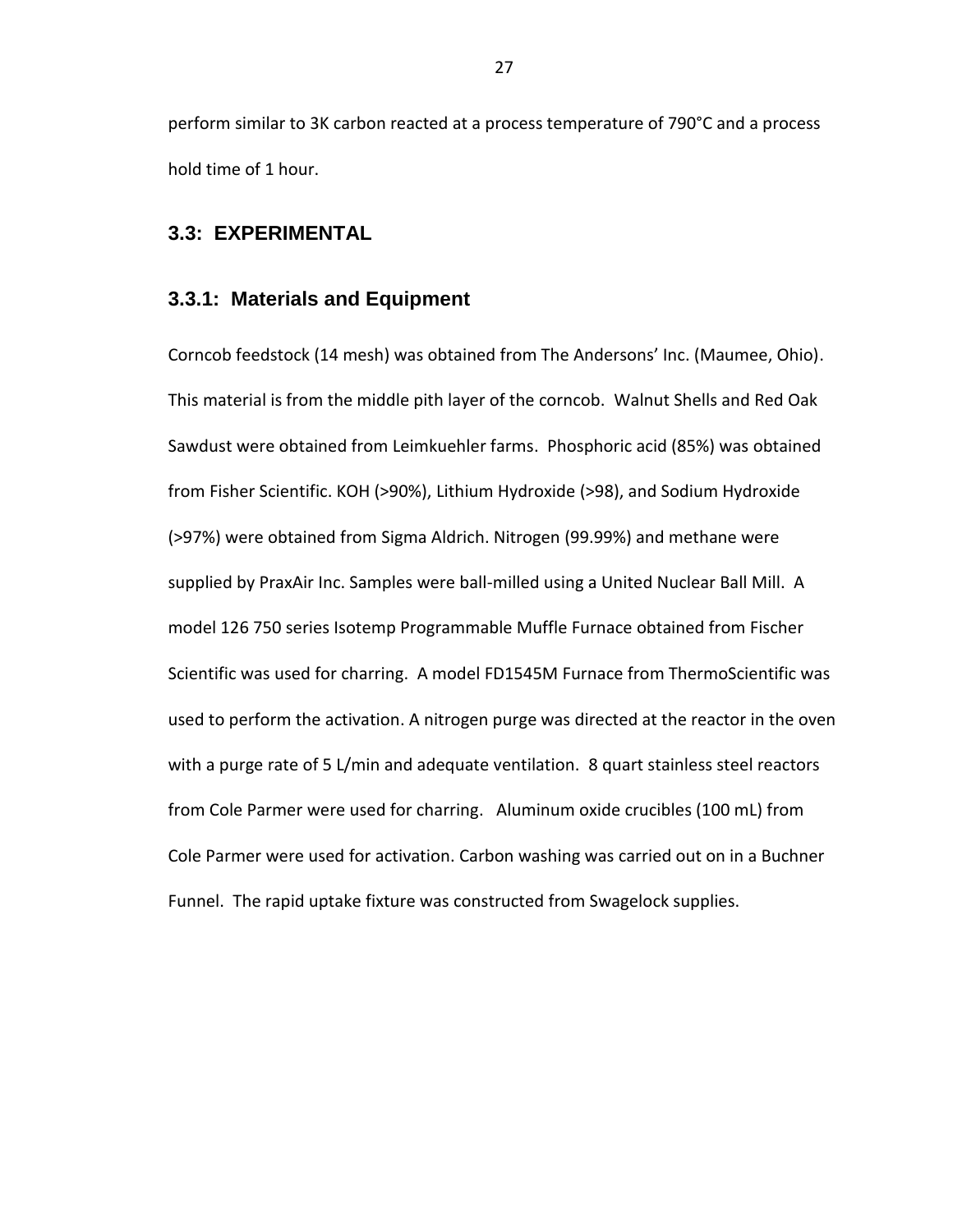

<span id="page-37-1"></span>

#### <span id="page-37-0"></span>**3.3.2: Sample Preparation**

The activated carbon was synthesized using the process described in Chapter 2 with the following variations. Phosphoric acid was reacted with three different carbon precursor feedstocks: corncobs, red oak sawdust, and walnut shells. Additionally, three different activating agents were used: KOH, NaOH, and LiOH. The activating agent was added to the char in varying char: activating agent ratios. (1:1, 2:1, 3:1, these will be referred to as 1K, 2K, 3K) The resulting mixture was ball milled for 2.5 hours.

Each individual ball milled sample was added to a 100 mL alumina crucible and placed in a high temperature oven using the single setpoint mode. The samples were kept in the high temperature oven for varying process hold times (1, 2, 3 hours) and process temperatures (750, 790°C.) When the oven temperature cooled to 100 °C the samples were removed and weighed. The activated mixtures were transferred to and washed in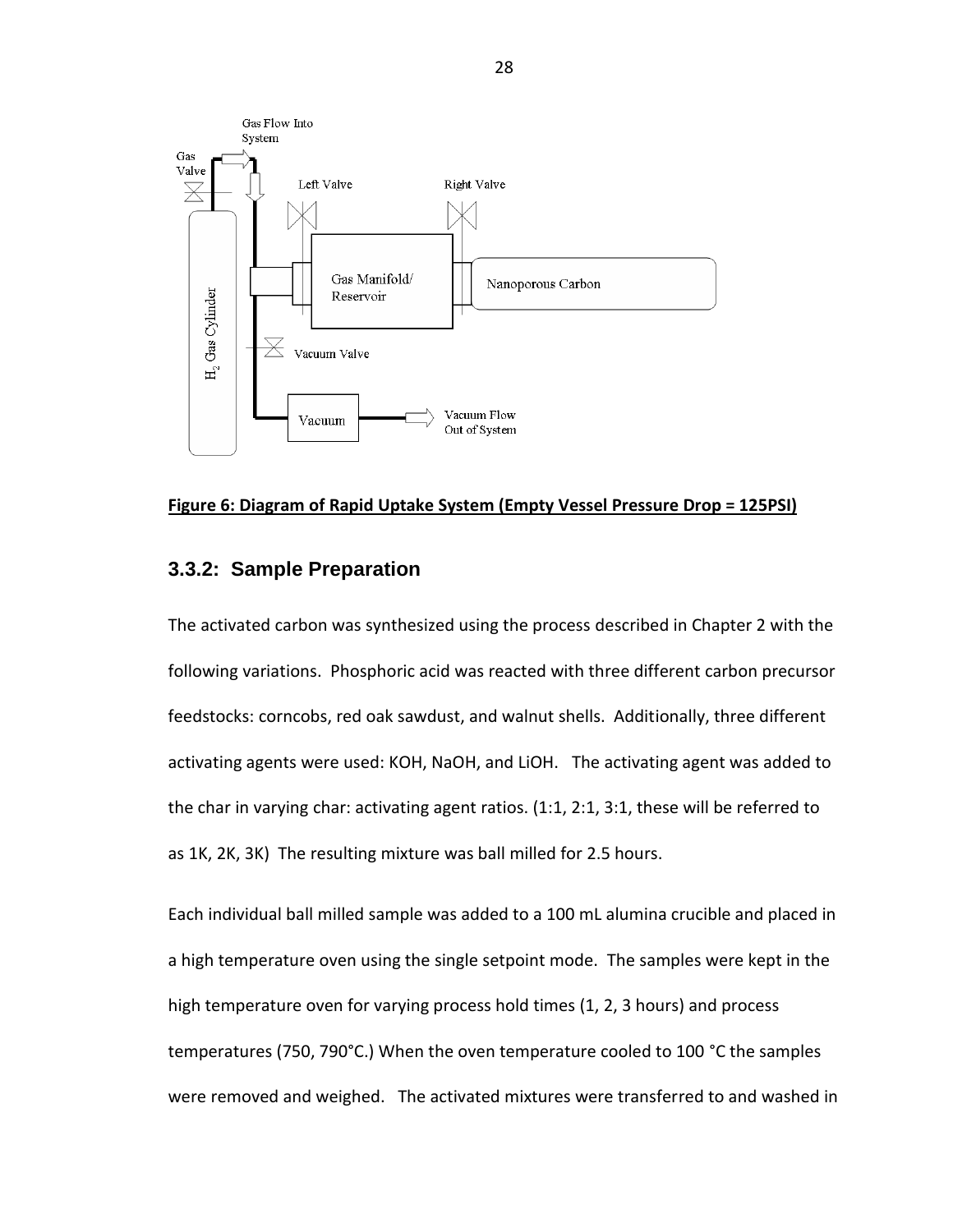a Buchner funnel in order to remove the potassium from the carbon. Each sample was washed with 200 mL of tap water with a 0.15% concentration of formic acid followed by 100 mL of tap water.

The Bulk density of the carbon was measured in a graduated cylinder. The methane uptake was measured in the rapid uptake system depicted in figure 2. 5 mL of carbon was added to a 5 mL manifold. Around 0.3 g of glass wool was used as a plug to keep the carbon from being vacuumed into the system. The manifold was vacuumed for one hour before closing the right valve to keep the sample at vacuum and isolated from the gas reservoir. The gas reservoir was charged to 750 PSI creating a pressure gradient between the gas reservoir and the vacuumed sample. The methane was then released into the sample and the system was allowed to equilibrate. The pressure drop was recorded between the equilibrium pressure and the initial manifold pressure of 750 PSI.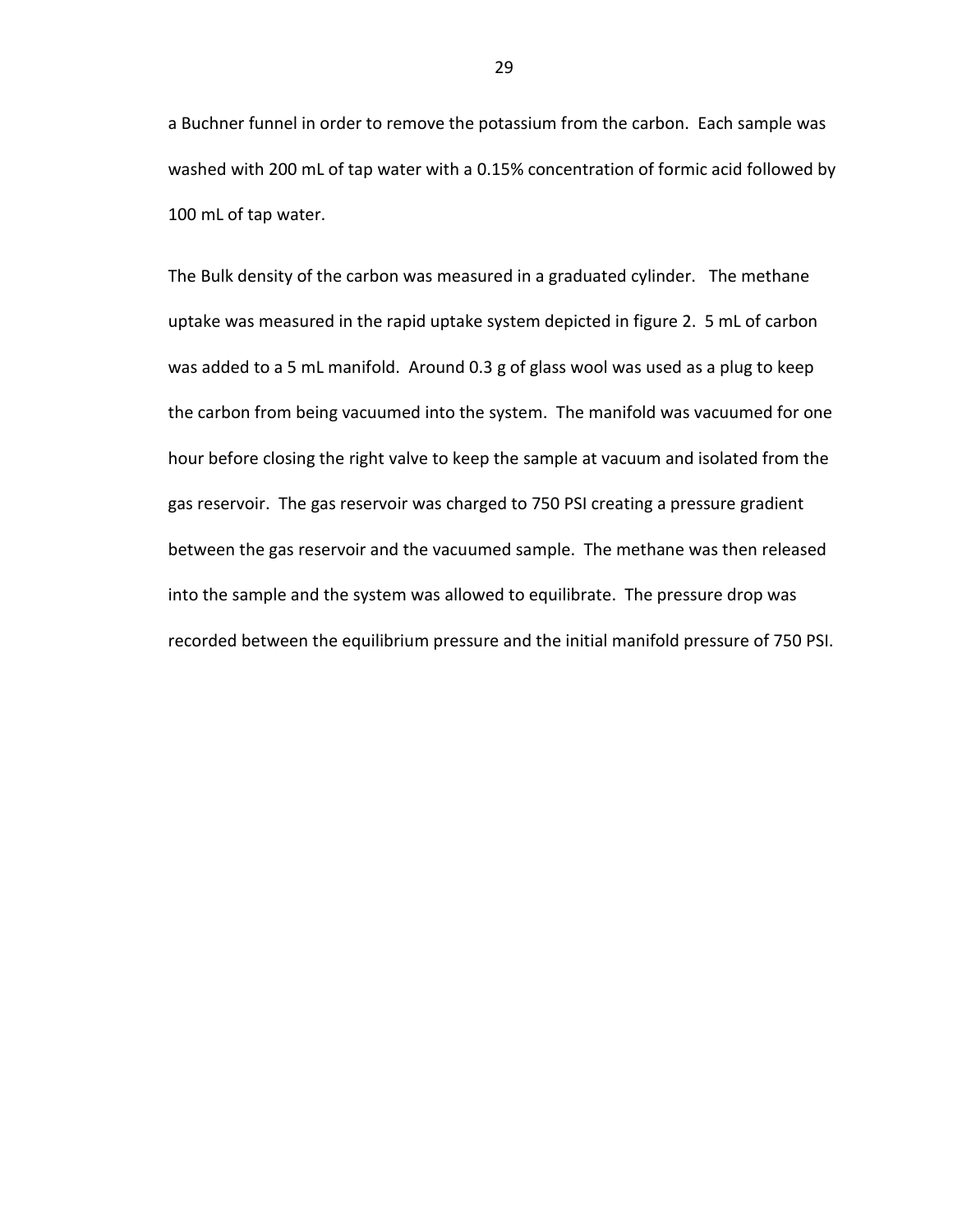#### <span id="page-39-0"></span>**3.4: RESULTS**



#### <span id="page-39-1"></span>**3.4.1: Effects of Process Temperature**

#### <span id="page-39-2"></span>**Figure 7: Effect of Process Temperature on Carbon Bulk Density (σ=±0.0177 g/mL)**

Figure 7 shows that a higher process temperature correlates to a lower density carbon.

Also, it shows that as the KOH:C ratio decreases, the density increases.

Kinetic reaction theories predict that as temperature increases, both the rate of reaction increases and new, more aggressive, reactions may become possible (a manifestation of increasing reaction rates with increasing temperature). These trends are consistent with the increased mass loss with increasing temperature of Figures 8 and 9. Evans et al [24] reported similar trends in yields.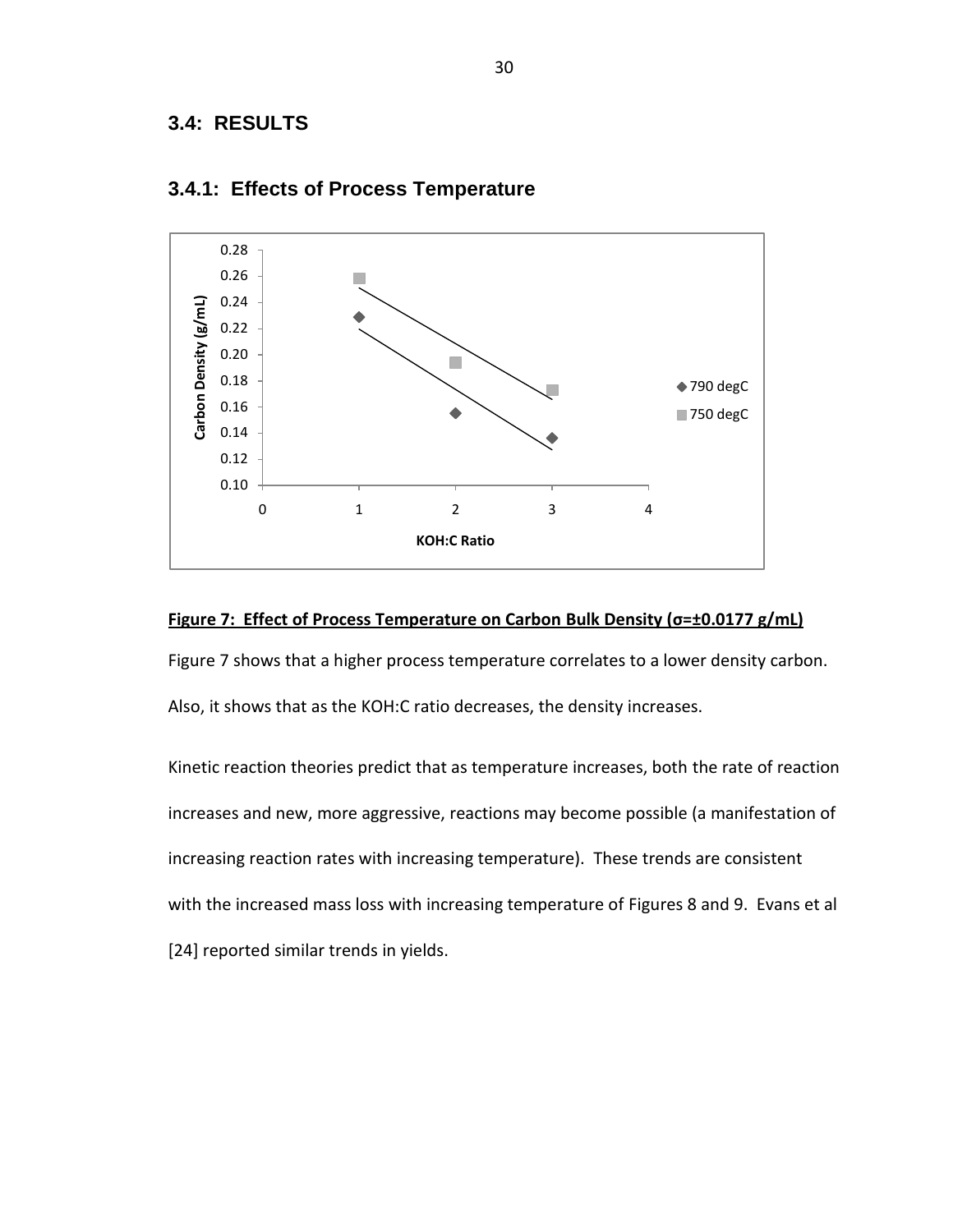

#### **Figure 8: Effect of Process Temperature on Reaction Sample Mass Loss % (σ=±1.41%)**

Figure 8 illustrates how increasing temperatures lead to increasing loss of mass during chemical activation. The mass loss is from the evolution of gases from the mixture of KOH and char. The lower mass loss of 3K carbon is a result of the higher loading of potassium which is not significantly volatile in any of its possible derivatives at 750 or 790°C. Figure 8 shows the reaction mass loss decreasing with temperature. 1K and 2K carbons show an increase in sample mass loss with increasing temperature, which supports the argument that a more vigorous reaction is occurring at higher temperatures.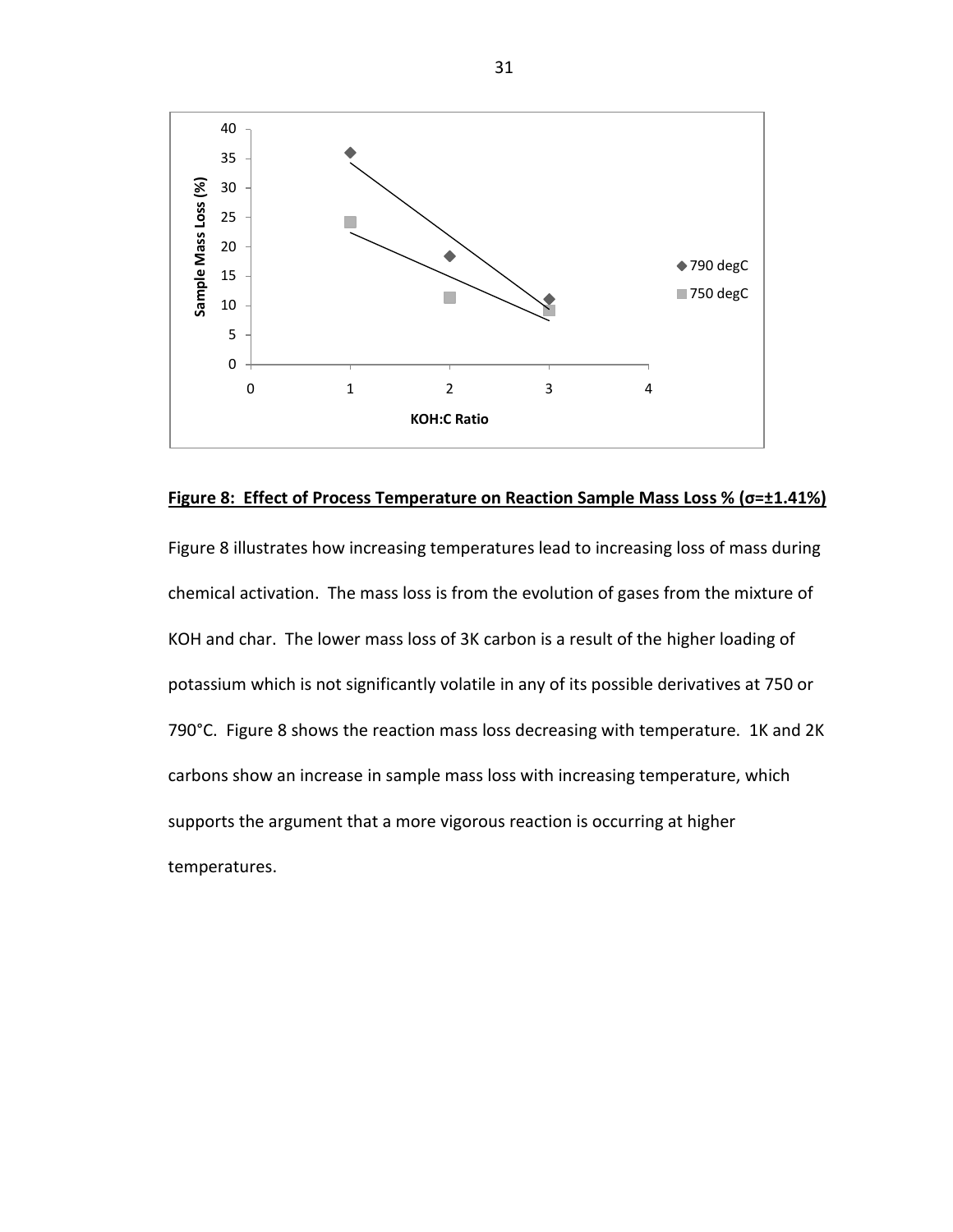

#### <span id="page-41-0"></span>**Figure 9: Effect of Process Temperature on Carbon Mass Loss % (σ=±3.78%)**

Figure 9 further supports the claims of the previous figure by showing that as temperature increases, there is a higher amount of mass lost in the system, signifying that more reaction is occurring. However, a higher % mass loss is synonymous with a lower process yield, so if a higher process yield is desirable, a lower temperature reaction could be a feasible route. The yield of carbon is typically of greater interest than the loss of mass from the mixture of KOH and char during activation. However the sample mass loss during reaction can be a good screening tool to determine if the carbon will perform well if alternative activating agents, different precursors, or different process variables are being tested. Tseng reported a somewhat similar trend as that of Figure 9 where increasing loadings of KOH resulted in slightly reduced loss of carbon [13]. Others [24] [22] have observed increased carbon loss with increasing KOH loadings. Multiple competing phenomena impact the rate of carbon loss which requires a more in-depth discussion.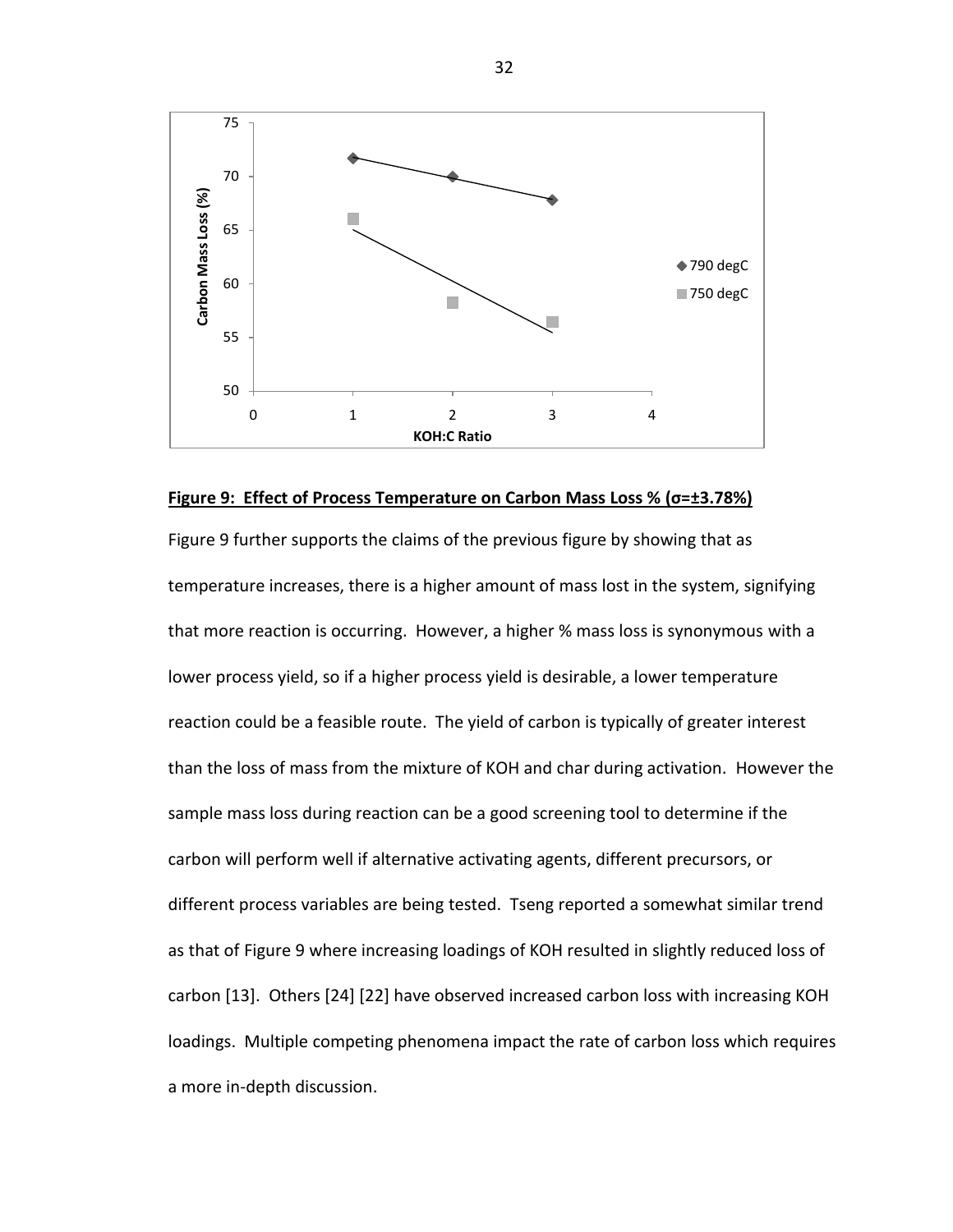

<span id="page-42-0"></span>**3.4.2: Effects of Process Hold Time**

<span id="page-42-1"></span>

#### **g/mL)**

Figures 10 and 11 show the effect of process hold time on the density of carbons activated at 750 and 790°C. As process hold time increases, density decreases. This suggests that continuous reaction is occurring for the entire process hold time, and the surfaces of the carbon become increasingly etched as time goes on.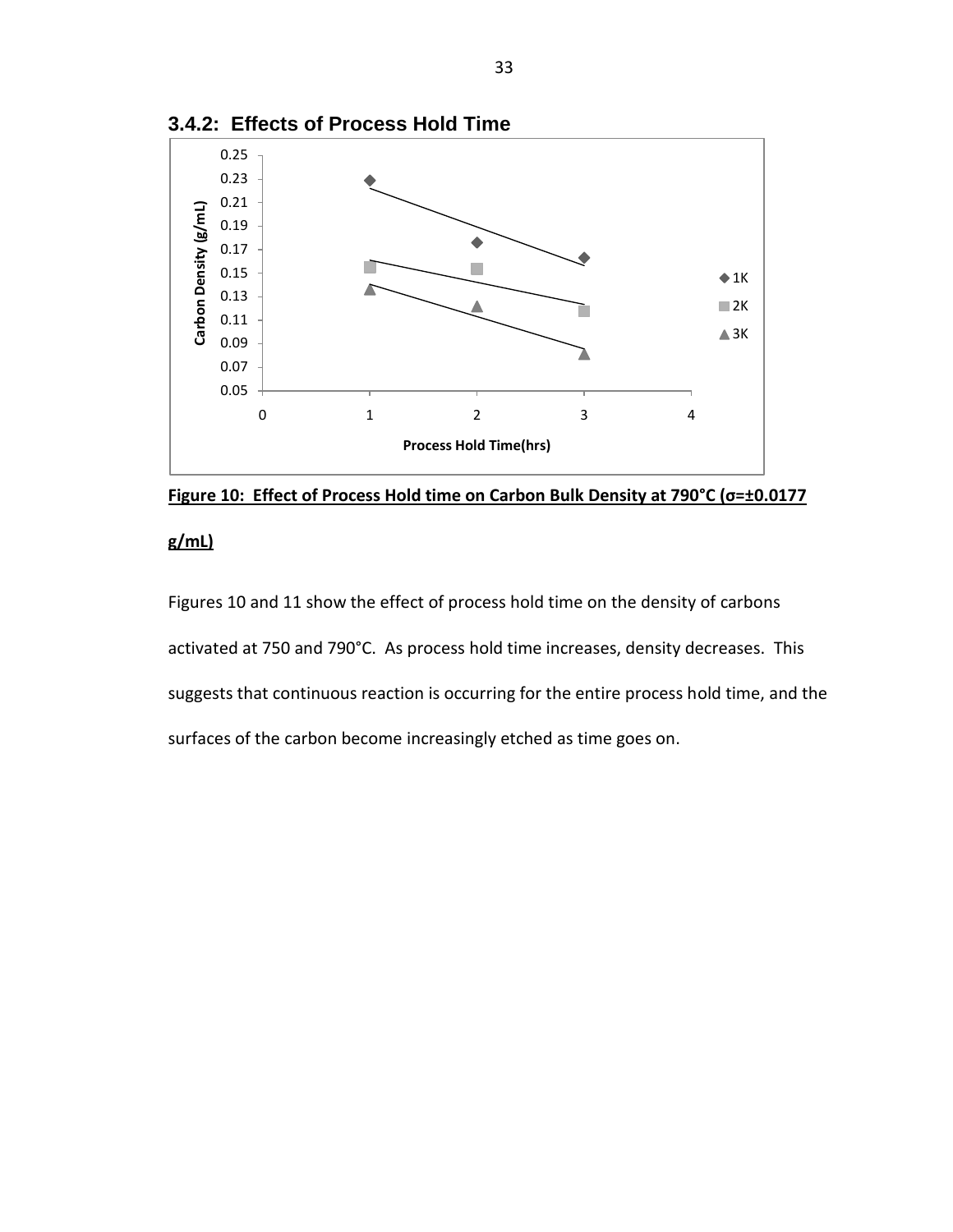

<span id="page-43-0"></span>



<span id="page-43-1"></span>**Figure 12: Effect of Process Hold Time on Carbon Mass Loss for 3K Carbon (σ=±3.78%)**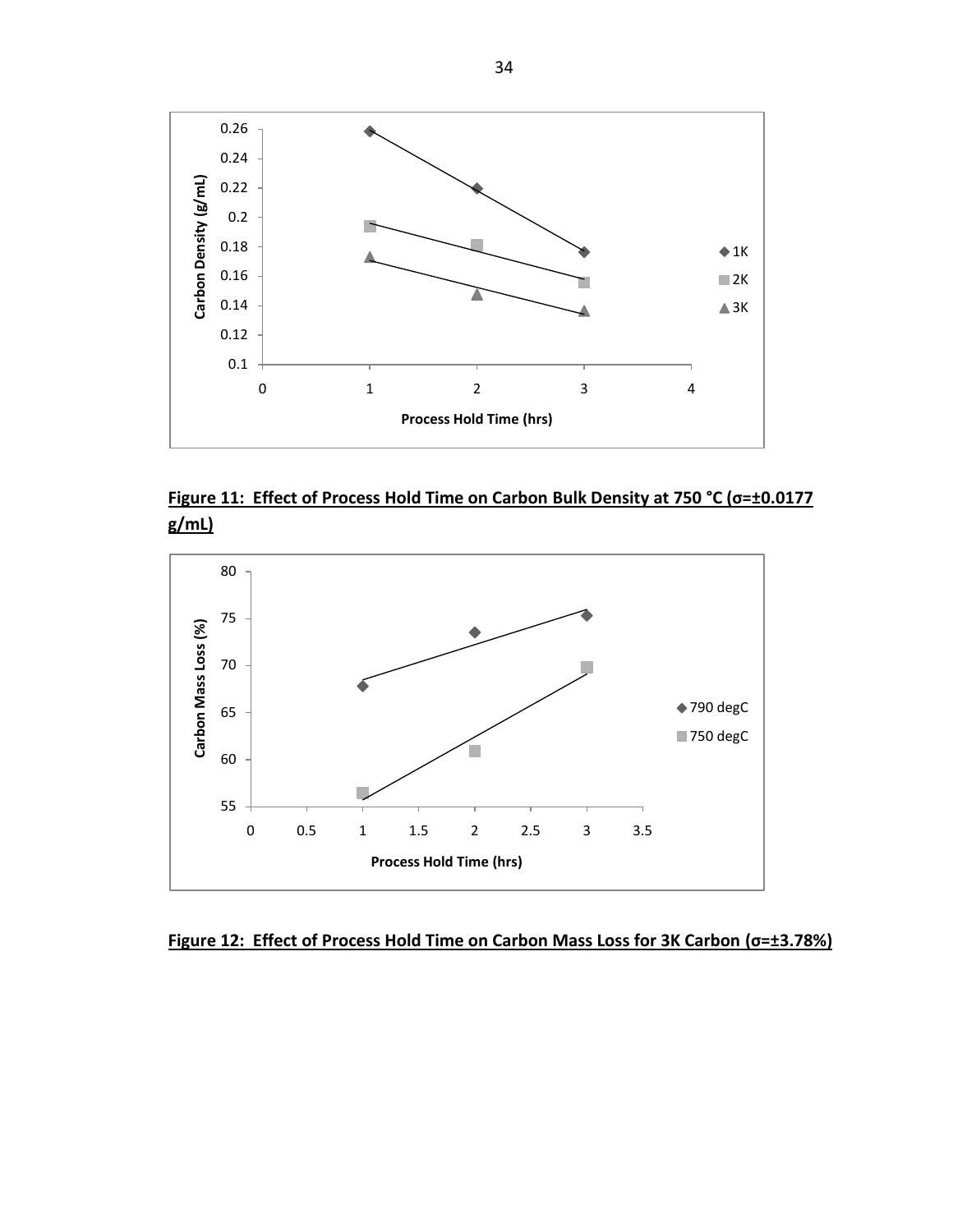

<span id="page-44-0"></span>**Figure 13: Effect of Process Hold Time on Carbon Mass Loss % for 2K Carbon (σ=±3.78%)**



### <span id="page-44-1"></span>**Figure 14: Effect of Process Hold Time on Carbon Mass Loss % for 1K Carbon (σ=±3.78%)**

Figures 12, 13, and 14 show the effects of process hold time on Carbon Mass Loss % for

1K, 2K, and 3K carbon. All three figures show an increase in mass loss% for increasing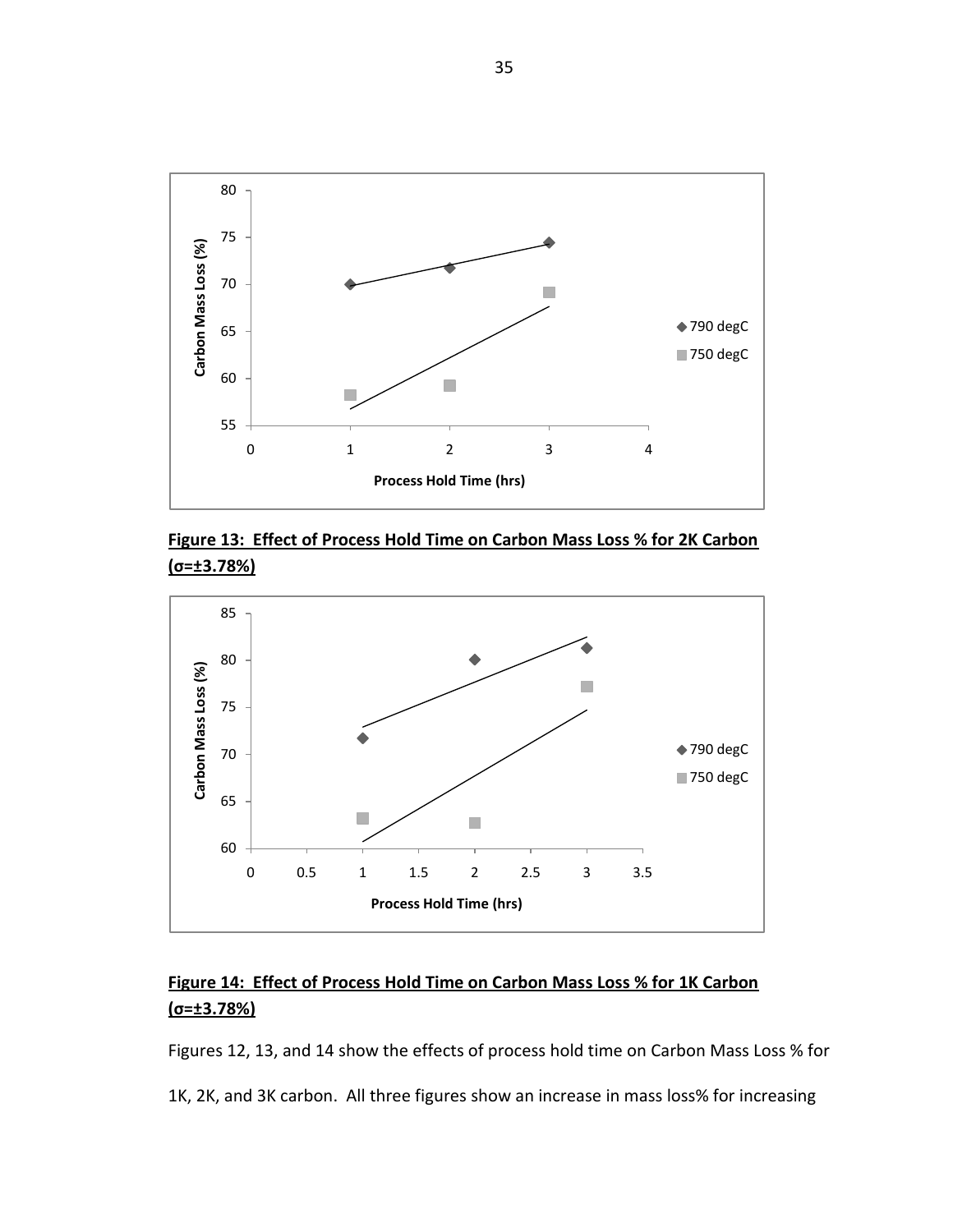process hold time. Comparing the three figures shows that for 1K, 2K, and 3K carbon a 3 hour process hold time at 750°C can produce similar process yield results as a process hold time of 1 hour at 790°C



#### <span id="page-45-0"></span>**Figure 15: Effect of Process Hold Time on Methane Uptake at 790°C (σ=±2.5PSI)**

Figures 15 and 16 show the effects of process hold time on methane uptake at 750 and 790°C. As process hold time increases, the methane uptake of the carbon also increases. In addition, as KOH:C ratio increases, methane uptake increases. However, there is not an appreciable difference in methane uptake from 750 to 790°C.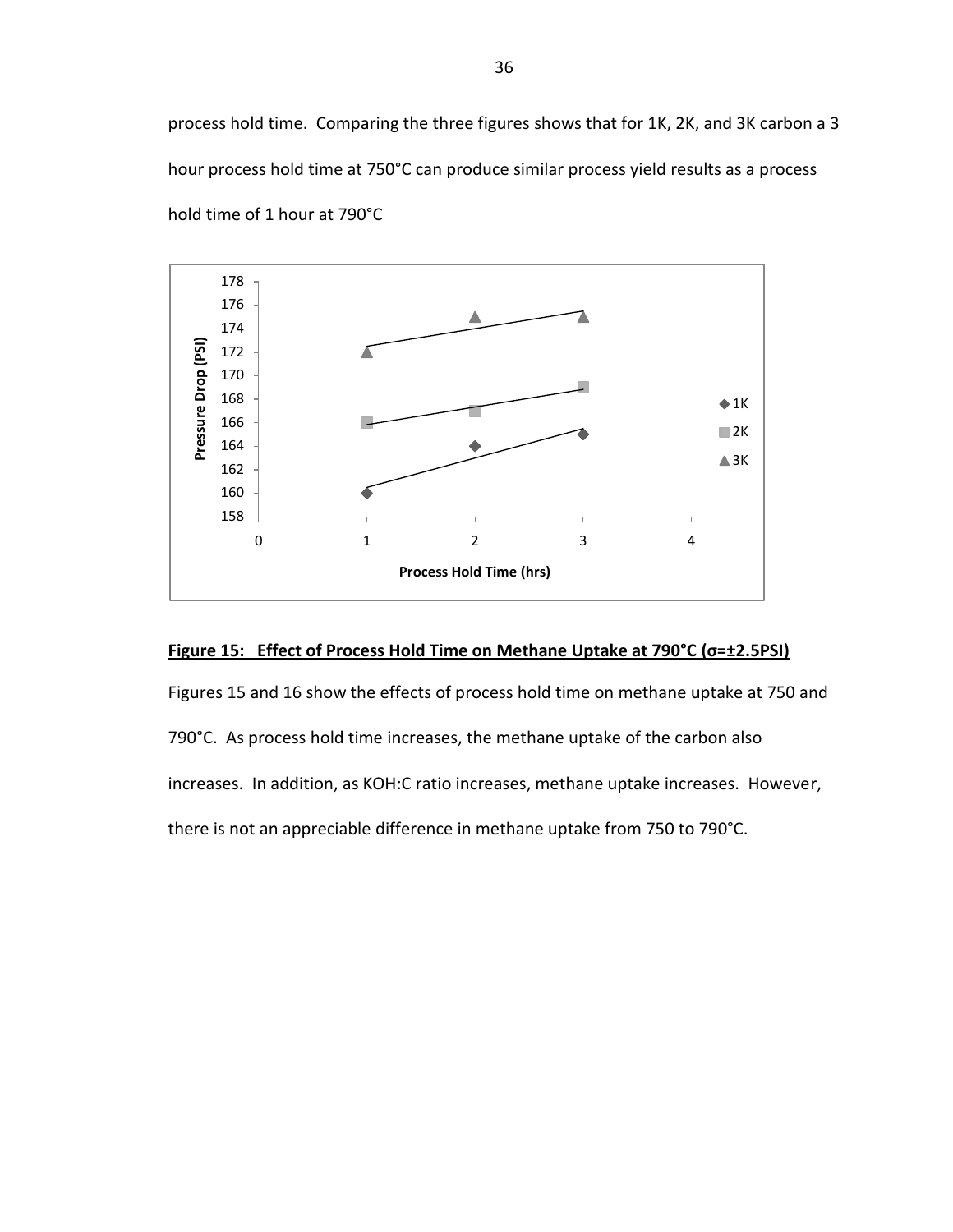

<span id="page-46-1"></span>**Figure 16: Effect of Process Hold Time on Methane Uptake at 750°C (σ=±2.5 PSI)**

## <span id="page-46-0"></span>**3.4.3: Use of Different Activating Agents**

Sodium Hydroxide in a 3:1 activating agent to carbon ratio (3N) and Lithium Hydroxide

in a 2:1 activating agent to carbon ratio (2L) were compared to 3K carbon. Like KOH,

LiOH and NaOH are both metal hydroxides and could react with the carbon in a similar manner.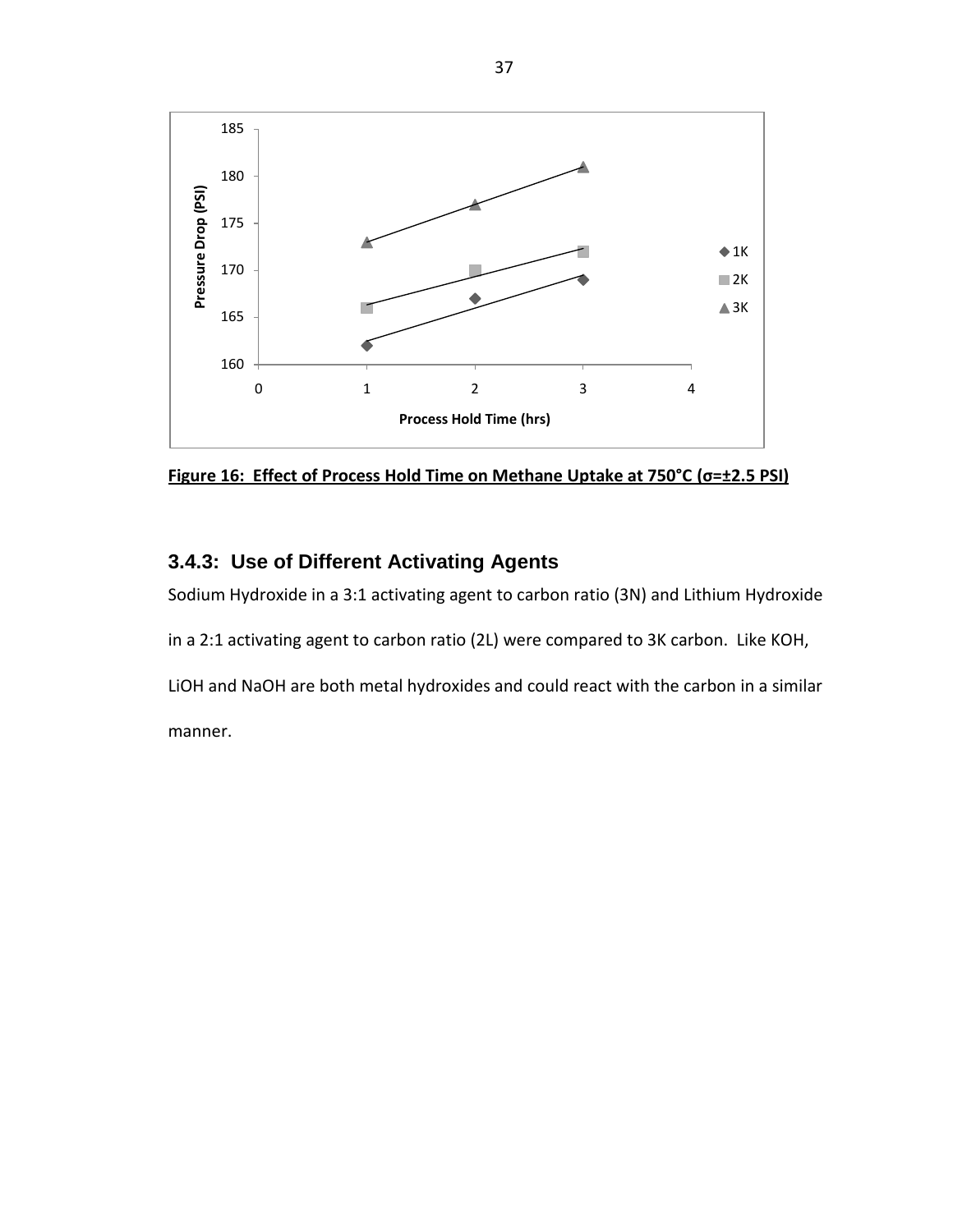

<span id="page-47-0"></span>



#### <span id="page-47-1"></span>**Figure 18: Effect of Activating Agent on Carbon Mass Loss % at 790°C (σ=±3.78%)**

3K carbon and 3N carbon show similar sample mass loss and carbon mass loss percentages. However, 2L carbon shows a much higher percentage loss in both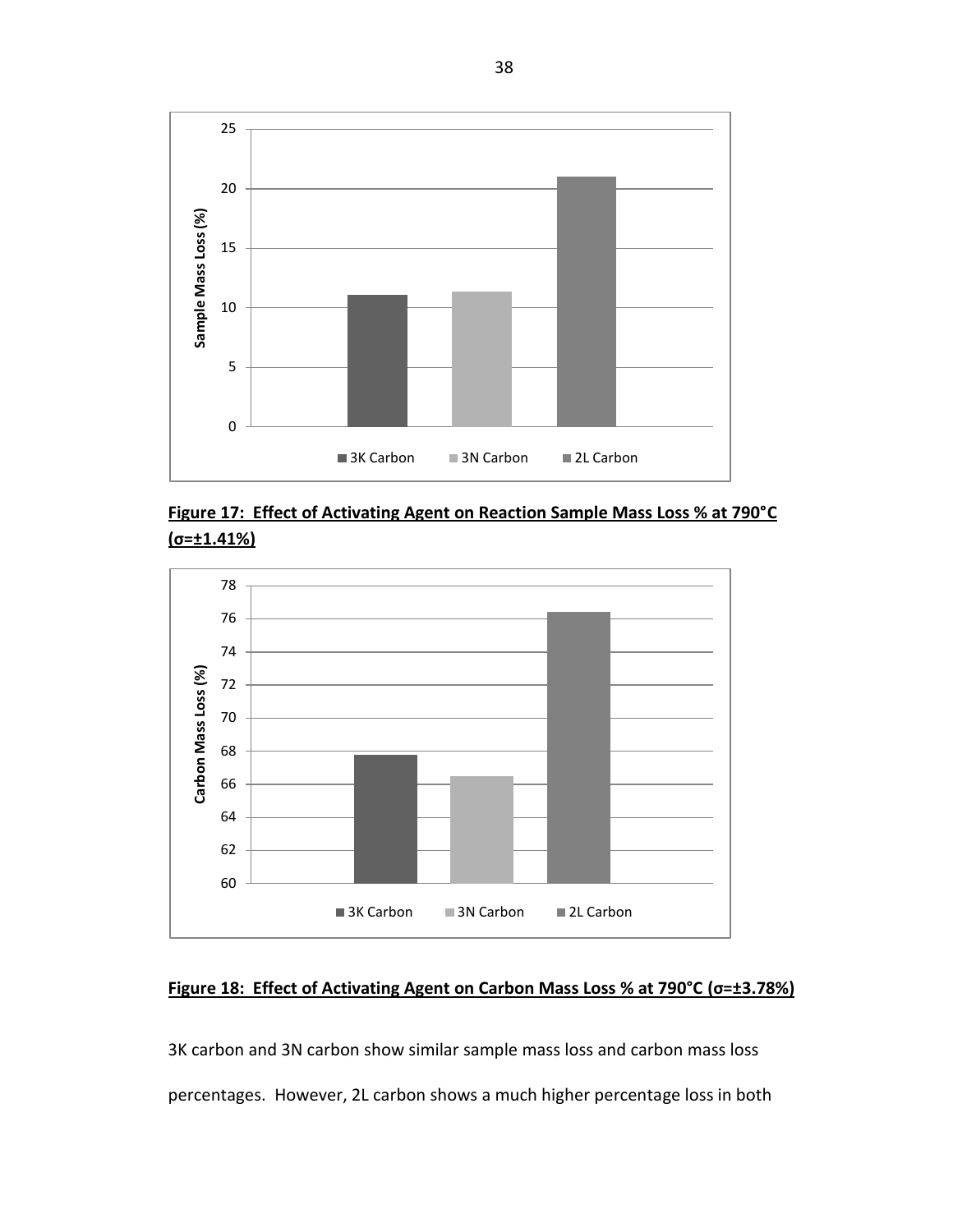categories. A higher ratio of LiOH to carbon (3L or 4L) was not used because this would result in an excessive amount of mass loss.



## <span id="page-48-0"></span>**Figure 19: Effect of Activating Agent on Carbon Bulk Density at 790°C (σ=±0.0177 g/mL)**

Figure 19 shows a comparison of the density of the carbons prepared from different

activating agents. 3N carbon's density is still in an acceptable range, however 2L

carbon's density is somewhat high.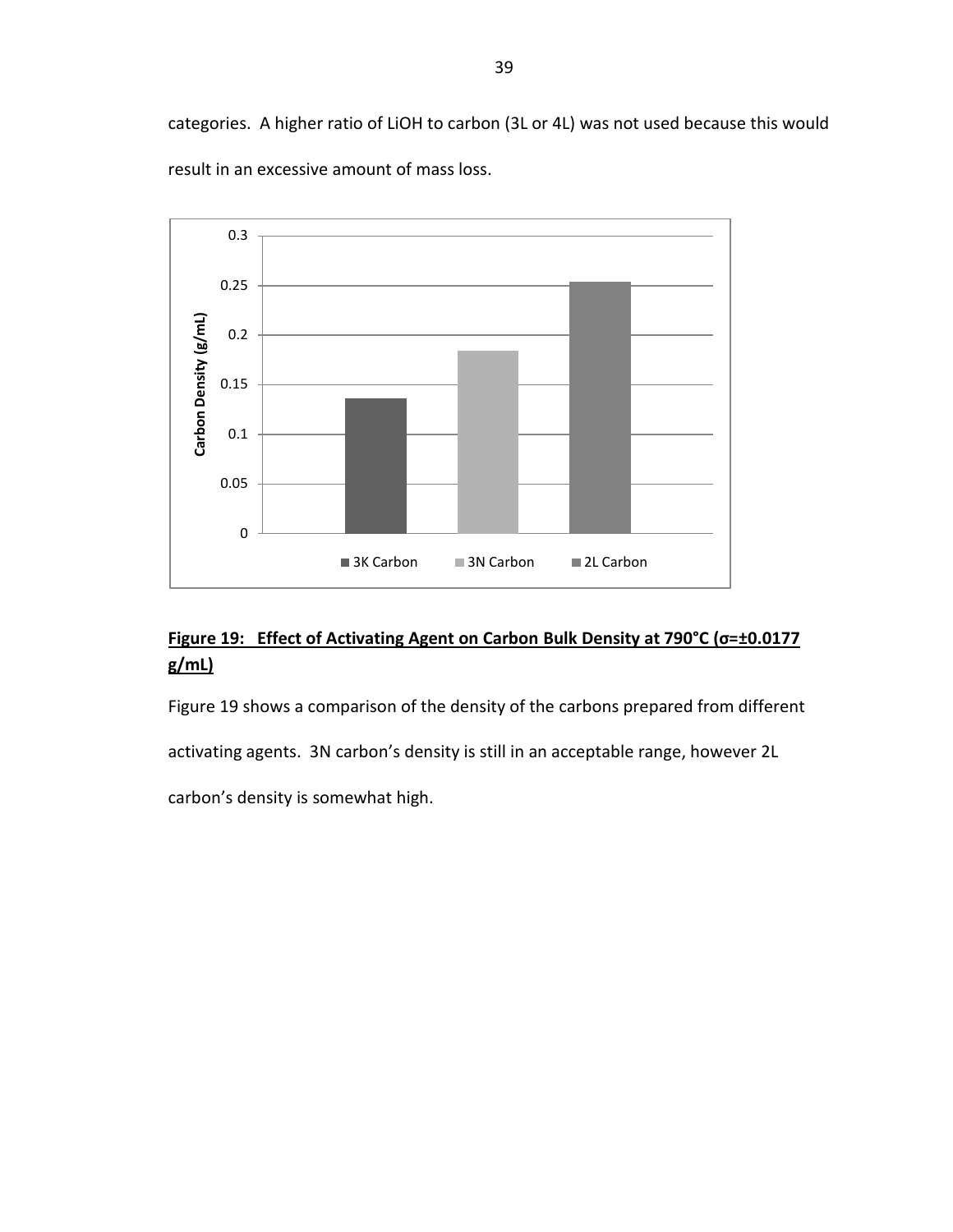

#### <span id="page-49-1"></span>**Figure 20: Effect of Activating Agent on Methane Uptake at 790°C (σ=±2.25 PSI)**

Figure 20 shows the effect of activating agent on samples methane uptake at 790°C. Even though 3N carbon has a higher density than 3K carbon, it performs better on the methane uptake screening test.

### <span id="page-49-0"></span>**3.4.4: Use of Different Carbon Precursors**

Three different carbon precursors were evaluated: Corncobs, walnut shells, and red oak sawdust. Analysis was performed on the phosphoric acid carbonization reaction and the KOH activation reaction. The phosphoric acid carbonization consisted of a  $\frac{1}{2}$  hour process hold time at 350°C and a 1 hour process hold time at 480°C. The KOH activation reaction consisted of a 1 hour process hold time at 790°C.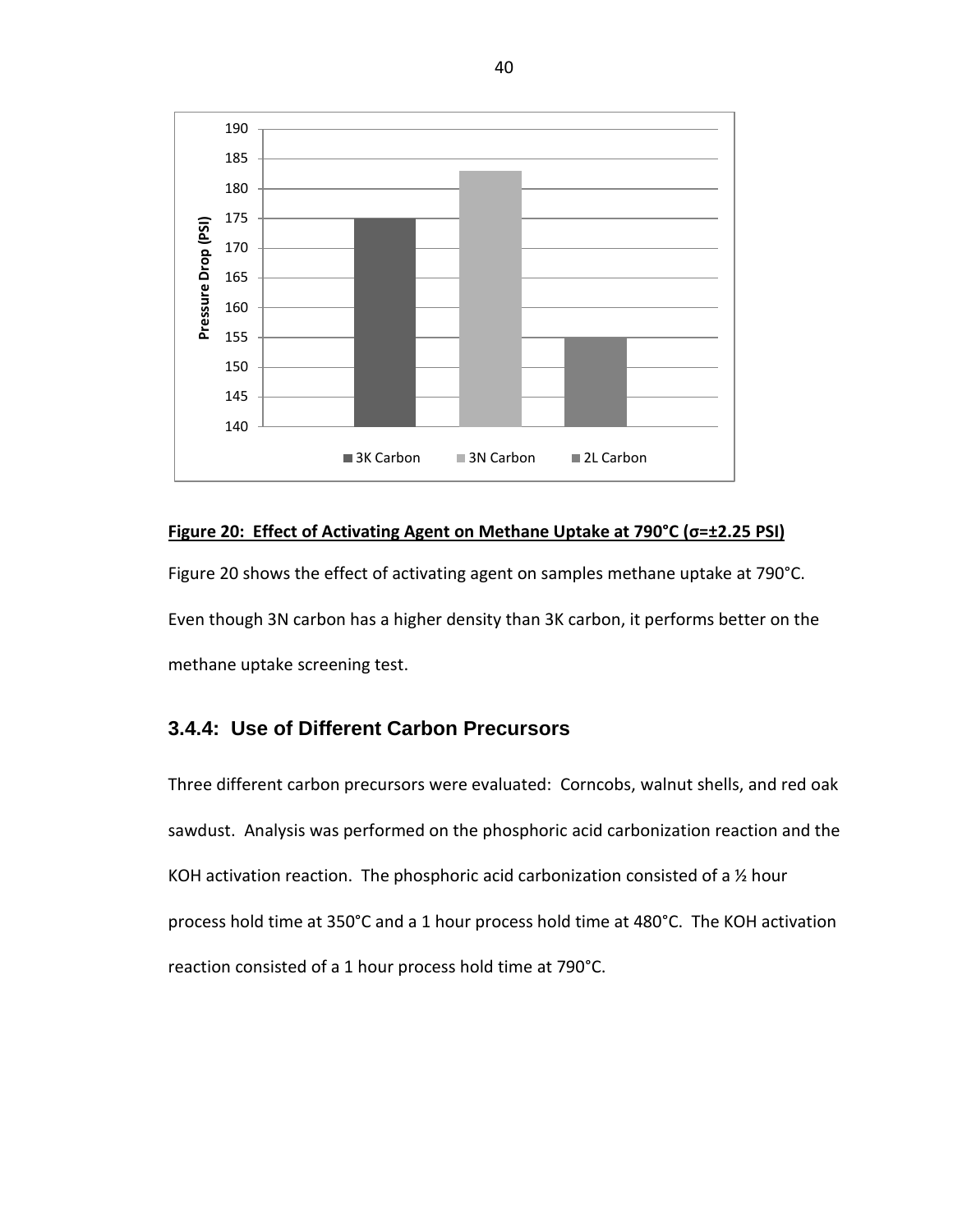

## <span id="page-50-0"></span>**Figure 21: Mass Loss in Phosphoric Acid Carbonization for Different Carbon Precursors (σ=±3.78%)**

Figure 21 shows a comparison of the amount of mass lost between the three precursors in the phosphoric acid carbonization. Red oak sawdust and walnut shells show a greater amount of mass lost than corncobs. Figure 18 shows the densities of the resulting carbon chars. Red oak sawdust and Corncobs have similar densities while walnut shell char has a slightly higher density. This may be attributed to the fact that walnut shells are denser than sawdust and corncobs.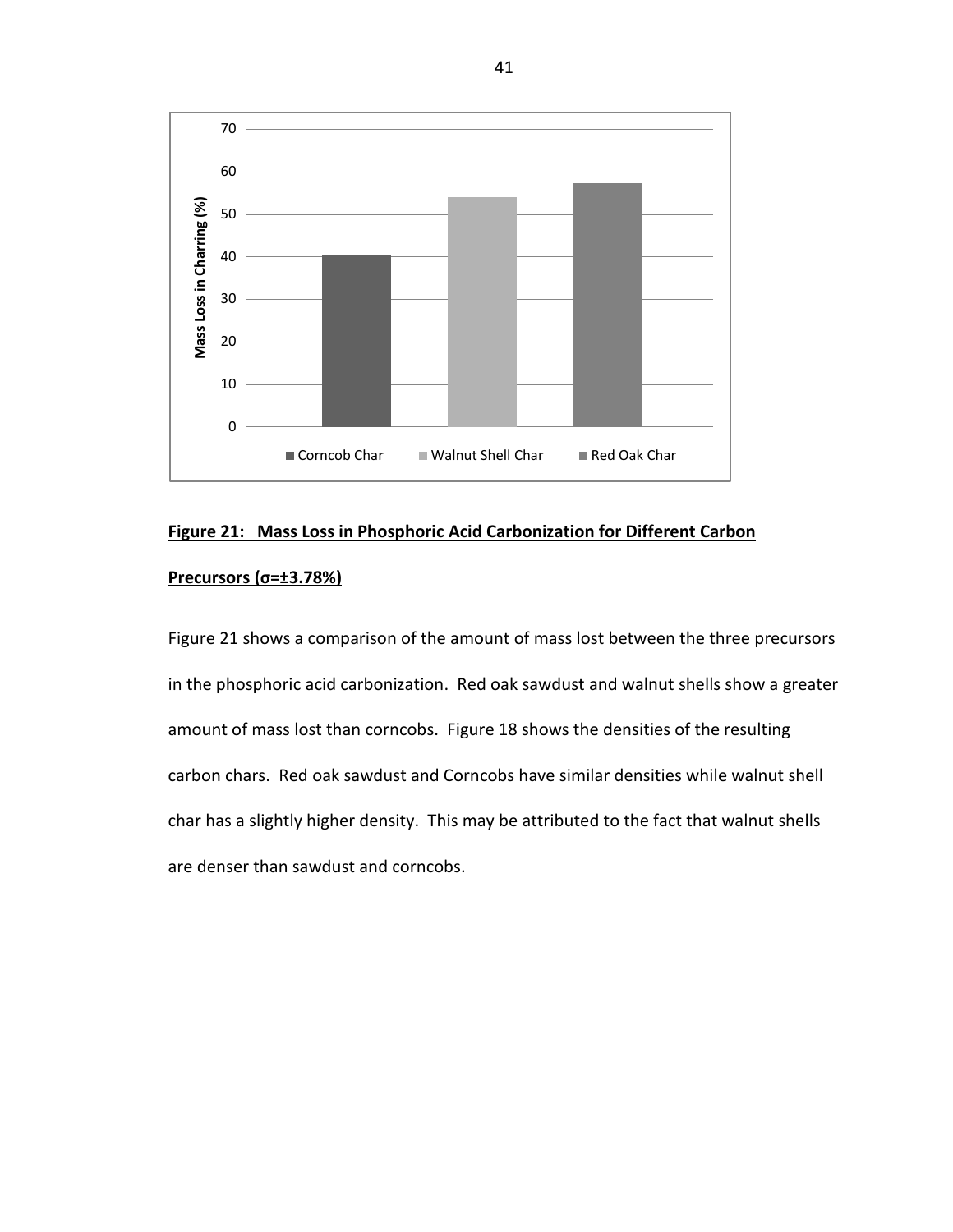

<span id="page-51-0"></span>



**Precursors (σ=±0.0177 g/mL)**

<span id="page-51-1"></span>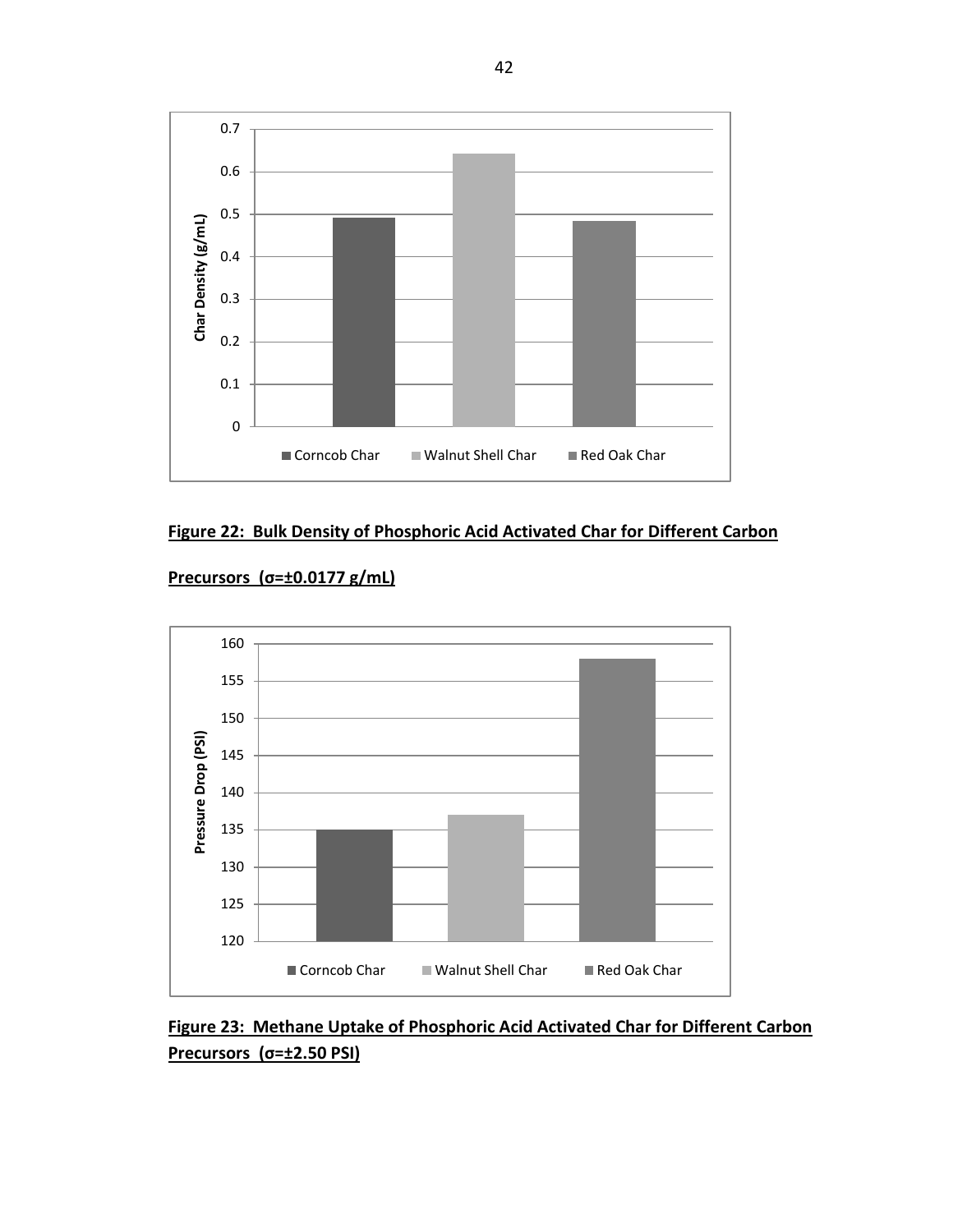Figure 23 shows the methane uptake of the resulting chars from phosphoric acid carbonization. Red oak char displays a much higher methane uptake than that of walnut shells and corncobs. In fact, the uptake of the red oak sawdust is almost as high as that of 1K carbon with a process temperature of 790°C and a process hold time of one hour.



<span id="page-52-0"></span>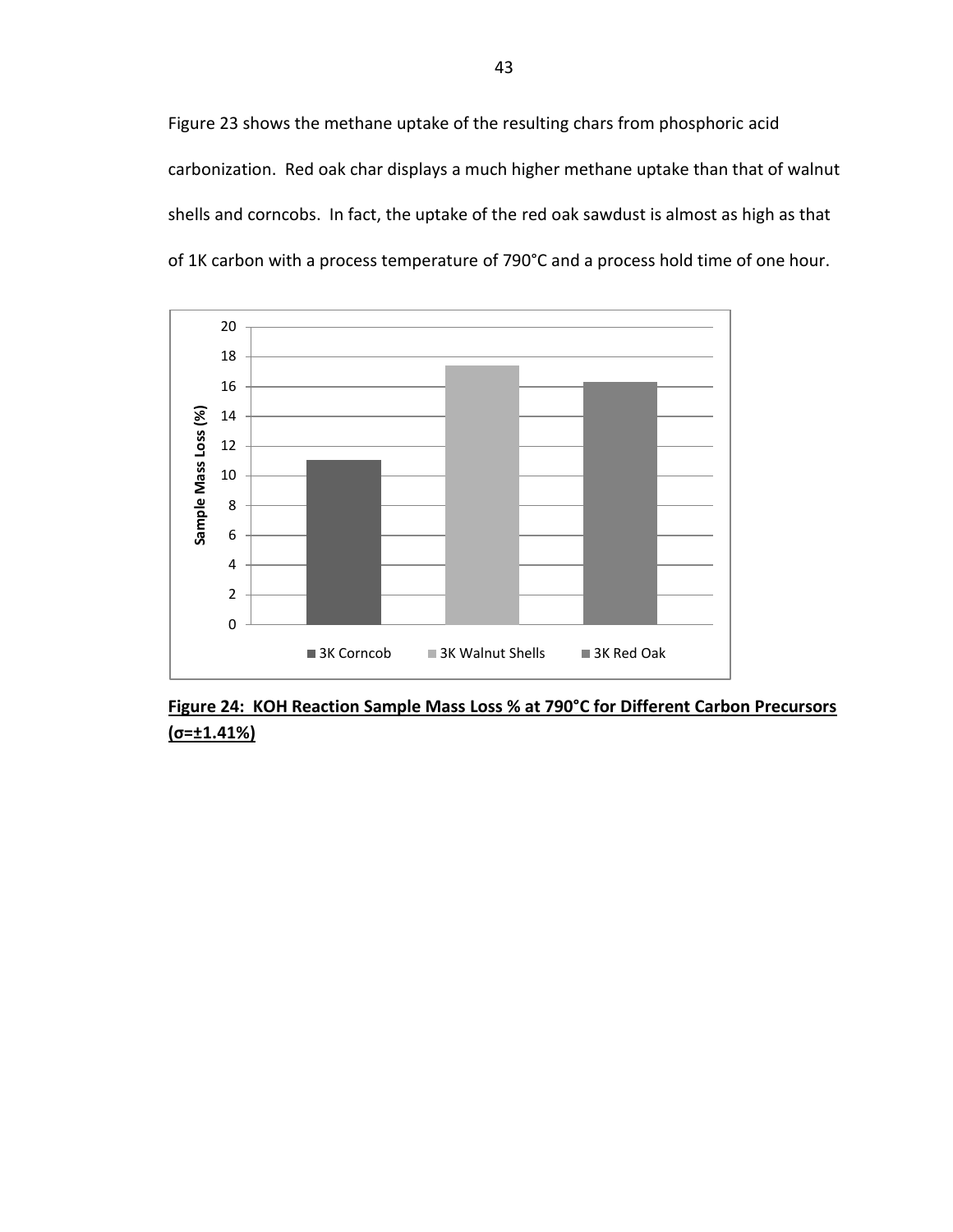

## <span id="page-53-0"></span>**Figure 25: KOH Reaction Carbon Mass Loss % at 790°C for Different Carbon Precursors (σ=±3.78%)**

Figure 24 shows that the sample mass loss of carbons derived from walnut shells and red oak sawdust is slightly higher than that of carbons from a corncob precursor. Conversely, the overall carbon mass loss of carbons from walnut shells and red oak sawdust displayed in figure 25 is slightly lower than that of carbons from corncobs. Figure 26 shows that the densities of carbon from the two alternate precursors are also higher than the density of carbon made from corncobs.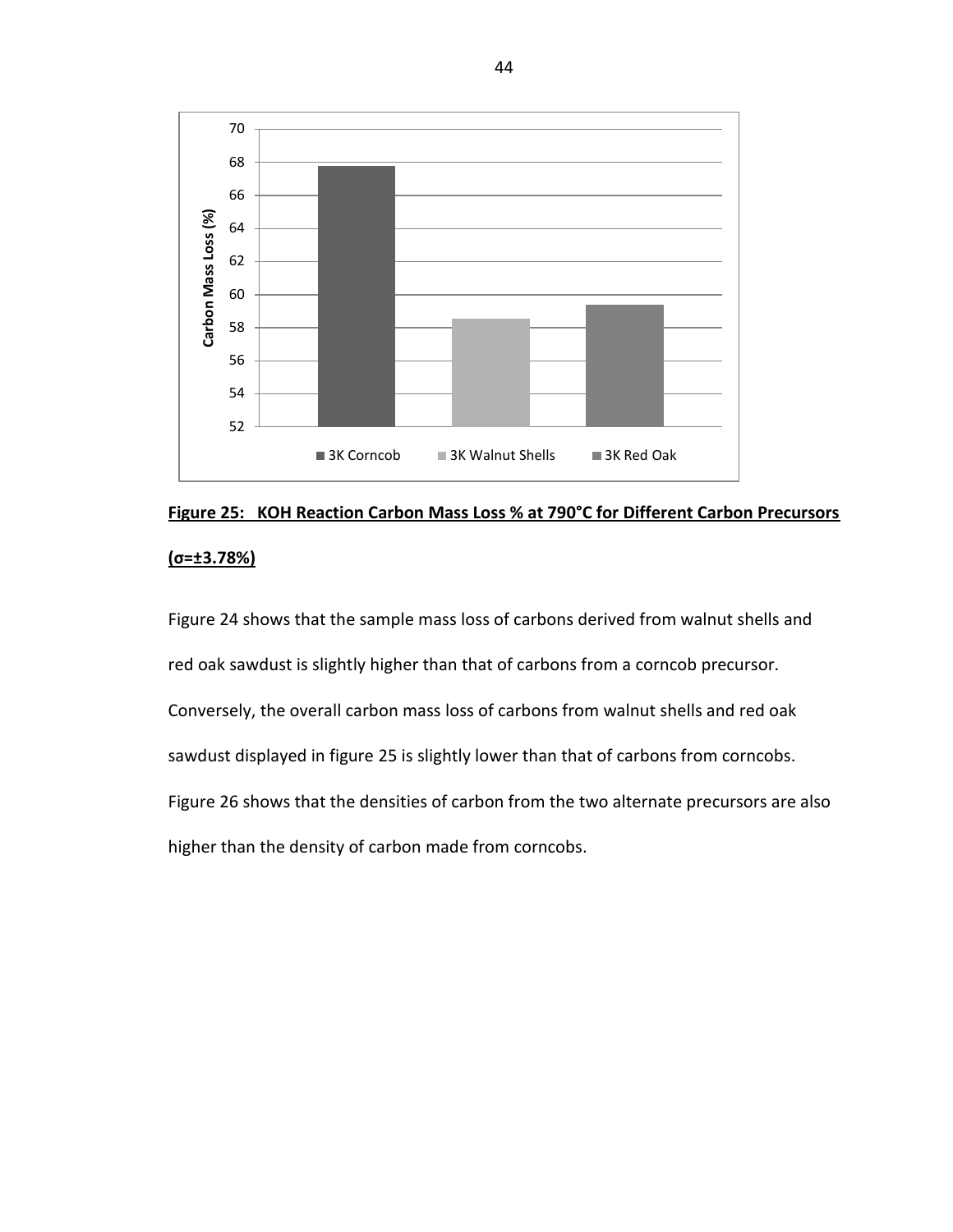

<span id="page-54-0"></span>



#### **Precursors (σ=±0.01774 g/mL)**

<span id="page-54-1"></span>

**2.5 PSI)**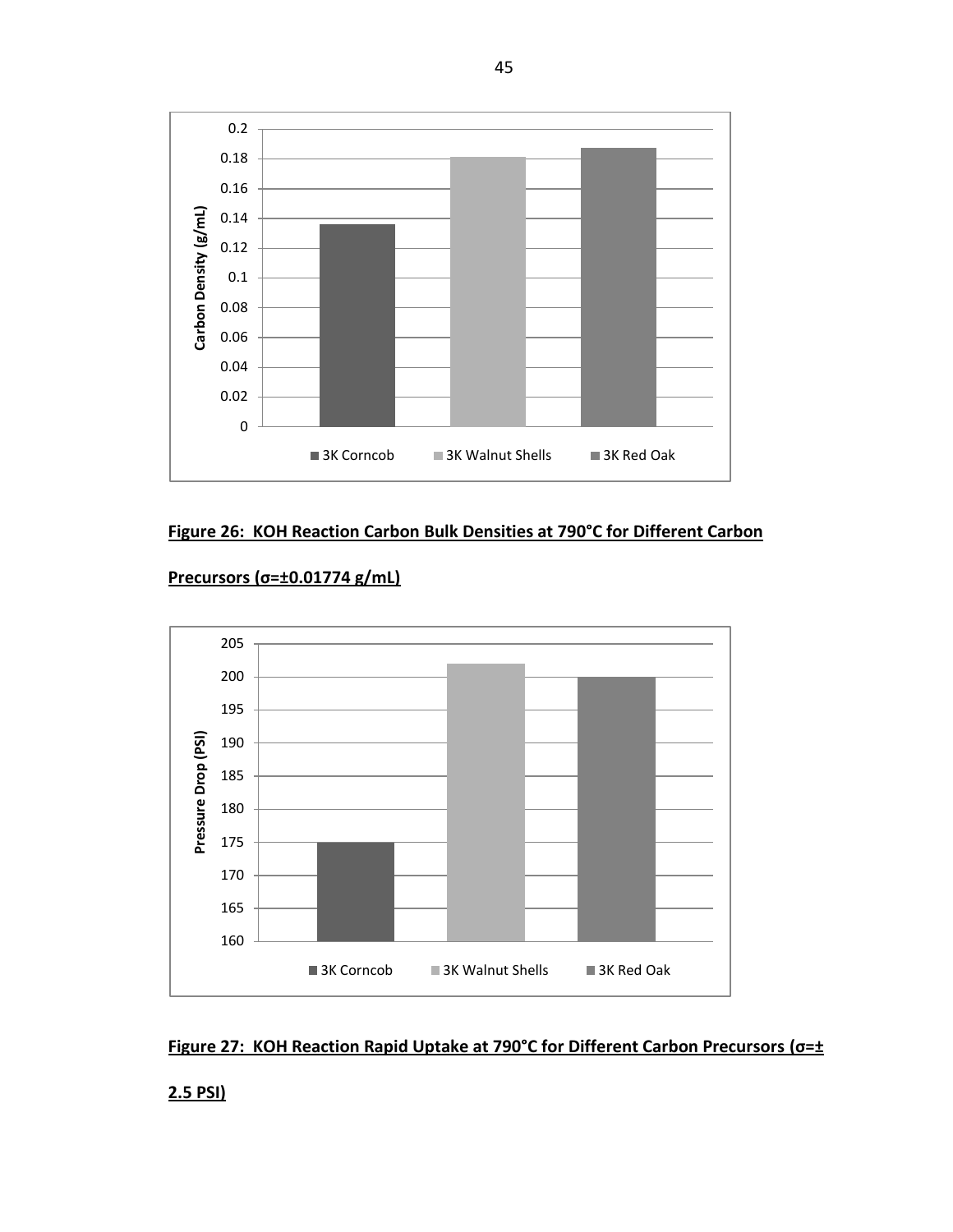Figure 27 shows the methane uptake of carbons activated with KOH and derived from different precursors. Carbon from Red Oak and Walnut Shells outperform carbon made from corncobs, despite the fact that carbon from walnut shells and red oak has a higher density.

### <span id="page-55-0"></span>**3.5: DISCUSSION**

### <span id="page-55-1"></span>**3.5.1: Effects of Process Hold Time and Process Temperature**

<span id="page-55-2"></span>

|                   | Table 9: Comparison of Properties Generated from Varying Process Temperatures and |  |  |  |
|-------------------|-----------------------------------------------------------------------------------|--|--|--|
| <b>Hold Times</b> |                                                                                   |  |  |  |

| KOH:C<br>Ratio | <b>Process</b><br><b>Temperature</b><br>(°C) | <b>Process</b><br>Hold<br><b>Time</b><br>(hrs) | <b>Sample</b><br><b>Mass</b><br><b>Loss</b><br>$(\%)$ | Carbon<br><b>Mass</b><br>Loss<br>(%) | Carbon<br><b>Bulk</b><br><b>Density</b><br>(g/mL) | <b>Methane</b><br><b>Uptake</b><br><b>Pressure Drop</b><br>(PSI) |
|----------------|----------------------------------------------|------------------------------------------------|-------------------------------------------------------|--------------------------------------|---------------------------------------------------|------------------------------------------------------------------|
| 3              | 790                                          | $\mathbf{1}$                                   | 11.1                                                  | 67.8                                 | 0.136                                             | 175                                                              |
| $\mathbf{1}$   | 790                                          | $\overline{2}$                                 | 38.4                                                  | 80.1                                 | 0.178                                             | 164                                                              |
| $\overline{2}$ | 790                                          | $\overline{2}$                                 | 18.4                                                  | 71.7                                 | 0.154                                             | 167                                                              |
| $\overline{2}$ | 750                                          | $\overline{2}$                                 | 11.4                                                  | 55.3                                 | 0.181                                             | 170                                                              |
| 3              | 750                                          | $\overline{2}$                                 | 14.4                                                  | 60.9                                 | 0.148                                             | 177                                                              |
| $\mathbf{1}$   | 790                                          | 3                                              | 40.3                                                  | 81.3                                 | 0.163                                             | 165                                                              |
| $\overline{2}$ | 790                                          | 3                                              | 20.9                                                  | 74.4                                 | 0.118                                             | 169                                                              |
| $\overline{2}$ | 750                                          | 3                                              | 14.7                                                  | 69.1                                 | 0.156                                             | 172                                                              |
| 3              | 750                                          | $\overline{3}$                                 | 12.8                                                  | 74.7                                 | 0.137                                             | 181                                                              |

Table 7 shows that several properties of 3K carbon at 790°C can be emulated by using lower process temperatures and longer process hold times. Densities within close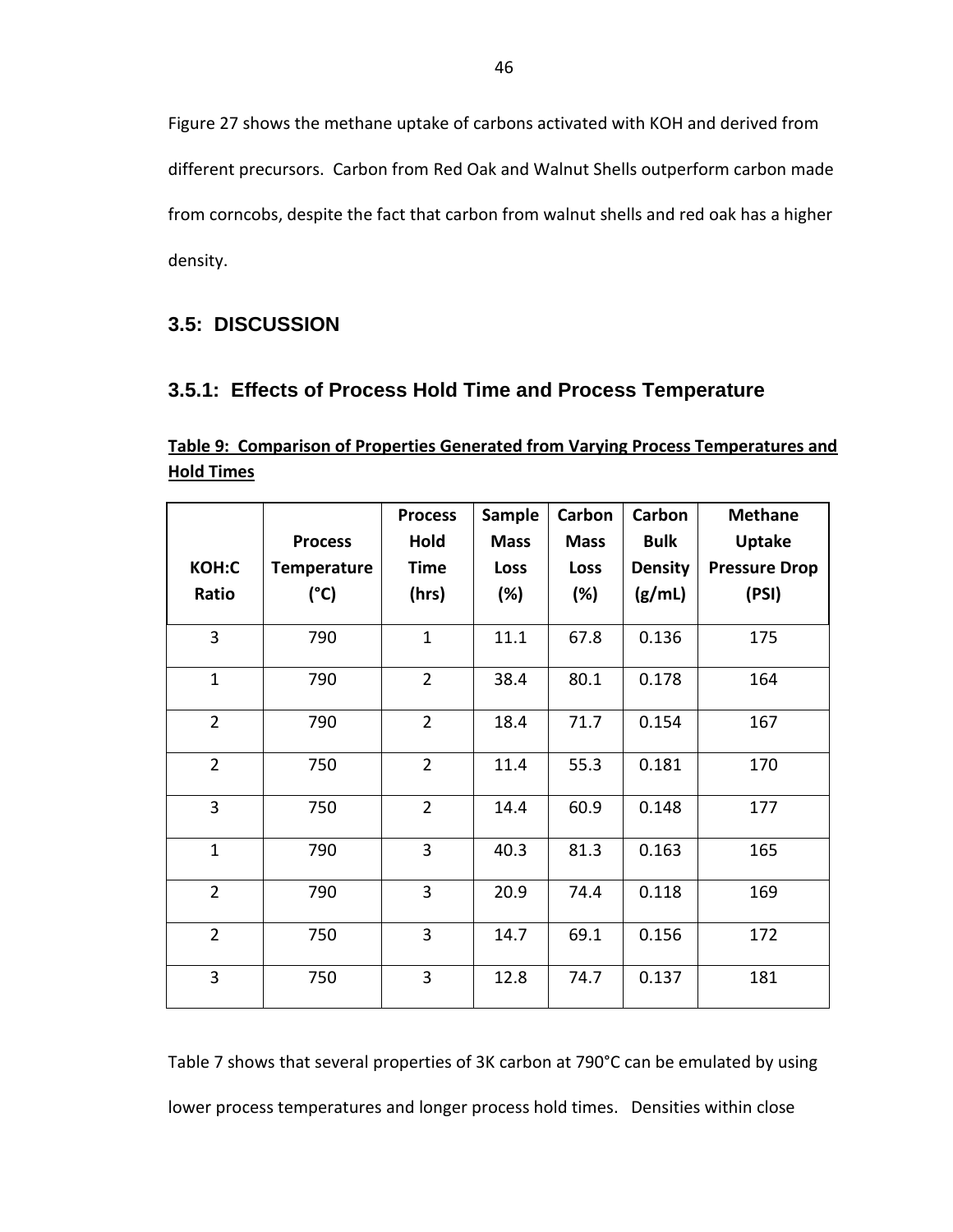range of the target density of 0.136 g/mL can be achieved by heating 2K carbon at 790°C for 2 hours, and 2K and 3K carbon at 750°C for 3 hours. However, all of the densities in Table 7 are within reasonable distance of the target density.

1K carbon heated at 790°C for 3 hours is also of high interest because there is an appreciable decrease in density with increased process hold time, and a low amount of KOH is being used. Methane uptake readings similar to the target reading of 750 psi can be achieved by heating 2K carbon at 790°C for 2 and 3 hours, 3K carbon at 750°C for 2 hours and heating 2K and 3K carbon at 750°C for 3 hours. Heating 2K and 3K Carbon at 750°C for 3 hours produces carbon mass loss percentages similar to the target carbon mass loss of 67.8%. 2K and 3K carbon heated at 750°C for 2 and 3 hours produce similar sample mass losses to the target mass loss of 11.1%. Judging from this data, the highest samples of interest are 2K carbon heated at 790°C for 2 hours, 1K carbon heated at 790°C for 3 hours, 3K carbon heated at 750°C for 2 hours, and 2K carbon heated at 750°C for 3 hours.

A unexpected trend is noticed that samples prepared at a lower temperature have a slightly higher methane uptake. It has been cited [2] that this may be due to a higher density and smaller micropore size in carbons prepared at a slightly lower temperature. A combination of these two properties could yield a higher methane uptake.

#### <span id="page-56-0"></span>**3.5.2: Use of Different Activating Agents**

At a ratio of 3:1 activating agent to carbon, KOH and NaOH have similar mass losses and densities at a process temperature of 790°C and a process hold time of one hour. NaOH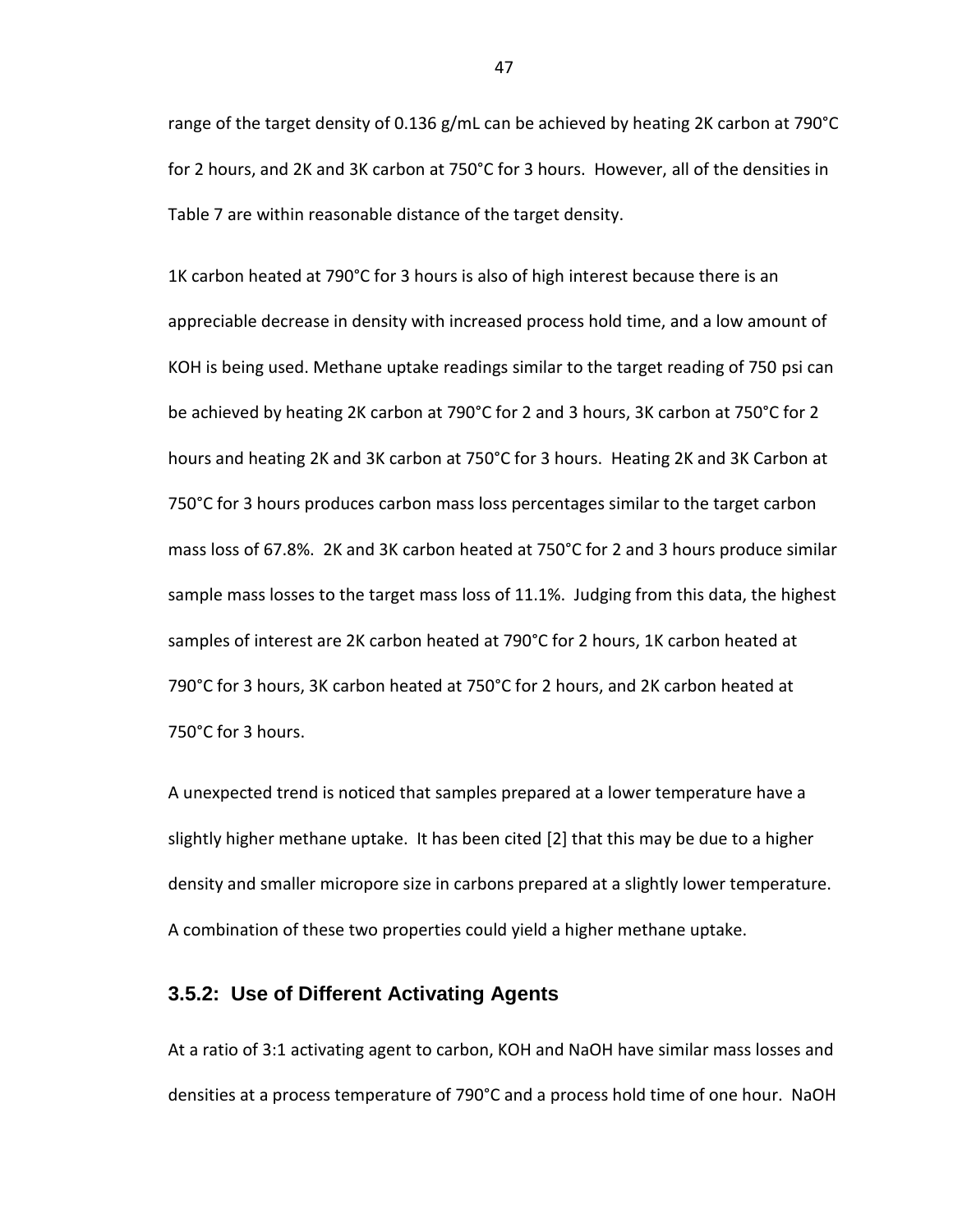even outperforms KOH in the rapid methane uptake test. From the data collected in this paper, it appears that NaOH could be a good substitute for KOH.

However LiOH at a 2:1 activating agent to carbon ratio has a higher mass loss and lower density than KOH. Higher activating agent to carbon ratios would have unfavorable process yields, while lower temperature activations or lower activating agent:carbon ratios would yield a carbon with a higher density and lower methane uptake capability. The mass loss in LiOH activate carbon and KOH activated carbon may seem comparable, but mass loss values are calculated gravimetrically and high density LiOH activated carbon produces a very low volume of product, making it an unfavorable activating agent when compared to KOH and NaOH.

#### <span id="page-57-0"></span>**3.5.3: Use of Different Carbon Precursors**

Carbon prepared from red oak sawdust and walnut shells exhibited a greater mass loss in phosphoric acid carbonization than carbon derived from corncobs. This may indicate that the phosphoric acid/ water mixture reacts more vigorously with red oak sawdust and walnut shells than with corncobs, which could be caused by a higher amount of volatile substances in the sawdust and walnut shells than in the corncobs.

This increased mass lost may suggests that the walnut shells and sawdust have a greater amount of micropores, which would yield increased adsorptivity. [1] However, only the char from red oak sawdust shows an increase in methane uptake performance over char from corncobs; walnut shell char performs nearly the same as corncob char. This may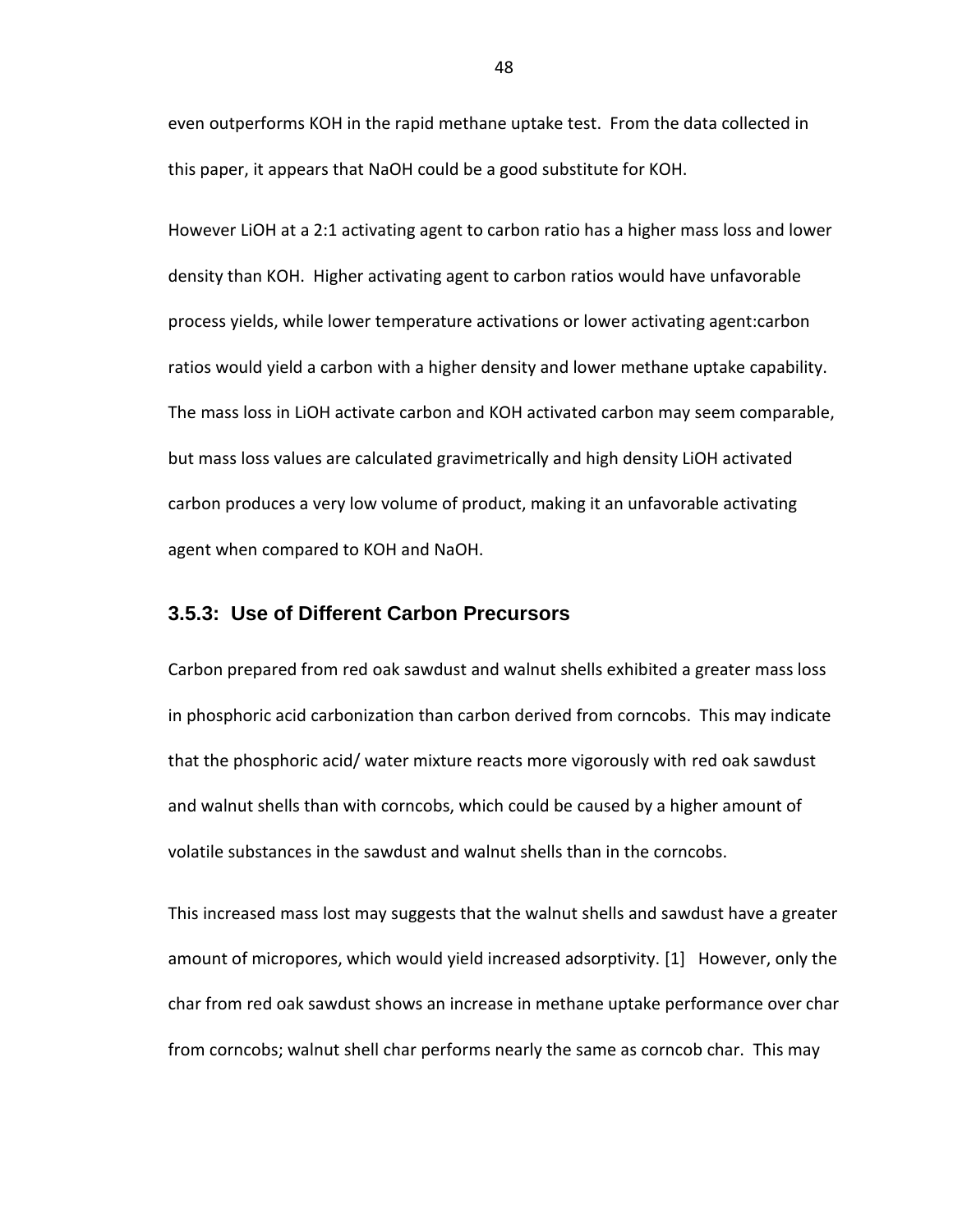suggest that the walnut shell carbon has the same amount of micropores as the carbon from sawdust, but a portion of the internal pore structure remains closed.

Since the red oak sawdust was more affected by the phosphoric acid carbonization, one would also expect that it would have superior methane uptake to walnut shell char and corncob char after being reacted with KOH. However, this is not the case. 3K walnut shell carbon and 3K Red Oak sawdust carbon both have a greater methane uptake than 3K corncob carbon. Methane uptake of 3K walnut shell carbon and 3K red oak sawdust carbon is nearly the same. Since the walnut shell and red oak sawdust carbons are assumed to have the same amount of micropores, this suggests that the chemical activation with KOH may have opened up pores in the walnut shell carbon that were previously closed, causing it to perform the same as the red oak sawdust carbon.

In addition, walnut shells may be a more carbonaceous material than sawdust, leading to a more intense reaction with KOH and a greater increase in adsorption capacity.[1] The sample mass loss of 3K carbon was lower than that of 3K sawdust and 3K walnut shells, but at the same time the carbon mass loss of 3K carbon was higher than that of 3K sawdust and 3K walnut shells. The lower sample mass loss of 3K corncob carbon suggests that more byproducts and salts are formed in the 3K corncob reaction than in the 3K walnut shell and 3K sawdust reactions. The overall carbon mass loss displays the mass of carbon remaining after excess salts are removed during washing. More carbon remains in 3K walnut shell carbon and 3K sawdust carbon than 3K corncob carbon,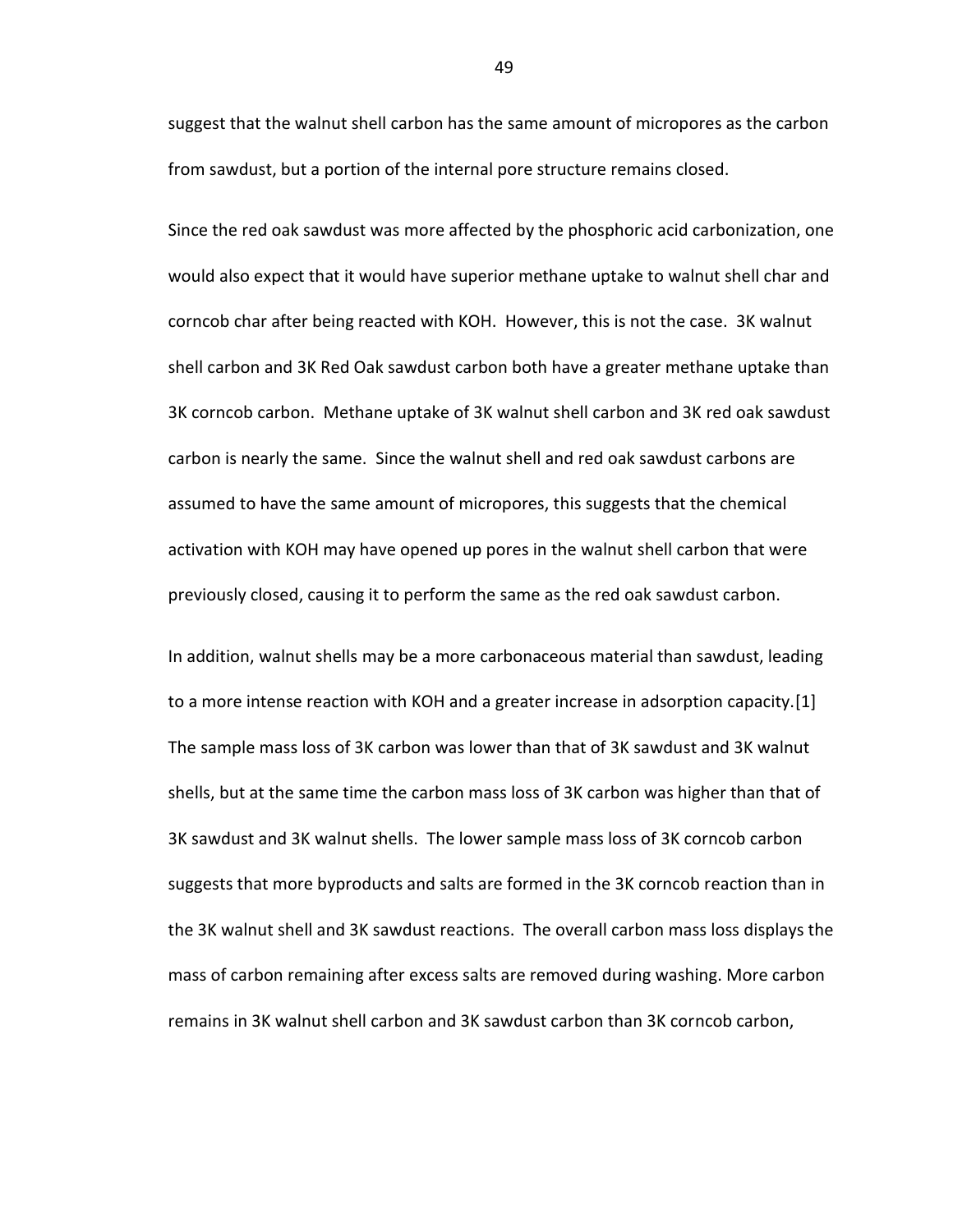which is supported by the higher carbon mass loss of 3K corncob carbon and lower carbon mass loss of 3K sawdust carbon and 3K walnut shell carbon.

The fact that the density of red oak and walnut shell carbons is higher than that of corncob carbons even though corncob carbons have a lower methane uptake contradicts an earlier trend observed in carbons activated exclusively from corncobs where lower densities yielded higher methane uptake. However, it was also observed that carbons from red oak sawdust and walnut shell carbon may have a larger amount of micropores, higher carbon content, and greater mechanical strength, giving them a higher density. This may suggest that density is only a valid screening device when comparing carbons created from the same precursor, since a slight increase in density could be a positive sign depending on the precursor used. The higher process yields and increased methane uptake of red oak sawdust and walnut shell carbons suggests that these two precursors are viable alternatives to corncobs, and may even generate carbons that outperform activated carbons derived from corncob biomass.

#### <span id="page-59-0"></span>**3.6: CONCLUSION**

Activated carbon samples were produced varying the process hold time, process temperature, activating agent, activating agent: carbon char ratio, and carbon precursor. These samples were then analyzed using the following screening methods: observing the mass loss in chemical reaction, measuring carbon density, and measuring methane uptake.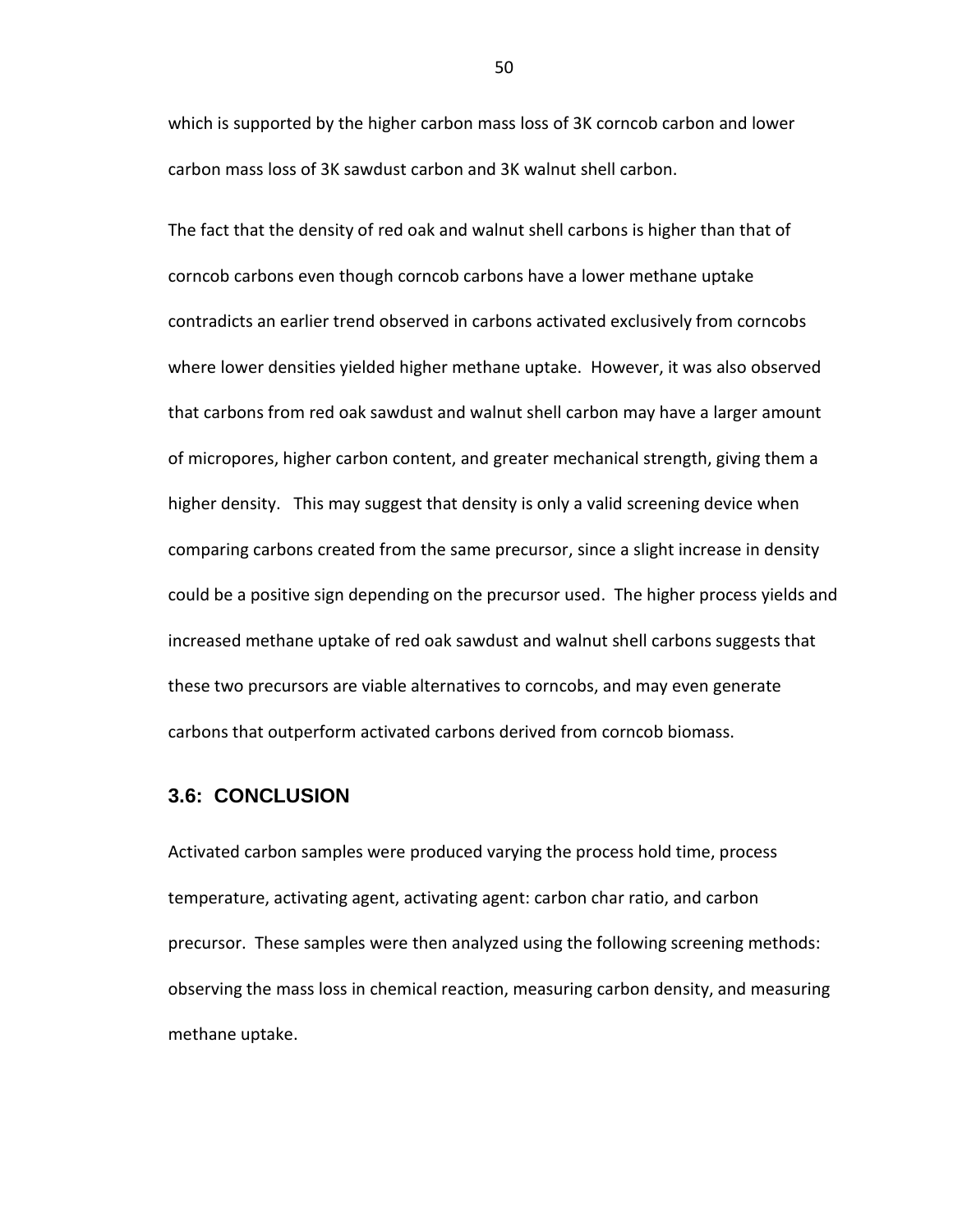It was observed that increasing the process hold time while decreasing the process temperature and activating agent:carbon char ratio could produce carbons with similar methane uptake, mass loss, and density as carbons reacted at lower process hold times with higher temperatures and higher activating agent: char ratios. Chemical reaction with NaOH produced carbons with similar mass loss, densities, and methane uptake to carbons reacted with KOH.

However, chemical reaction with LiOH produced carbons which were inferior to carbons produced from KOH reaction. Carbons derived from both walnut shells and red oak sawdust outperformed carbons derived from corncobs on the rapid methane uptake test, despite the fact that their final carbon density was slightly higher and their carbon mass loss was slightly lower. These observations show that carbons produced from reaction with NaOH, and carbons with walnut shells and red oak sawdust as a precursor are all practical and possibly superior alternatives to carbons derived from corncobs and reacted with KOH.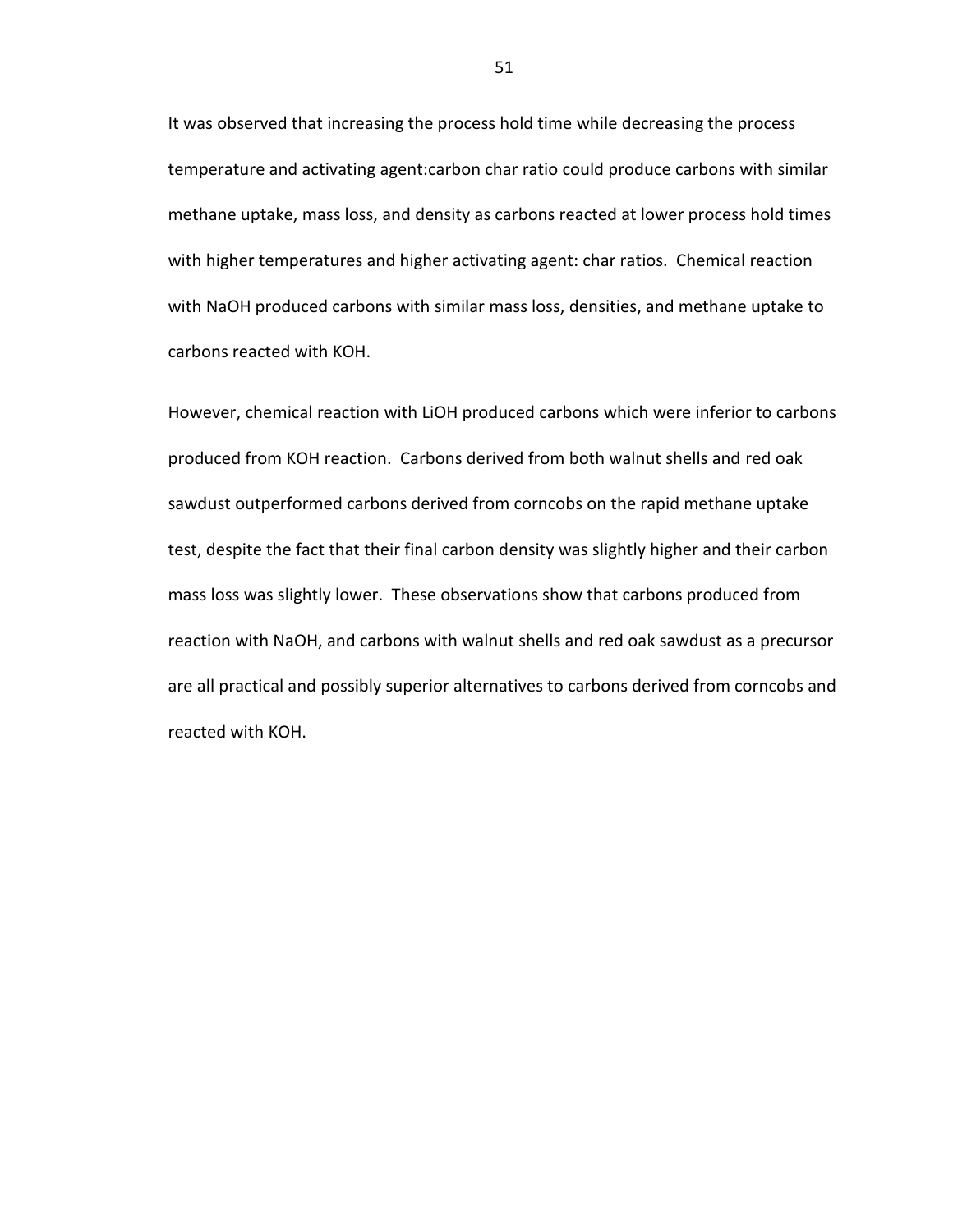## <span id="page-61-0"></span>**CHAPTER 4: CONCLUSION**

### <span id="page-61-1"></span>**4.1: Activated Carbon from Corncobs Using Phosphoric Acid and KOH**

The production of activated carbon from waste materials for use as a natural gas adsorbent provides an environmentally friendly source of alternative energy. Activated carbon with surface areas above 2500  $m^2/g$  and 80% internal porosities can be produced from corncobs by utilizing the two step ALL-CRAFT activation process. The phosphoric acid carbonization gives a 59.6% yield of carbon char and develops the initial porous structure of the carbon while eliminating volatile substances in the corncob. The KOH activation further develops this porous structure; KOH etches the carbon surface through vigorous reaction while acting as a dehydrating agent to force all hydrogen and oxygen out of the carbon structure, increasing its tortuosity. These effects create a 68.9% mass loss in the KOH activation, which leads to an overall process yield of 18.6% (corncob to 3K carbon.) This yield may be batch size dependent with larger batch sizes producing increased yields.

#### <span id="page-61-2"></span>**4.2: Analysis of Varying Precursors, Process Conditions, and Activating Agents Using Screening Techniques**

A parametric study was conducted in order to produce a variety of samples using different process hold times and process temperatures, activating agent: carbon ratios, carbon precursors, and activating agents. The goal of this study was to find activated carbon samples which possessed similar physical characteristics to samples produced from corncobs. The samples were compared by observing the mass loss in the charring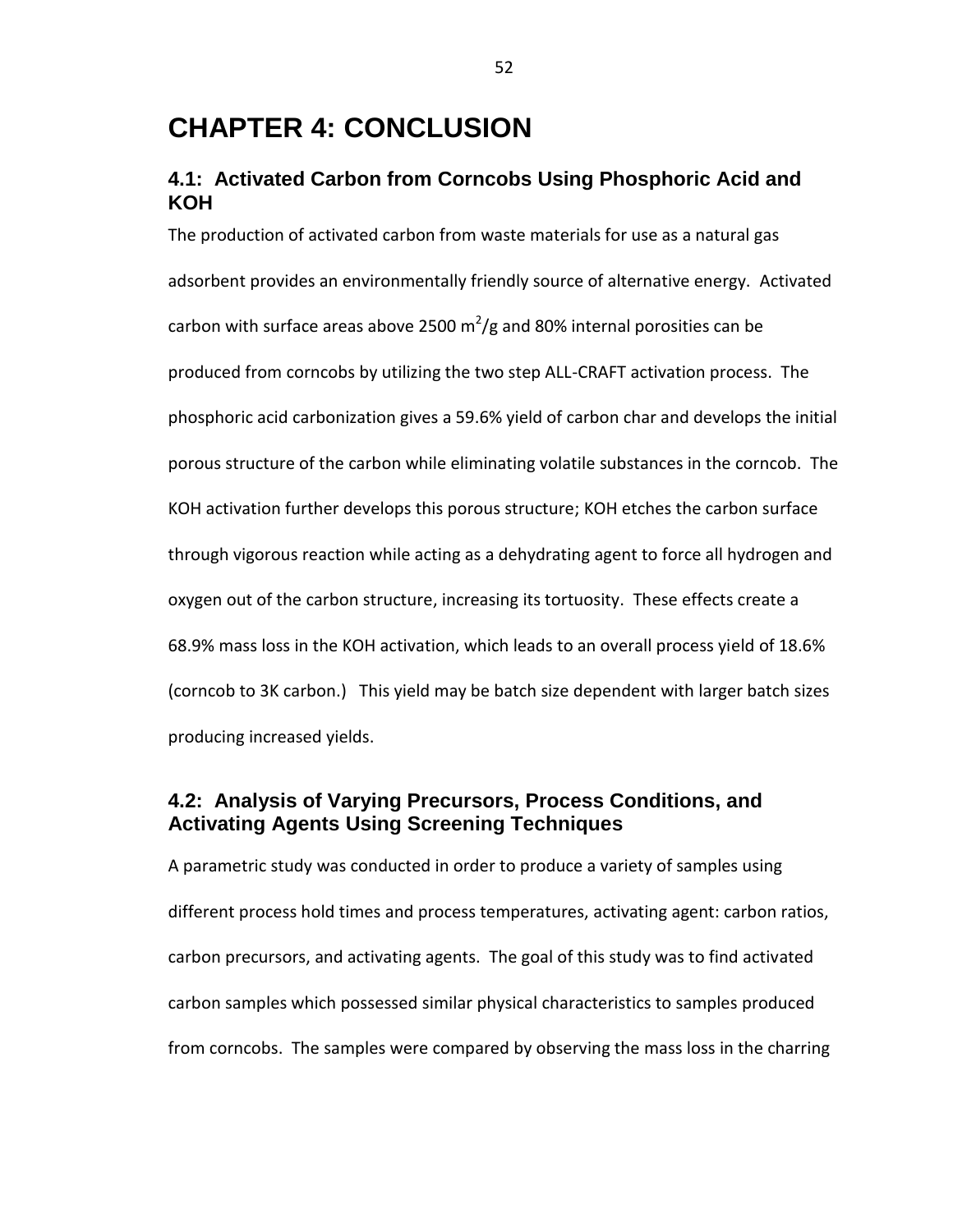and activation processes, density of the resulting carbon samples, and volumetric methane uptake of the resulting samples.

Optimizing process conditions can be very important in industry where spending the least amount of money is of interest. Samples heated for longer process hold times with lower process temperatures and KOH: C ratios performed similarly to samples with shorter process hold times, higher process temperatures, and higher KOH: C ratios.

It was found that using NaOH as an activating agent produced similar results as using KOH. However, when LiOH was used as an activating agent, a high density carbon was obtained with a lower process yield. This leads to a very low yield of carbon volumetrically. Carbons activated with NaOH had a slightly better methane uptake than carbons activated with KOH; carbons activated with LiOH had a significantly lower methane uptake than both of these. Two carbon precursors from waste products were investigated as alternatives to corncobs: Red oak sawdust and walnut shells. Both sawdust and walnut shells showed a greater amount of mass loss in phosphoric acid carbonization; this suggests that these carbons contain a greater amount of volatile substances and react more vigorously with phosphoric acid to produce a more defined initial internal porous structure.

Conversely, carbon produced from corncobs shows a greater mass loss in the KOH activation than carbon produced from walnut shells and sawdust, suggesting that KOH has a greater effect on corncob carbon. Despite this fact, activated carbon derived from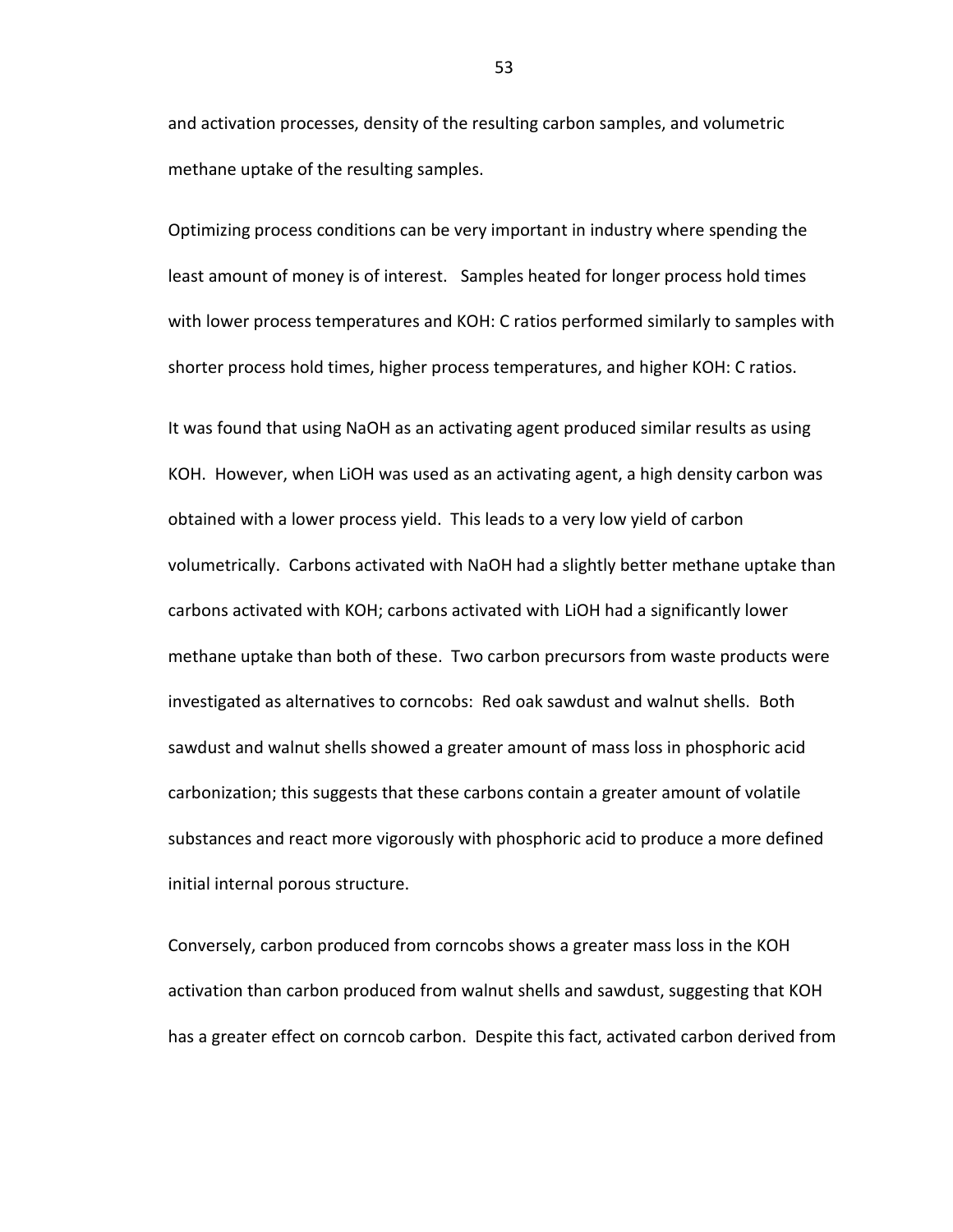walnut shells and sawdust still had a slightly better methane uptake than carbon from corncobs.

#### <span id="page-63-0"></span>**4.3: Recommendations for Further Research**

A positive point of this research is that a wide variety of different samples were evaluated. However, due to the high volume of samples, the only examinations performed were simple screening procedures; no surface area analyses were performed. Value would be added to the present study if adsorption isotherms, pore volume estimates, SAXS, SEM images, and other relevant analysis was conducted on each sample in this study that performed well on screening tests. Gravimetric analysis to estimate porosity and volumetric methane uptake could be a good indicator of carbon properties, but carbon's exact physical characteristics are unknown without more in-depth analysis.

More in-depth analysis of NaOH as an activating agent, walnut shells or red oak sawdust as a precursor, a longer process hold time, 750°C activation temperatures, and an activating agent : carbon ratio of 4:1 could produce an activated carbon that outperforms 3K carbon at 790°C and 1 hour.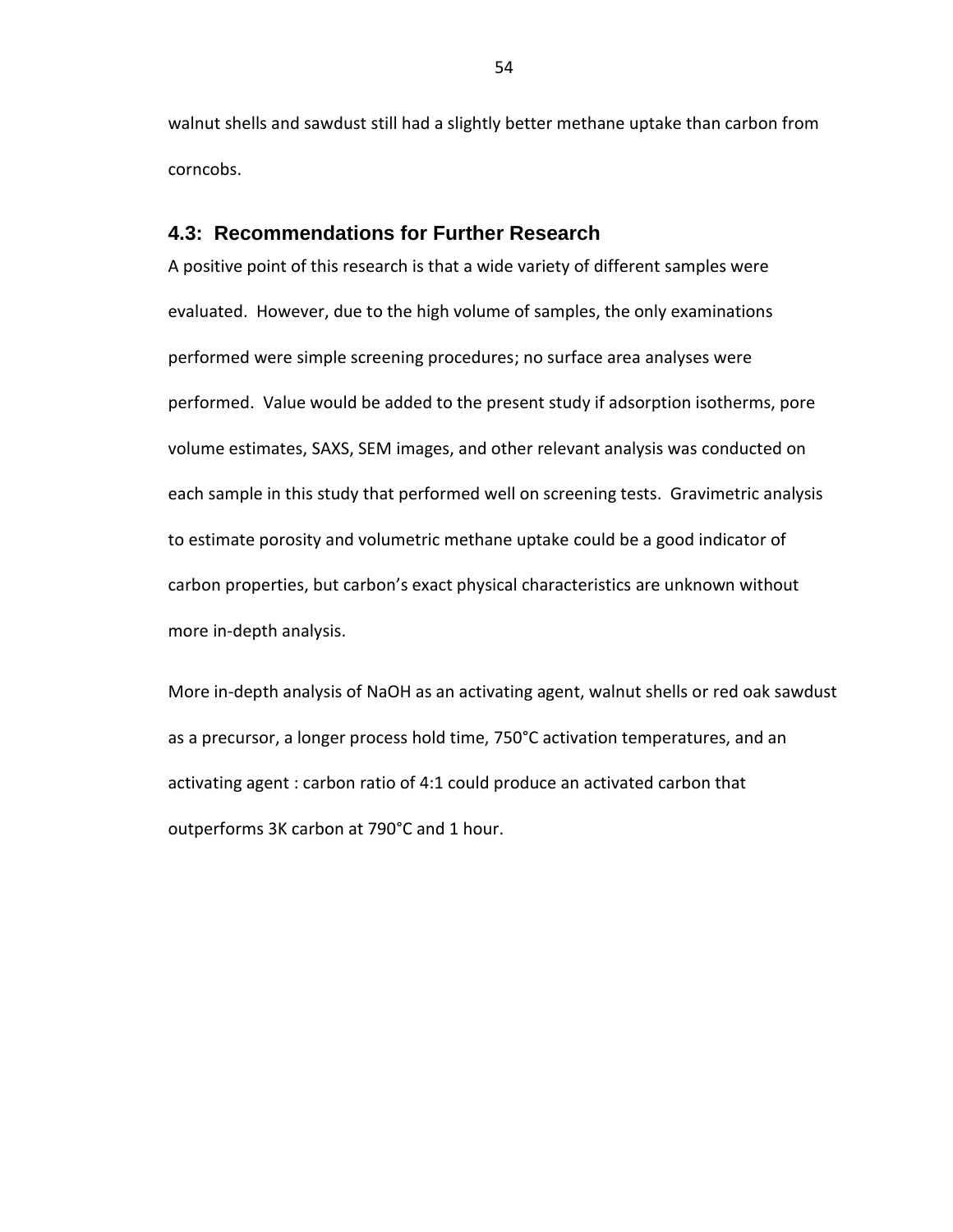## <span id="page-64-0"></span>**REFERENCES**

- 1. Jankowska, H., A. Swiatkowski, and J. Choma, *Active Carbon*. 1991: Ellis Horwood Limited.
- 2. Bansal, R.C. and M. Goyal, *Activated Carbon Adsorption*. 2005, Boca Raton, FL: CRC Press.
- 3. Beguin, F. and E. Frackowiak, *Carbons for Electrochemical Energy Storage and Conversion Systems*. 2010: CRC Press.
- 4. McElroy, M., *Energy Perspectives, Problems, & Prospects*. 2010, New York: Oxford University Press.
- 5. Shepherd, W. and D.W. Shepherd, *Energy Studies*. 2003, London: Imperial College Press.
- 6. Burress, J., *Gas Adsorption in Engineered Carbon Nanospaces*, in *Physics*. 2009, University of Missouri: Columbia.
- 7. Shah, P., *Nanoporous Carbon from Corncobs and its Applications*, in *Chemical Engineering*. 2007, University of Missouri: Columbia.
- 8. Pfeifer, P., et al., *Biomass Derived High Surface Area Carbon Materials with Large Micropores*. 2008: United States.
- 9. Lua, A.C. and T. Yang, *Effect of activation temperature on the textural and chemical properties of potassium hydroxide activated carbon prepared from pistachio-nut shell.* Journal of Colloid and Interface Science, 2004. **274**(2): p. 594- 601.
- 10. Ubago-Pérez, R., et al., *Granular and monolithic activated carbons from KOHactivation of olive stones.* Microporous and Mesoporous Materials, 2006. **92**(1- 3): p. 64-70.
- 11. Lozano-Castelló, D., et al., *Preparation of activated carbons from Spanish anthracite: I. Activation by KOH.* Carbon, 2001. **39**(5): p. 741-749.
- 12. Perrin, A., et al., *NaOH activation of anthracites: effect of temperature on pore textures and methane storage ability.* Carbon, 2004. **42**(14): p. 2855-2866.
- 13. Tseng, R.-L., *Physical and chemical properties and adsorption type of activated carbon prepared from plum kernels by NaOH activation.* Journal of Hazardous Materials, 2007. **147**(3): p. 1020-1027.
- 14. Lozano-Castelló, D., et al., *Influence of pore size distribution on methane storage at relatively low pressure: preparation of activated carbon with optimum pore size.* Carbon, 2002. **40**(7): p. 989-1002.
- 15. Gómez-Serrano, V., et al., *Preparation of activated carbons from chestnut wood by phosphoric acid-chemical activation. Study of microporosity and fractal dimension.* Materials Letters, 2005. **59**(7): p. 846-853.
- 16. Cheng, F., et al., *Biomass Waste-Derived Microporous Carbons with Controlled Texture and Enhanced Hydrogen Uptake.* Chemistry of Materials, 2008. **20**(5): p. 1889-1895.
- 17. Rosas, J.M., et al., *HEMP-derived activated carbon fibers by chemical activation with phosphoric acid.* Fuel, 2009. **88**(1): p. 19-26.